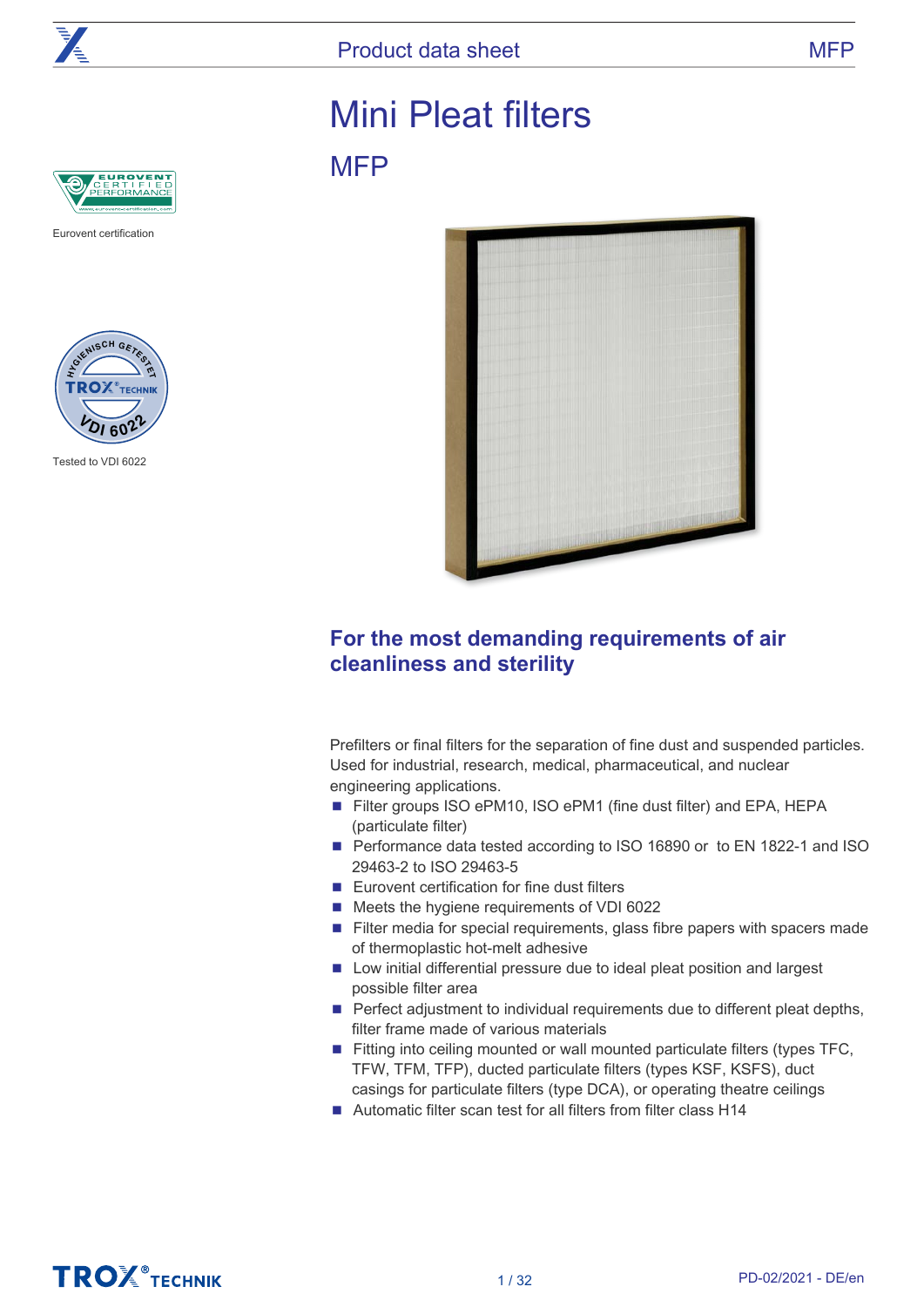# [General information 2](#page-1-0) [Technical data 4](#page-3-0) [Specification text 5](#page-4-0)

- [Order code 6](#page-5-0) [Dimensions 7](#page-6-0)
- [Product details 31](#page-30-0)

# General information

# <span id="page-1-0"></span>**Application**

- Mini Pleat filter panel type MFP for the separation of fine dust and suspended particles such as aerosols, toxic dusts, viruses and bacteria from the supply and extract air in ventilation systems with large volume flow rates and the requirement for long filter life
- Fine dust filter: Prefilter or final filter for the separation of fine dust in ventilation systems.
- Particulate filter: Main or final filter used for the most critical requirements of air cleanliness and sterility in areas such as industry, research, medicine, pharmaceuticals, and nuclear engineering

# **Special characteristics**

▪ Leakage test is standard for all particulate filters of classes H13, H14

# **Classification**

- Eurovent certification for fine dust filters
- Hygiene conformity for constructions ALN, ALZ, ALY, ALU, ALV

### **Nominal sizes**

▪  $B \times H \times D$  [mm]

# **Options**

- FT: Pleat depth
- PU: Protection grid on the upstream side
- PD: Protection grid on the downstream side
- PB: Protection grid on both sides
- FNU: Flat seal on the upstream side
- FND: Flat seal on the downstream side
- FNB: Flat seal on both sides
- TGU: Test groove seal on the upstream side (only for filter classes H13, H14)
- CSU: Continuous seal on the upstream side
- CSD: Continuous seal on the downstream side
- CSB: Continuous seal on both sides
- GPU: Fluid seal (only for ALU/ALV)
- WS: Without seal
- OT: Oil mist test (only for filter classes H13, H14)
- OTC: Oil mist test with certificate (only for filter classes H13, H14)
- ST: Scan test (only for filter classes H13, H14)

# **Construction**

- PLA: Frame made of plastic (depth 48, 96 and 150 mm)
- MDFF: Frame made of MDF, with header frame (depth 60 mm)
- MDF: Frame made of MDF (depth 60, 78, 150 and 292 mm)
- GAL: Frame made of galvanised steel (depth 60, 150 and 292 mm)
- STA: Frame made of stainless steel (depth 60, 150 and 292 mm)
- ALN: Frame made of extruded aluminium sections (depth 30 mm)
- ALZ: Frame made of extruded aluminium sections (depth 78 mm)
- ALY: Frame made of extruded aluminium sections (depth 150 mm)
- ALU: Frame made of extruded aluminium sections (depth 91 mm)
- ALV: Frame made of extruded aluminium sections (depth 85 mm)

# **Useful additions**

- Filter wall (SIF)
- Universal casing (UCA)
- Ducted particulate filter, available as one unit (KSF, KSFS) or as a filter unit system (KSFSSP)
- Duct casing for particulate filters (DCA)
- Ceiling mounted particulate filter (TFC)
- Wall mounted particulate filter (TFW)
- Particulate filter module (TFM)
- Pharmaceutical clean room terminal filter (TFP)

### **Construction features**

- Perimeter flat seal on the upstream side for constructions MDF, GAL, STA, ALN, ALZ and ALY
- Some constructions with optional foamed continuous seal or with a test groove seal (filter classes H13, H14) on the upstream side; the flat section or continuous seal can also be fitted on the downstream side or on both sides
- As standard, constructions ALU/ALV are fitted with a fluid seal
- Protection grid made of expanded metal, can be fitted on the downstream or upstream side or both sides as required

### **Materials and surfaces**

- Filter media made of high-quality, wet-strengthened glass fibre papers, pleated
- Spacers provide a uniform spacing of the pleats
- Joint sealing compound made of permanently elastic twocomponent polyurethane adhesive
- Frame made of either plastic, MDF, galvanised sheet steel, stainless steel, or extruded aluminium sections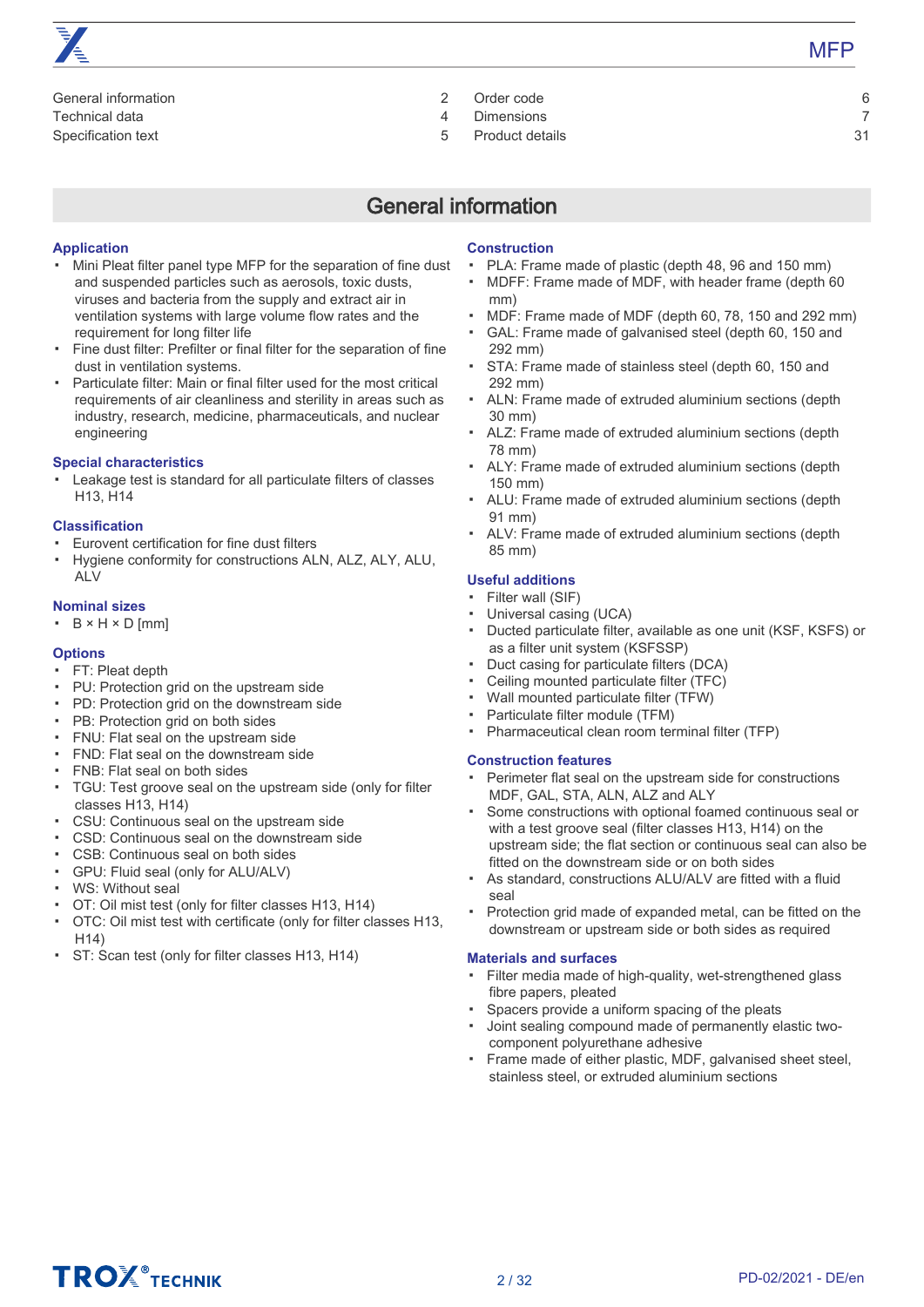# **Standards and guidelines**

- Test according to ISO 16890; international standard for general room air distribution; classification of arrestance efficiency based on the measured fractional arrestance efficiency, which is processed into a reporting system for the fine dust arrestance efficiency (ePM)
- For fine dust filters, the fractional arrestance efficiency of a certain size range is determined by aerosols (DEHS and KCl)
- The filters are classified into filter groups ISO ePM10 and ISO ePM1 depending on the tested values
- Testing of particulate filters according to EN 1822-1 and ISO 29463-2 to ISO 29463-5 (EPA, HEPA and ULPA particulate filters): European standard for the testing of filtration performance in the manufacturer's factory, particle counting method using a liquid test aerosol
- Uniform classification of particulate filters according to efficiency, using a test aerosol whose average particle size lies within the minimum efficiency (MPPS)
- Particulate filters are classified according to the values determined for the local filtration efficiency and the overall filtration efficiency as EPA (filter classes E10, E11, E12), HEPA (filter classes H13, H14) or ULPA (filter classes U15, U16, U17)
- Hygiene conformity for constructions ALN, ALZ, ALY, ALU, ALV: VDI 6022, VDI 3803, DIN 1946 Part 4, ÖNORM H 6020, SWKI VA 104-01 and SWKI 99-3, and EN 16798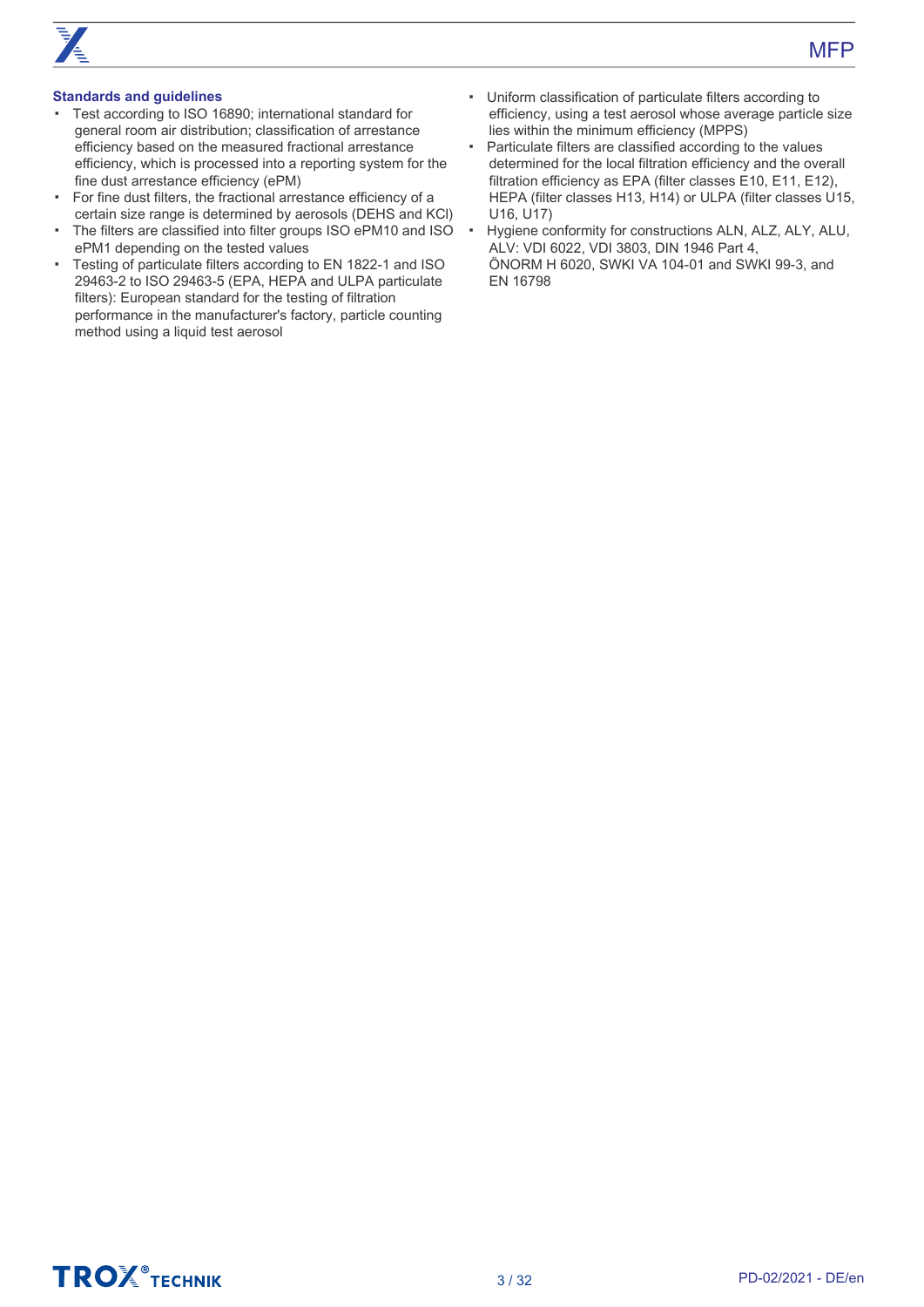

# Technical data

<span id="page-3-0"></span>

| Fractional efficiency ePM10 [%] to ISO 16890                   | 55   |                 | —               |
|----------------------------------------------------------------|------|-----------------|-----------------|
| Fractional efficiency ePM1 [%] to ISO 16890                    |      | 65              | 90              |
| Initial differential pressure [Pa] at nominal volume flow rate | 90   | 110             | 150             |
| Recommended final differential pressure [Pa]                   | 450  | 450             | 450             |
| Max. operating temperature [°C]                                | 80   | 80              | 80              |
| Maximum relative humidity [%]                                  | 100  | 100             | 100             |
|                                                                |      |                 |                 |
| Filter class according to EN 1822                              | E11  | H <sub>13</sub> | H <sub>14</sub> |
| Efficiency [%] according to EN 1822                            | > 95 | > 99.95         | >99.995         |
| Initial differential pressure [Pa] at nominal volume flow rate | 125  | 250             | 120/140         |
| Recommended final differential pressure [Pa]                   | 300  | 600             | 300             |
| Max. operating temperature [°C]                                | 80   | 80              | 80              |
| Maximum relative humidity [%]                                  | 100  | 100             | 100             |

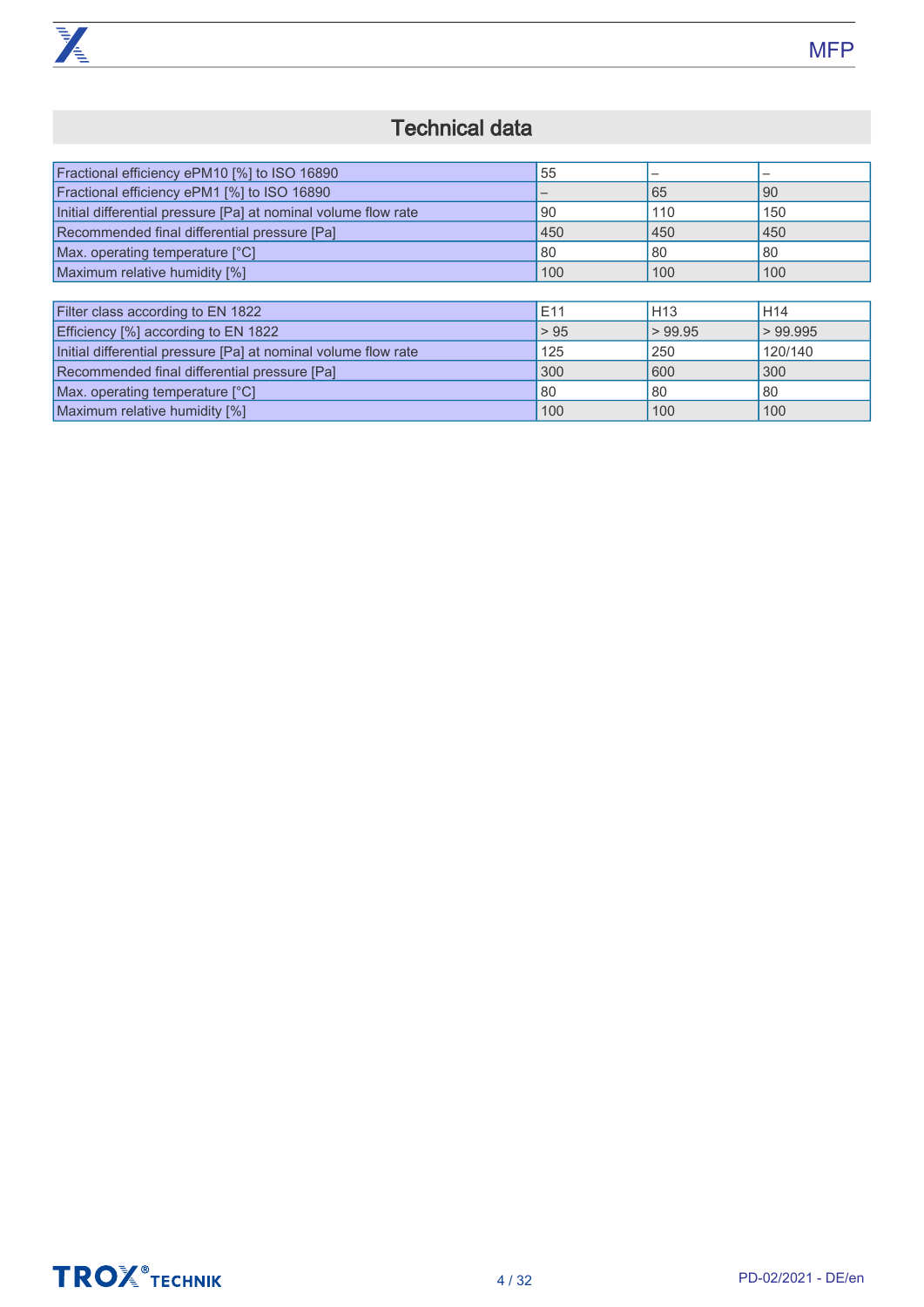

# Specification text

<span id="page-4-0"></span>This specification text describes the general properties of the product. Texts for variants can be generated with our Easy Product Finder design programme.

### **Specification text**

Mini Pleat filter panels MFP for the separation of fine dust and suspended particles such as aerosols, toxic dusts, viruses and bacteria from the supply and extract air in ventilation systems. Use as fine dust filters, i.e. as prefilters or final filters in ventilation systems; or as particulate filters, i.e. main or final filters for the most critical requirements of air cleanliness and sterility in areas such as industry, research, medicine, pharmaceuticals, and nuclear engineering. Compact depth construction, suitable for systems with high volume flow rates and a requirement for long filter life. The filter media are made of high-quality, wet-strengthened glass fibre papers, with spacers made of thermoplastic hot-melt adhesive. Low initial differential pressure due to ideal pleat position and largest possible filter area. Mini Pleat filter panels available in standard and special sizes, in variable pleat depths, filter groups ISO ePM10, ISO ePM2.5, ISO ePM1 (fine dust filter) and EPA, HEPA, ULPA (particulate filter). Depending on the frame design, Mini Pleat filter panels are fitted with no seal, with a flat seal on the upstream side, or with a fluid seal. Some constructions are available with an optional foamed continuous seal on one or both sides, with a test groove seal on the upstream side, or with a protection grid, fitting as required. Mini Pleat filter panels used as fine dust filters are certified by Eurovent. Constructions with a frame made of extruded aluminium sections meet the hygiene requirements of VDI 6022.

### **Special features**

▪ Leakage test is standard for all particulate filters of classes H13, H14

### **Materials and surfaces**

▪ Filter media made of high-quality, wet-strengthened glass fibre papers, pleated

- Spacers provide a uniform spacing of the pleats
- Joint sealing compound made of permanently elastic twocomponent polyurethane adhesive
- Frame made of either plastic, MDF, galvanised sheet steel, stainless steel, or extruded aluminium sections

# **Construction**

- PLA: Frame made of plastic (depth 48, 96 and 150 mm)
- MDFF: Frame made of MDF, with header frame (depth 60 mm)
- MDF: Frame made of MDF (depth 60, 78, 150 and 292 mm)
- GAL: Frame made of galvanised steel (depth 60, 150 and 292 mm)
- STA: Frame made of stainless steel (depth 60, 150 and 292 mm)
- ALN: Frame made of extruded aluminium sections (depth 30 mm)
- ALZ: Frame made of extruded aluminium sections (depth 78 mm)
- ALY: Frame made of extruded aluminium sections (depth 150 mm)
- ALU: Frame made of extruded aluminium sections (depth 91 mm)
- ALV: Frame made of extruded aluminium sections (depth 85 mm)

#### **Sizing data**

- Filter group [ISO 16890]
- Efficiency [%]
- Filter class [EN 1822]
- Volume flow rate [m<sup>3</sup>/h]
- Initial differential pressure [Pa]
- Nominal size [mm]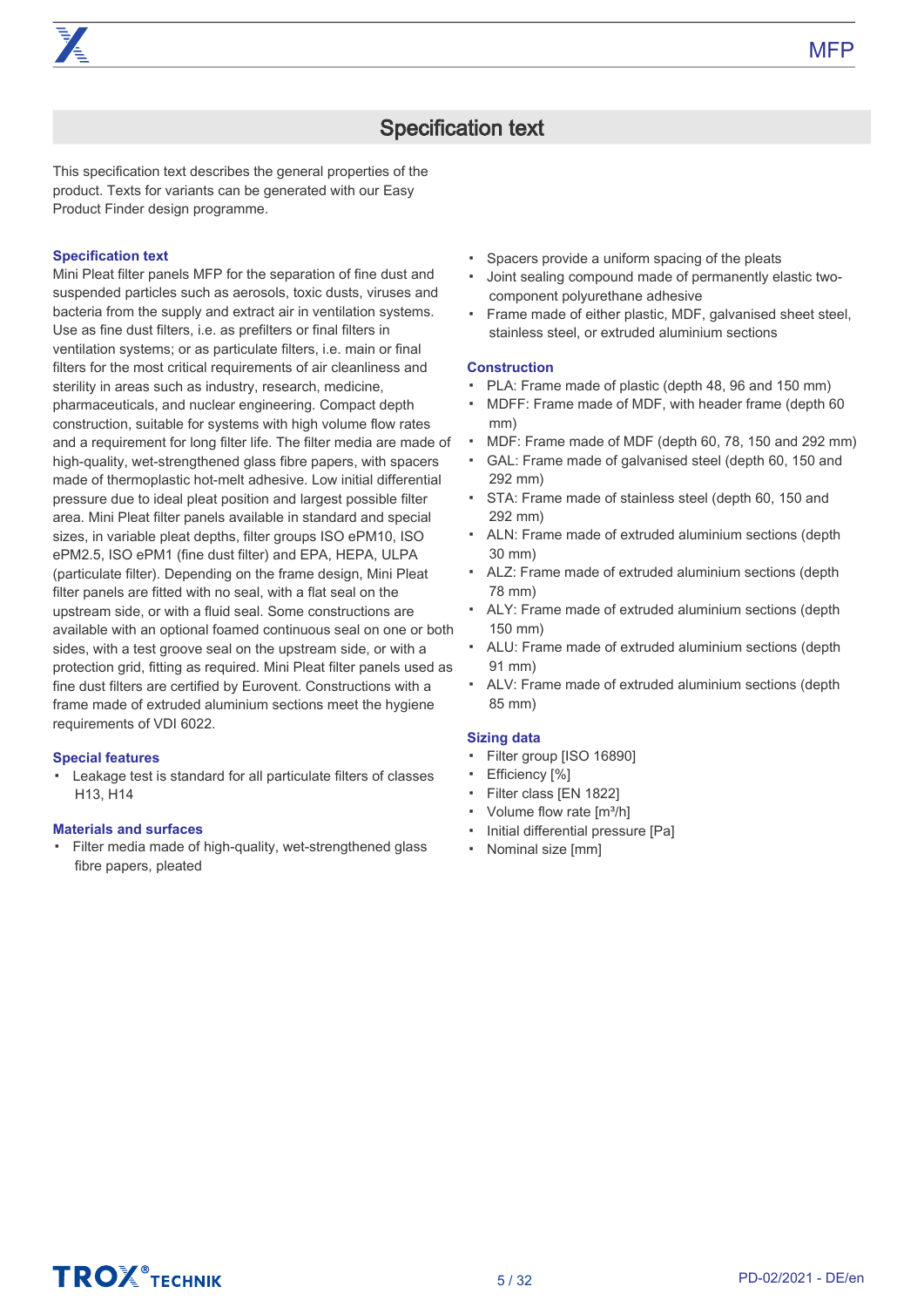# Order code

**MFP – ePM1 – 90% – MDF / 610 × 610 × 78 × 50 / PD / FNU / ST | | | | | | | | | 1 2 3 4 5 6 7 8 9**

#### <span id="page-5-0"></span>**1 Type MFP** Mini Pleat filter panel

**2 Filter class**

**ePM10** Fractional efficiency ePM10 to ISO 16890 **ePM1** Fractional efficiency ePM1 to ISO 16890 **E11** Particulate filter according to EN 1822 **H13** Particulate filter according to EN 1822 **H14** Particulate filter according to EN 1822

# **3 Efficiency [%]**

according to ISO 16890 (not with E11, H13, H14)

# **4 Construction**

**PLA** Frame made of plastic **MDFF** Frame made of MDF, with header frame **MDF** Frame made of MDF **GAL** Frame made of galvanised steel **STA** Frame made of stainless steel **ALN** Frame made of extruded aluminium sections (depth 30 mm)

**ALZ** Frame made of extruded aluminium sections (depth 78 mm) **ALY** Frame made of extruded aluminium sections (depth 150 mm)

**ALU** Frame made of extruded aluminium sections (depth 91 mm)

**ALV** Frame made of extruded aluminium sections (depth 85 mm)

# **5 Nominal size [mm]** B × H × T

### **6 Pleat depth [mm] FT**

# **7 Protection grid**

No entry: none

- **PU** Protection grid on the upstream side
- **PD** Protection grid on the downstream side (Standard in ALN)
- **PB** Protection grid on both sides

# **8 Seal**

**WS** without seal **FNU** Flat seal on the upstream side **FND** Flat seal on the downstream side **FNB** Flat seal on both sides **TGU** Test groove seal on the upstream side **CSU** Continuous seal on the upstream side **CSD** Continuous seal on the downstream side **CSB** Continuous seal on both sides **GPU** Fluid seal (only for ALU/ALV)

# **9 Testing**

No entry: no leakage test **OT** Oil mist test (only for filter classes H13, H14) **OTC** Oil mist test with certificate (only for filter classes H13, H14) **ST** Scan test (only for filter classes H13, H14)

# **MFP–H13–MDF/610×610×78×50/PD/FNU/ST**

| <b>Filter class</b>    | H <sub>13</sub> Particulate filter according to EN 1822 |
|------------------------|---------------------------------------------------------|
| <b>Construction</b>    | Frame made of MDF                                       |
| <b>Nominal size</b>    | $610 \times 610 \times 78$ mm                           |
| Pleat depth            | 50                                                      |
| <b>Protection grid</b> | downstream side                                         |
| Seal                   | Flat seal on the upstream side                          |
| <b>Test</b>            | scan test                                               |

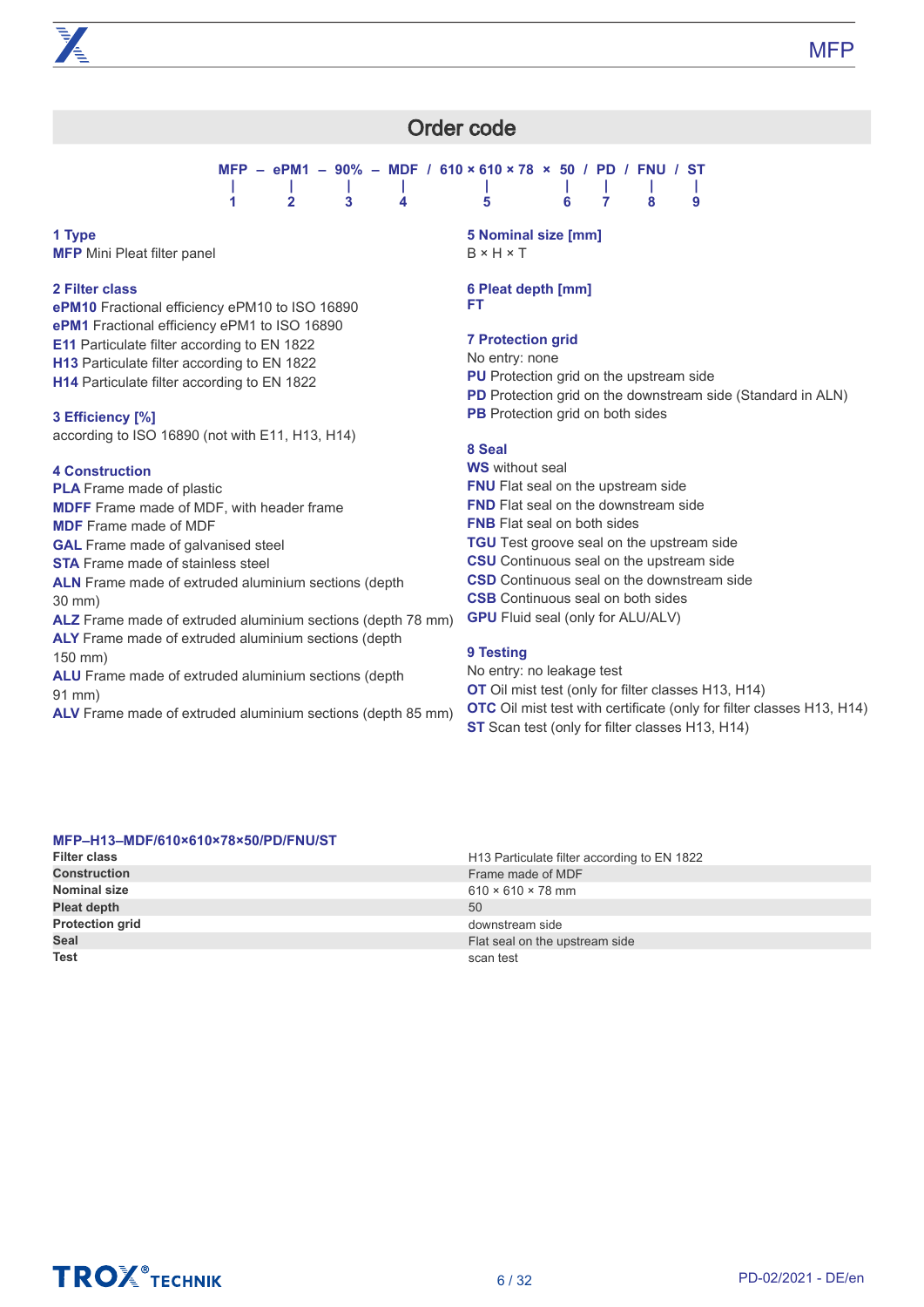# **Dimensions**

# **MFP-...-PLA, side view**





# **Product specific data MFP-PLA**

<span id="page-6-0"></span>**MFP-...-PLA**

Delivery version: Mini Pleat filter plates with plastic frame as standard without seal. Optionally with flat profile or endless seal or with handle protection, arrangement as required. All weights are net, without the packaging.

|        | $^{\circ}$ |          |                    |                     |          | ➁                    |                   | ⊕              | ಄   |
|--------|------------|----------|--------------------|---------------------|----------|----------------------|-------------------|----------------|-----|
| B [mm] | $H$ [mm]   | $T$ [mm] | <b>Pleat depth</b> | <b>Filter class</b> | qv [l/s] | qv[ <sup>3</sup> /h] | $\Delta p$ A [Pa] | m <sup>2</sup> | kg  |
| 287    | 287        | 48       | 40                 | ePM10 55%           | 139      | 500                  | 90                | 1,7            | 0,5 |
| 287    | 592        | 48       | 40                 | ePM10 55%           | 306      | 1100                 | 90                | 3,5            | 0,9 |
| 490    | 592        | 48       | 40                 | ePM10 55%           | 564      | 2030                 | 90                | 6,2            | 1,5 |
| 592    | 592        | 48       | 40                 | ePM10 55%           | 694      | 2500                 | 90                | 7,5            | 1,8 |
| 287    | 287        | 48       | 40                 | ePM10 55%           | 476      | 1715                 | 90                | 6,6            | 1,3 |
| 287    | 490        | 48       | 40                 | ePM10 55%           | 875      | 3150                 | 90                | 11,3           | 2,3 |
| 490    | 592        | 48       | 40                 | ePM10 55%           | 1075     | 3870                 | 90                | 13,6           | 2,7 |
| 592    | 287        | 48       | 40                 | ePM1 65%            | 139      | 500                  | 110               | 1,7            | 0,5 |
| 287    | 592        | 48       | 40                 | ePM1 65%            | 306      | 1100                 | 110               | 3,5            | 0,9 |
| 287    | 592        | 48       | 40                 | ePM1 65%            | 564      | 2030                 | 110               | 6,2            | 1,5 |
| 490    | 592        | 48       | 40                 | ePM1 65%            | 694      | 2500                 | 110               | 7,5            | 1,8 |
| 592    | 287        | 48       | 40                 | ePM1 65%            | 476      | 1715                 | 110               | 6,6            | 1,3 |
| 892    | 490        | 48       | 40                 | ePM1 65%            | 875      | 3150                 | 110               | 11,3           | 2,3 |
| 892    | 592        | 48       | 40                 | ePM1 65%            | 1075     | 3870                 | 110               | 13,6           | 2,7 |
| 287    | 287        | 48       | 40                 | ePM1 90%            | 139      | 500                  | 150               | 1,7            | 0,5 |
| 287    | 592        | 48       | 40                 | ePM1 90%            | 306      | 1100                 | 150               | 3,5            | 0,9 |
| 490    | 592        | 48       | 40                 | ePM1 90%            | 564      | 2030                 | 150               | 6,2            | 1,5 |
| 592    | 592        | 48       | 40                 | ePM1 90%            | 694      | 2500                 | 150               | 7,5            | 1,8 |
| 892    | 287        | 48       | 40                 | ePM1 90%            | 476      | 1715                 | 150               | 6,6            | 1,3 |
| 892    | 490        | 48       | 40                 | ePM1 90%            | 875      | 3150                 | 150               | 11,3           | 2,3 |
| 892    | 592        | 48       | 40                 | ePM1 90%            | 1075     | 3870                 | 150               | 13,6           | 2,7 |

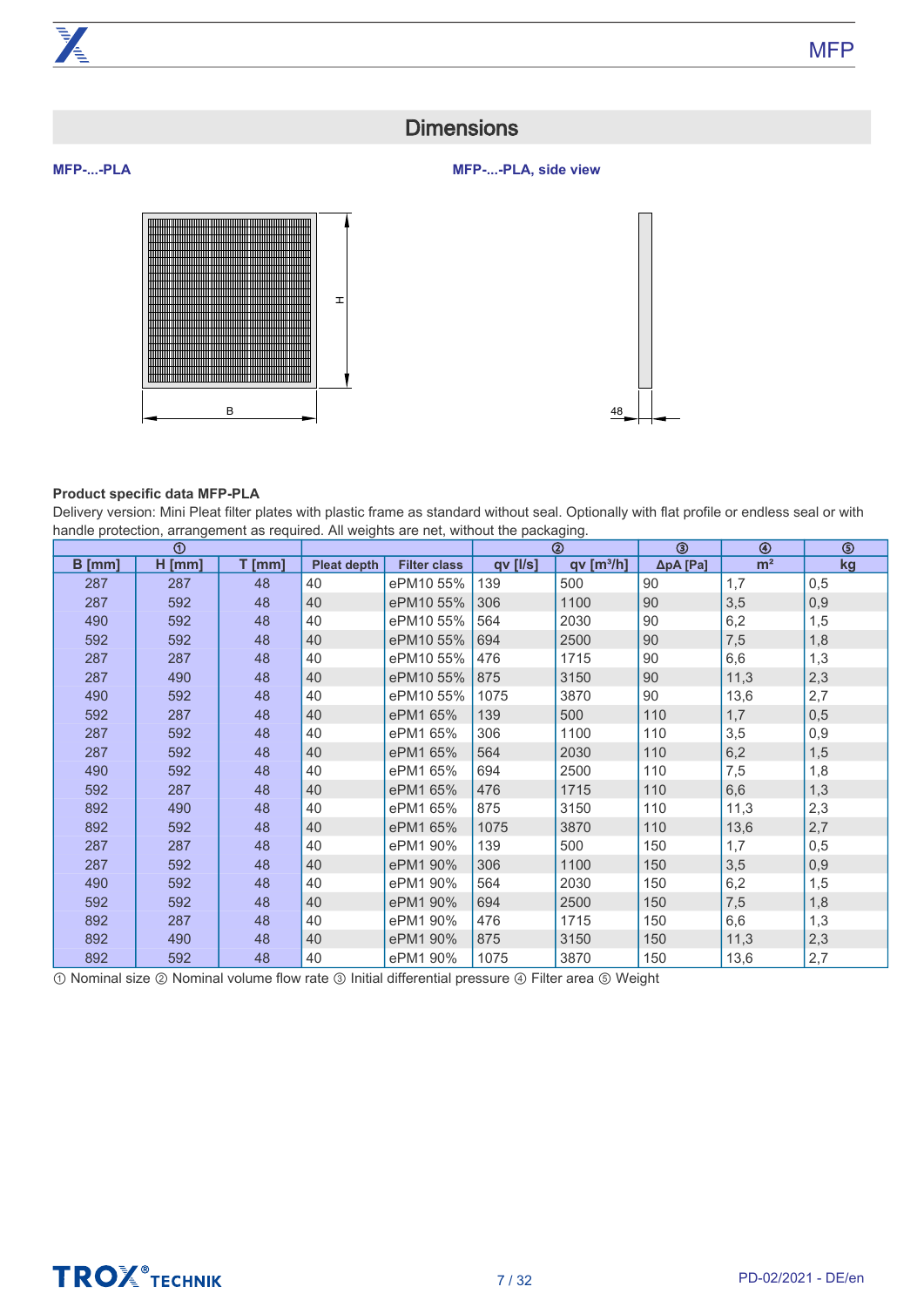

**MFP** 

# **MFP-...-PLA**

**MFP-...-PLA, side view**





# **Product specific data MFP-PLA**

Delivery version: Mini Pleat filter plates with plastic frame as standard without seal. Optionally with flat profile or endless seal or with handle protection, arrangement as required. All weights are net, without the packaging.

|          | $^{\circ}$ |          |                    |                     |                | ②                    |          | ⊕              | $\circledS$ |
|----------|------------|----------|--------------------|---------------------|----------------|----------------------|----------|----------------|-------------|
| $B$ [mm] | $H$ [mm]   | $T$ [mm] | <b>Pleat depth</b> | <b>Filter class</b> | $qv$ [ $I/s$ ] | qv[ <sup>3</sup> /h] | ΔpA [Pa] | m <sup>2</sup> | kg          |
| 287      | 287        | 96       | 80                 | ePM10 55%           | 186            | 670                  | 90       | 2,4            | 0,9         |
| 287      | 592        | 96       | 80                 | ePM10 55%           | 417            | 1500                 | 90       | 5              | 1,7         |
| 490      | 592        | 96       | 80                 | ePM10 55%           | 769            | 2770                 | 90       | 8,8            | 2,9         |
| 592      | 592        | 96       | 80                 | ePM10 55%           | 944            | 3400                 | 90       | 10,7           | 3,5         |
| 892      | 287        | 96       | 80                 | ePM10 55%           | 647            | 2330                 | 90       | 9,4            | 1,7         |
| 892      | 490        | 96       | 80                 | ePM10 55%           | 1190           | 4285                 | 90       | 16             | 3,1         |
| 892      | 592        | 96       | 80                 | ePM10 55%           | 1463           | 5265                 | 90       | 19,3           | 3,7         |
| 287      | 287        | 96       | 80                 | ePM1 65%            | 186            | 670                  | 110      | 2,4            | 0,9         |
| 287      | 592        | 96       | 80                 | ePM1 65%            | 417            | 1500                 | 110      | 5              | 1,7         |
| 490      | 592        | 96       | 80                 | ePM1 65%            | 769            | 2770                 | 110      | 8,8            | 2,9         |
| 592      | 592        | 96       | 80                 | ePM1 65%            | 944            | 3400                 | 110      | 10,7           | 3,5         |
| 892      | 287        | 96       | 80                 | ePM1 65%            | 647            | 2330                 | 110      | 9,4            | 1,7         |
| 892      | 490        | 96       | 80                 | ePM1 65%            | 1190           | 4285                 | 110      | 16             | 3,1         |
| 892      | 592        | 96       | 80                 | ePM1 65%            | 1463           | 5265                 | 110      | 19,3           | 3,7         |
| 287      | 287        | 96       | 80                 | ePM1 90%            | 186            | 670                  | 150      | 2,4            | 0,9         |
| 287      | 592        | 96       | 80                 | ePM1 90%            | 417            | 1500                 | 150      | 5              | 1,7         |
| 490      | 592        | 96       | 80                 | ePM1 90%            | 769            | 2770                 | 150      | 8,8            | 2,9         |
| 592      | 592        | 96       | 80                 | ePM1 90%            | 944            | 3400                 | 150      | 10,7           | 3,5         |
| 892      | 287        | 96       | 80                 | ePM1 90%            | 647            | 2330                 | 150      | 9,4            | 1,7         |
| 892      | 490        | 96       | 80                 | ePM1 90%            | 1190           | 4285                 | 150      | 16             | 3,1         |
| 892      | 592        | 96       | 80                 | ePM1 90%            | 1463           | 5265                 | 150      | 19,3           | 3,7         |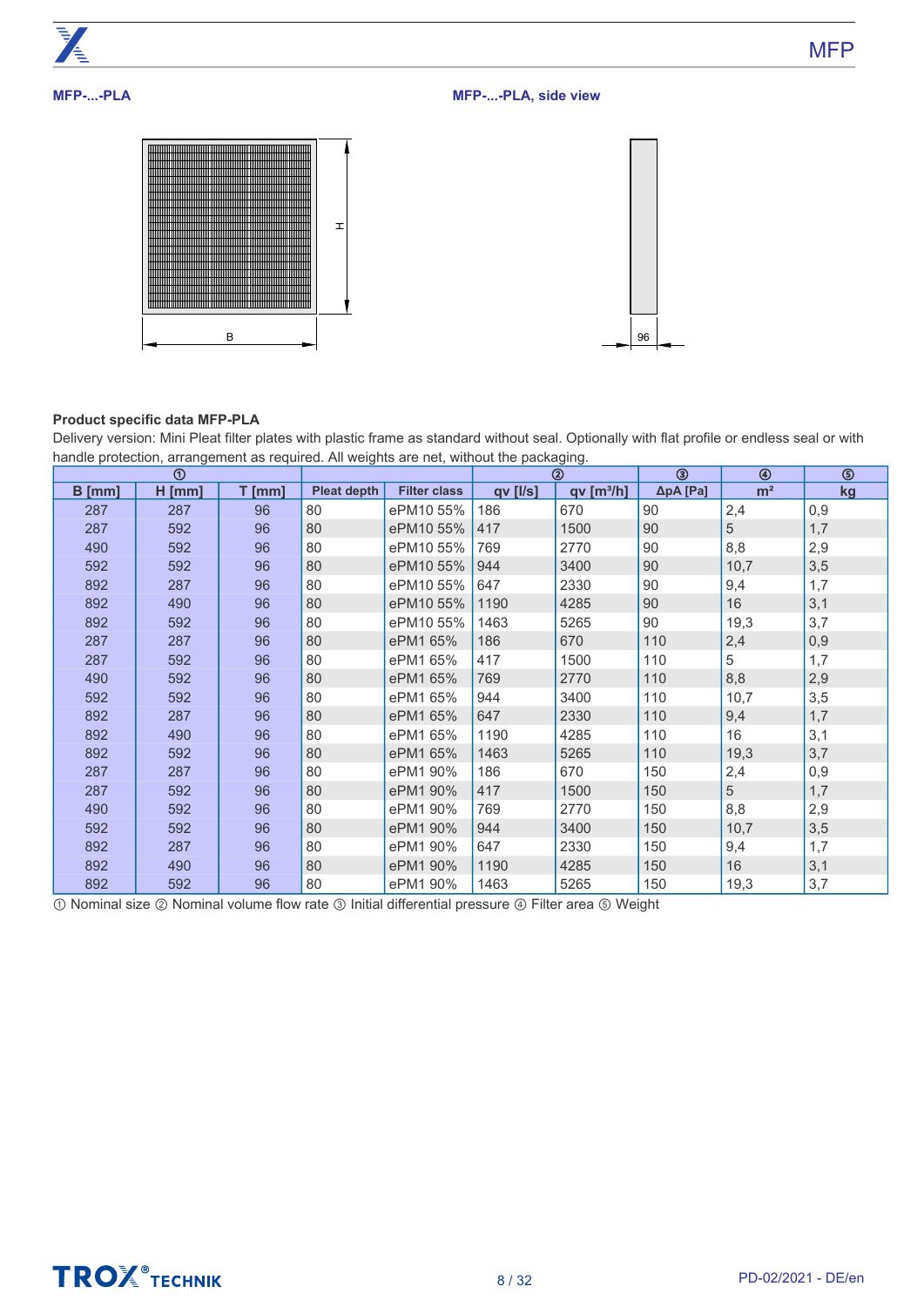# **MFP-...-PLA**

**MFP-...-PLA, side view**



# **Product specific data MFP-PLA**

As standard, Mini Pleat filter panels with plastic frames are supplied without seal with a depth of 150 mm with header frame. Optional flat seal or continuous seal, or optional protection grid, arrangement as required. All weights are net, without the packaging.

|        | $^{\circ}$ |        |                    |                     | ➁        |                        | ③        | ⊕              | ᠖   |
|--------|------------|--------|--------------------|---------------------|----------|------------------------|----------|----------------|-----|
| B [mm] | $H$ [mm]   | T [mm] | <b>Pleat depth</b> | <b>Filter class</b> | qv [l/s] | qv [m <sup>3</sup> /h] | ΔpA [Pa] | m <sup>2</sup> | kg  |
| 287    | 287        | 150    | 120                | ePM10 55%           | 150      | 540                    | 90       | 2,2            | 1,3 |
| 287    | 592        | 150    | 120                | ePM10 55%           | 378      | 1360                   | 90       | 5,1            | 2,5 |
| 490    | 592        | 150    | 120                | ePM10 55%           | 756      | 2720                   | 90       | 9,6            | 4,2 |
| 592    | 592        | 150    | 120                | ePM10 55%           | 944      | 3400                   | 90       | 11,8           | 5,1 |
| 287    | 287        | 150    | 120                | ePM1 65%            | 150      | 540                    | 110      | 2,2            | 1,3 |
| 287    | 592        | 150    | 120                | ePM1 65%            | 378      | 1360                   | 110      | 5,1            | 2,5 |
| 490    | 592        | 150    | 120                | ePM1 65%            | 756      | 2720                   | 110      | 9,6            | 4,2 |
| 592    | 592        | 150    | 120                | ePM1 65%            | 944      | 3400                   | 110      | 11,8           | 5,1 |
| 287    | 287        | 150    | 120                | ePM1 90%            | 150      | 540                    | 150      | 2,2            | 1,3 |
| 287    | 592        | 150    | 120                | ePM1 90%            | 378      | 1360                   | 150      | 5,1            | 2,5 |
| 490    | 592        | 150    | 120                | ePM1 90%            | 756      | 2720                   | 150      | 9,6            | 4,2 |
| 592    | 592        | 150    | 120                | ePM1 90%            | 944      | 3400                   | 150      | 11,8           | 5,1 |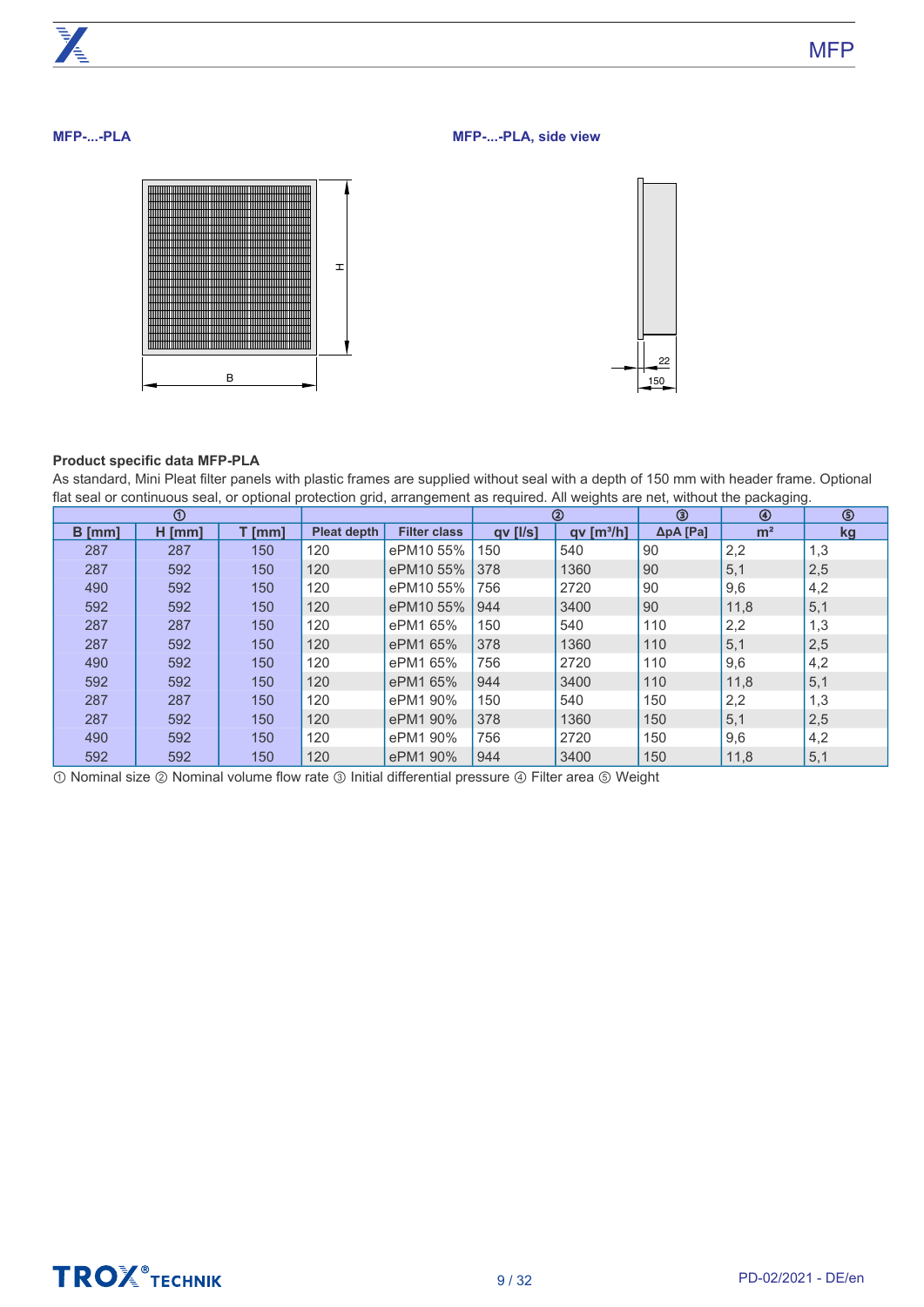

# **Product specific data MFP-MDFF**

B

Delivery version: Mini Pleat filter plates with frame made of pulpwood with head frame, without seal as standard. All weights are net, without the packaging.

60

|               | ൱         |          |                    |                     | ②        |                  | ③                 | $^{\circledR}$ | ⑤   |
|---------------|-----------|----------|--------------------|---------------------|----------|------------------|-------------------|----------------|-----|
| <b>B</b> [mm] | н<br>[mm] | $T$ [mm] | <b>Pleat depth</b> | <b>Filter class</b> | qv [l/s] | $qv$ [ $m^3/h$ ] | $\Delta p$ A [Pa] | m <sup>2</sup> | kg  |
| 287           | 592       | 60       | 50                 | ePM10 55%           | 303      | 1090             | 90                | 3,2            |     |
| 592           | 592       | 60       | 50                 | ePM10 55%           | 694      | 2500             | 90                | 7,3            | 3,5 |
| 287           | 592       | 60       | 50                 | ePM1 65%            | 303      | 1090             | 110               | 3,2            |     |
| 592           | 592       | 60       | 50                 | ePM1 65%            | 694      | 2500             | 110               | 7,3            | 3,5 |
| 287           | 592       | 60       | 50                 | ePM1 90%            | 303      | 1090             | 150               | 3,2            |     |
| 592           | 592       | 60       | 50                 | ePM1 90%            | 694      | 2500             | 150               | 7,3            | 3,5 |

① Nominal size ② Nominal volume flow rate ③ Initial differential pressure ④ Filter area ⑤ Weight



**MFP**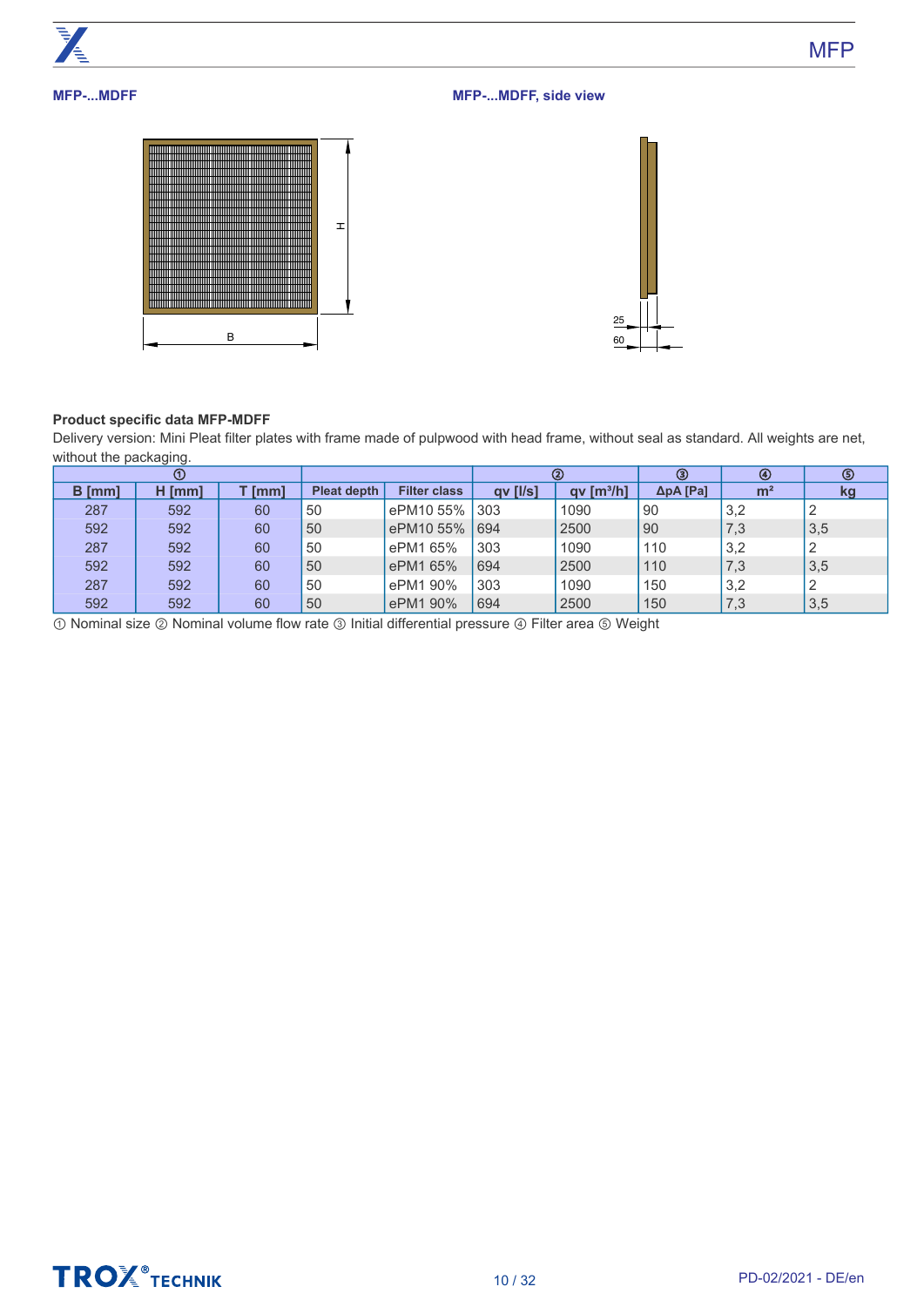

# **Product specific data MFP-MDF**

Delivery version: Mini Pleat filter plates with a frame made of fibrous wood as standard with a flat profile seal on the upstream side and with a handle (pre-filter for duct filter, series KSFS). All weights are net, without the packaging.

|          | $^{\circ}$ |        |                    |                     |                | ②                      | ⊛                 | $\circledast$  | ⑤   |
|----------|------------|--------|--------------------|---------------------|----------------|------------------------|-------------------|----------------|-----|
| $B$ [mm] | $H$ [mm]   | T [mm] | <b>Pleat depth</b> | <b>Filter class</b> | $qv$ [ $I/s$ ] | qv [m <sup>3</sup> /h] | $\Delta p$ A [Pa] | m <sup>2</sup> | kg  |
| 305      | 610        | 60     | 46                 | ePM10 55 % 389      |                | 1400                   | 90                | 3,8            | 2,4 |
| 610      | 610        | 60     | 46                 | ePM10 55 % 833      |                | 3000                   | 90                | 8,2            | 3,2 |
| 762      | 610        | 60     | 46                 | ePM10 55 % 1056     |                | 3800                   | 90                | 10,3           | 3,7 |
| 305      | 610        | 60     | 46                 | ePM1 65%            | 389            | 1400                   | 110               | 3,8            | 2,4 |
| 610      | 610        | 60     | 46                 | ePM1 65%            | 833            | 3000                   | 110               | 8,2            | 3,2 |
| 762      | 610        | 60     | 46                 | ePM1 65%            | 1056           | 3800                   | 110               | 10,3           | 3,7 |
| 305      | 610        | 60     | 46                 | ePM1 90 %           | 389            | 1400                   | 150               | 3,8            | 2,4 |
| 610      | 610        | 60     | 46                 | ePM1 90 %           | 833            | 3000                   | 150               | 8,2            | 3,2 |
| 762      | 610        | 60     | 46                 | ePM1 90 %           | 1056           | 3800                   | 150               | 10,3           | 3,7 |

① Nominal size ② Nominal volume flow rate ③ Initial differential pressure ④ Filter area ⑤ Weight



**MFP**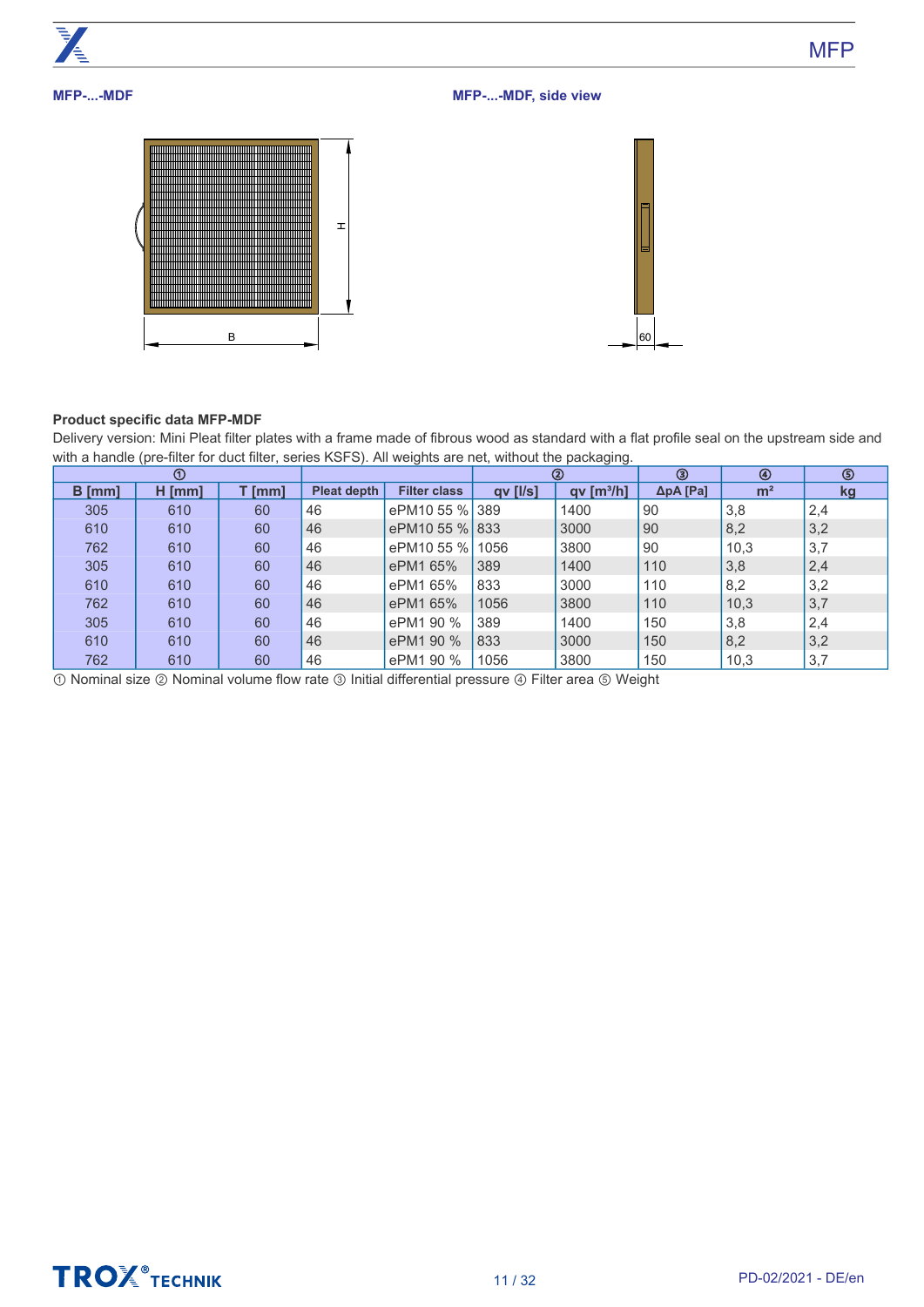

# **MFP-...-MDF**

**MFP-...-MDF, side view**





# **Product specific data MFP-MDF**

Delivery version: Mini Pleat filter plates with frame made of galvanized sheet steel or stainless steel as standard with flat profile seal on the upstream side and with handle (prefilter for duct particle filter, KSFS series). All weights are net, without the packaging.

|          | $\odot$  |          |                    |                     |          | $^{\circledR}$       | $\circledcirc$ | $\circledast$  | $\circledS$    |
|----------|----------|----------|--------------------|---------------------|----------|----------------------|----------------|----------------|----------------|
| $B$ [mm] | $H$ [mm] | $T$ [mm] | <b>Pleat depth</b> | <b>Filter class</b> | qv [l/s] | qv[ <sup>3</sup> /h] | ΔpA [Pa]       | m <sup>2</sup> | kg             |
| 305      | 305      | 78       | 46                 | ePM10 55%           | 182      | 655                  | 90             | 1,8            | 1,5            |
| 345      | 345      | 78       | 46                 | ePM10 55%           | 240      | 865                  | 90             | 2,3            | 1,8            |
| 435      | 435      | 78       | 46                 | ePM10 55%           | 401      | 1445                 | 90             | 3,9            | $\overline{2}$ |
| 457      | 457      | 78       | 46                 | ePM10 55%           | 447      | 1610                 | 90             | 4,4            | 2,5            |
| 535      | 535      | 78       | 46                 | ePM10 55%           | 629      | 2265                 | 90             | 6,2            | 3,1            |
| 575      | 575      | 78       | 46                 | ePM10 55%           | 735      | 2645                 | 90             | 7,2            | 3,4            |
| 305      | 610      | 78       | 46                 | ePM10 55%           | 389      | 1400                 | 90             | 3,8            | 3              |
| 610      | 610      | 78       | 46                 | ePM10 55%           | 833      | 3000                 | 90             | 8,2            | 3,5            |
| 305      | 305      | 78       | 46                 | ePM1 65%            | 182      | 655                  | 110            | 1,8            | 1,5            |
| 345      | 345      | 78       | 46                 | ePM1 65%            | 240      | 865                  | 110            | 2,3            | 1,8            |
| 435      | 435      | 78       | 46                 | ePM1 65%            | 401      | 1445                 | 110            | 3,9            | $\overline{2}$ |
| 457      | 457      | 78       | 46                 | ePM1 65%            | 447      | 1610                 | 110            | 4,4            | 2,5            |
| 535      | 535      | 78       | 46                 | ePM1 65%            | 629      | 2265                 | 110            | 6,2            | 3,1            |
| 575      | 575      | 78       | 46                 | ePM1 65%            | 735      | 2645                 | 110            | 7,2            | 3,4            |
| 305      | 610      | 78       | 46                 | ePM1 65%            | 389      | 1400                 | 110            | 3,8            | 2,5            |
| 610      | 610      | 78       | 46                 | ePM1 65%            | 833      | 3000                 | 110            | 8,2            | 3,5            |
| 305      | 305      | 78       | 46                 | ePM1 90%            | 182      | 655                  | 150            | 1,8            | 1,5            |
| 345      | 345      | 78       | 46                 | ePM1 90%            | 240      | 865                  | 150            | 2,3            | 1,8            |
| 435      | 435      | 78       | 46                 | ePM1 90%            | 401      | 1445                 | 150            | 3,9            | $\overline{2}$ |
| 457      | 457      | 78       | 46                 | ePM1 90%            | 447      | 1610                 | 150            | 4,4            | 2,5            |
| 535      | 535      | 78       | 46                 | ePM1 90%            | 629      | 2265                 | 150            | 6,2            | 3,1            |
| 575      | 575      | 78       | 46                 | ePM1 90%            | 735      | 2645                 | 150            | 7,2            | 3,4            |
| 305      | 610      | 78       | 46                 | ePM1 90%            | 389      | 1400                 | 150            | 3,8            | 2,5            |
| 610      | 610      | 78       | 46                 | ePM1 90%            | 833      | 3000                 | 150            | 8,2            | 3,5            |
| 203      | 203      | 78       | 46                 | E11                 | 28       | 100                  | 125            | 0,7            | $\mathbf{1}$   |
| 305      | 305      | 78       | 46                 | E11                 | 72       | 260                  | 125            | 1,9            | 1,5            |
| 345      | 345      | 78       | 46                 | E11                 | 96       | 345                  | 125            | 2,5            | 1,8            |
| 435      | 435      | 78       | 46                 | E11                 | 160      | 575                  | 125            | 4,2            | $\overline{2}$ |
| 457      | 457      | 78       | 46                 | E11                 | 178      | 640                  | 125            | 4,1            | 2,5            |
| 535      | 535      | 78       | 46                 | E11                 | 250      | 900                  | 125            | 6,6            | 3,1            |
| 835      | 535      | 78       | 46                 | E11                 | 400      | 1440                 | 125            | 10,7           | 4,2            |
| 1135     | 535      | 78       | 46                 | E11                 | 551      | 1985                 | 125            | 14,7           | 5,2            |
| 557      | 557      | 78       | 46                 | E11                 | 272      | 980                  | 125            | 7,2            | 3,3            |
| 575      | 575      | 78       | 46                 | E11                 | 292      | 1050                 | 125            | 7,8            | 3,4            |
| 305      | 610      | 78       | 46                 | E11                 | 154      | 555                  | 125            | 4,1            | 2,5            |
| 457      | 610      | 78       | 46                 | E11                 | 242      | 870                  | 125            | 6,4            | $\mathfrak{S}$ |
| 610      | 610      | 78       | 46                 | E11                 | 331      | 1190                 | 125            | 8,8            | 3,5            |
| 762      | 610      | 78       | 46                 | E11                 | 418      | 1505                 | 125            | 11,1           | $\overline{4}$ |
| 915      | 610      | 78       | 46                 | E11                 | 507      | 1825                 | 125            | 13,5           | 4,5            |

# **TROX** TECHNIK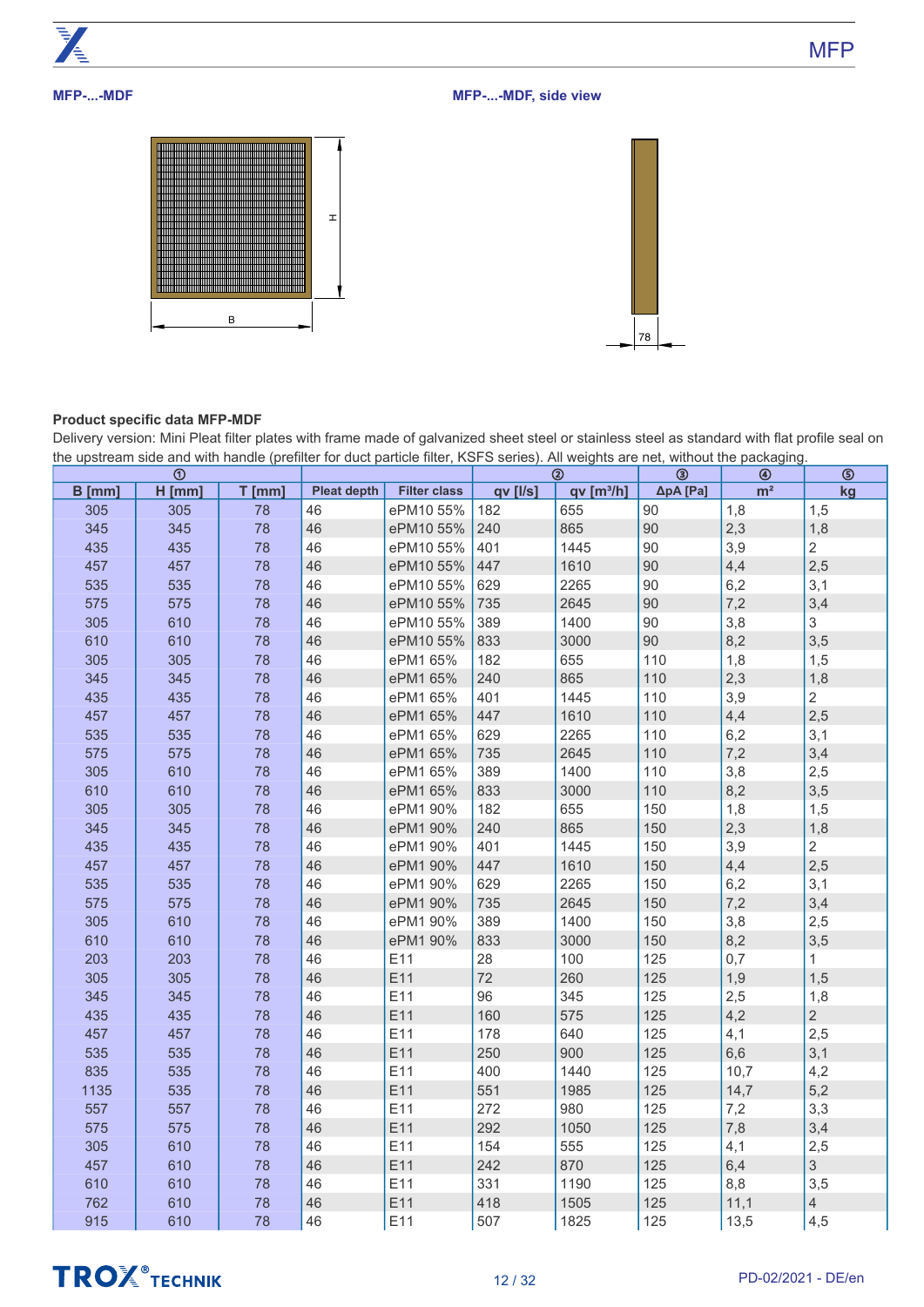**PARTIES** 

|          | $\overline{\odot}$ |          |                    |                     |          | $\overline{a}$        | $\overline{\circledcirc}$ | $\circledast$  | $\circledS$     |
|----------|--------------------|----------|--------------------|---------------------|----------|-----------------------|---------------------------|----------------|-----------------|
| $B$ [mm] | $H$ [mm]           | $T$ [mm] | <b>Pleat depth</b> | <b>Filter class</b> | qv [l/s] | qv[m <sup>3</sup> /h] | ΔpA [Pa]                  | m <sup>2</sup> | kg              |
| 1220     | 610                | 78       | 46                 | E11                 | 683      | 2460                  | 125                       | 18,2           | 5,7             |
| 1525     | 610                | 78       | 46                 | E11                 | 860      | 3095                  | 125                       | 22,9           | 7,1             |
| 1830     | 610                | 78       | 46                 | E11                 | 1036     | 3730                  | 125                       | 27,6           | 8,6             |
| 762      | 762                | 78       | 46                 | E11                 | 529      | 1905                  | 125                       | 14,1           | 4,4             |
| 915      | 762                | 78       | 46                 | E11                 | 642      | 2310                  | 125                       | 17,1           | 5,3             |
|          |                    |          |                    |                     |          |                       |                           |                |                 |
| 1220     | 762                | 78       | 46                 | E11                 | 864      | 3110                  | 125                       | 23             | 7,2             |
| 1525     | 762                | 78       | 46                 | E11                 | 1088     | 3915                  | 125                       | 28,9           | $9\phantom{.0}$ |
| 1830     | 762                | 78       | 46                 | E11                 | 1311     | 4720                  | 125                       | 34,9           | 10,9            |
| 915      | 915                | 78       | 46                 | E11                 | 776      | 2795                  | 125                       | 20,7           | 6,4             |
| 1220     | 915                | 78       | 46                 | E11                 | 1047     | 3770                  | 125                       | 27,9           | 8,7             |
| 1525     | 915                | 78       | 46                 | E11                 | 1318     | 4745                  | 125                       | 35,1           | 10,9            |
| 1830     | 915                | 78       | 46                 | E11                 | 1588     | 5715                  | 125                       | 42,2           | 13,2            |
| 203      | 203                | 78       | 46                 | H13                 | 28       | 100                   | 250                       | 0,7            | 1               |
| 305      | 305                | 78       | 46                 | H13                 | 72       | 260                   | 250                       | 1,9            | 1,5             |
| 345      | 345                | 78       | 46                 | H13                 | 96       | 345                   | 250                       | 2,5            | 1,8             |
| 435      | 435                | 78       | 46                 | H13                 | 160      | 575                   | 250                       | 4,2            | $\overline{2}$  |
| 457      | 457                | 78       | 46                 | H13                 | 178      | 640                   | 250                       | 4,7            | 2,5             |
|          |                    |          |                    |                     |          |                       |                           |                |                 |
| 535      | 535                | 78       | 46                 | H13                 | 250      | 900                   | 250                       | 6,6            | 3,1             |
| 835      | 535                | 78       | 46                 | H13                 | 400      | 1440                  | 250                       | 10,7           | 4,2             |
| 1135     | 535                | 78       | 46                 | H13                 | 551      | 1985                  | 250                       | 14,7           | 5,2             |
| 557      | 557                | 78       | 46                 | H13                 | 272      | 980                   | 250                       | 7,2            | 3,3             |
| 575      | 575                | 78       | 46                 | H13                 | 292      | 1050                  | 250                       | 7,8            | 3,4             |
| 305      | 610                | 78       | 46                 | H13                 | 154      | 555                   | 250                       | 4,1            | 2,5             |
| 457      | 610                | 78       | 46                 | H13                 | 242      | 870                   | 250                       | 6,4            | $\mathfrak{S}$  |
| 610      | 610                | 78       | 46                 | H13                 | 331      | 1190                  | 250                       | 8,8            | 3,5             |
| 762      | 610                | 78       | 46                 | H13                 | 418      | 1505                  | 250                       | 11,1           | $\overline{4}$  |
| 915      | 610                | 78       | 46                 | H13                 | 507      | 1825                  | 250                       | 13,5           | 4,5             |
| 1220     | 610                | 78       | 46                 | H13                 | 683      | 2460                  | 250                       | 18,2           | 5,7             |
| 1525     | 610                | 78       | 46                 | H13                 | 860      | 3095                  | 250                       | 22,9           | 7,1             |
|          |                    |          | 46                 | H13                 |          |                       |                           |                |                 |
| 1830     | 610                | 78       |                    |                     | 1036     | 3730                  | 250                       | 27,6           | 8,6             |
| 762      | 762                | 78       | 46                 | H13                 | 529      | 1905                  | 250                       | 14,1           | 4,4             |
| 915      | 762                | 78       | 46                 | H13                 | 642      | 2310                  | 250                       | 17,1           | 5,3             |
| 1220     | 762                | 78       | 46                 | H13                 | 864      | 3110                  | 250                       | 23             | 7,2             |
| 1525     | 762                | 78       | 46                 | H13                 | 1088     | 3915                  | 250                       | 28,9           | 9               |
| 1830     | 762                | 78       | 46                 | H13                 | 1311     | 4720                  | 250                       | 34,9           | 10,9            |
| 915      | 915                | 78       | 46                 | H <sub>13</sub>     | 776      | 2795                  | 250                       | 20,7           | 6,4             |
| 1220     | 915                | 78       | 46                 | H13                 | 1047     | 3770                  | 250                       | 27,9           | 8,7             |
| 1525     | 915                | 78       | 46                 | H <sub>13</sub>     | 1318     | 4745                  | 250                       | 35,1           | 10,9            |
| 1830     | 915                | 78       | 46                 | H13                 | 1588     | 5715                  | 250                       | 42,2           | 13,2            |
| 203      | 203                | 78       | 46                 | H14                 | 14       | 50                    | 120                       | 0,8            | $\mathbf{1}$    |
| 305      | 305                | 78       | 46                 | H14                 | 36       | 130                   | 120                       | 2,1            | 1,5             |
| 345      | 345                | 78       | 46                 | H14                 | 49       | 175                   | 120                       | 2,8            | 1,8             |
| 435      | 435                | 78       | 46                 | H14                 | 81       | 290                   | 120                       | 4,7            | 2 <sup>7</sup>  |
| 457      | 457                | 78       | 46                 | H14                 | 90       | 325                   | 120                       | 5,2            | 2,5             |
| 535      | 535                | 78       | 46                 | H14                 | 126      | 455                   | 120                       | 7,4            |                 |
|          |                    |          |                    |                     |          |                       |                           |                | 3,1             |
| 835      | 535                | 78       | 46                 | H14                 | 203      | 730                   | 120                       | 11,8           | 4,2             |
| 1135     | 535                | 78       | 46                 | H14                 | 281      | 1010                  | 120                       | 16,3           | 5,2             |
| 557      | 557                | 78       | 46                 | H14                 | 139      | 500                   | 120                       | 8              | 3,3             |
| 575      | 575                | 78       | 46                 | H14                 | 149      | 535                   | 120                       | 8,6            | 3,4             |
| 305      | 610                | 78       | 46                 | H14                 | 78       | 280                   | 120                       | 4,6            | 2,5             |
| 457      | 610                | 78       | 46                 | H14                 | 124      | 445                   | 120                       | 7,2            | 3 <sup>1</sup>  |
| 610      | 610                | 78       | 46                 | H14                 | 168      | 605                   | 120                       | 9,8            | 3,5             |
| 762      | 610                | 78       | 46                 | H14                 | 213      | 765                   | 120                       | 12,4           | 4 <sup>1</sup>  |
| 915      | 610                | 78       | 46                 | H14                 | 258      | 930                   | 120                       | 15             | 4,5             |
| 1220     | 610                | 78       | 46                 | H14                 | 347      | 1250                  | 120                       | 20,2           | 5,7             |
| 203      | 203                | 78       | 64                 | H13                 | 35       | 125                   | 250                       | 1              | 1               |
| 305      | 305                | 78       | 64                 | H13                 | 90       | 325                   | 250                       | 2,5            | 1,5             |
| 345      | 345                | 78       | 64                 | H13                 | 119      | 430                   | 250                       | 3,3            |                 |
|          |                    |          |                    |                     |          |                       |                           |                | 1,8             |
| 435      | 435                | 78       | 64                 | H13                 | 201      | 725                   | 250                       | 5,5            | $\overline{2}$  |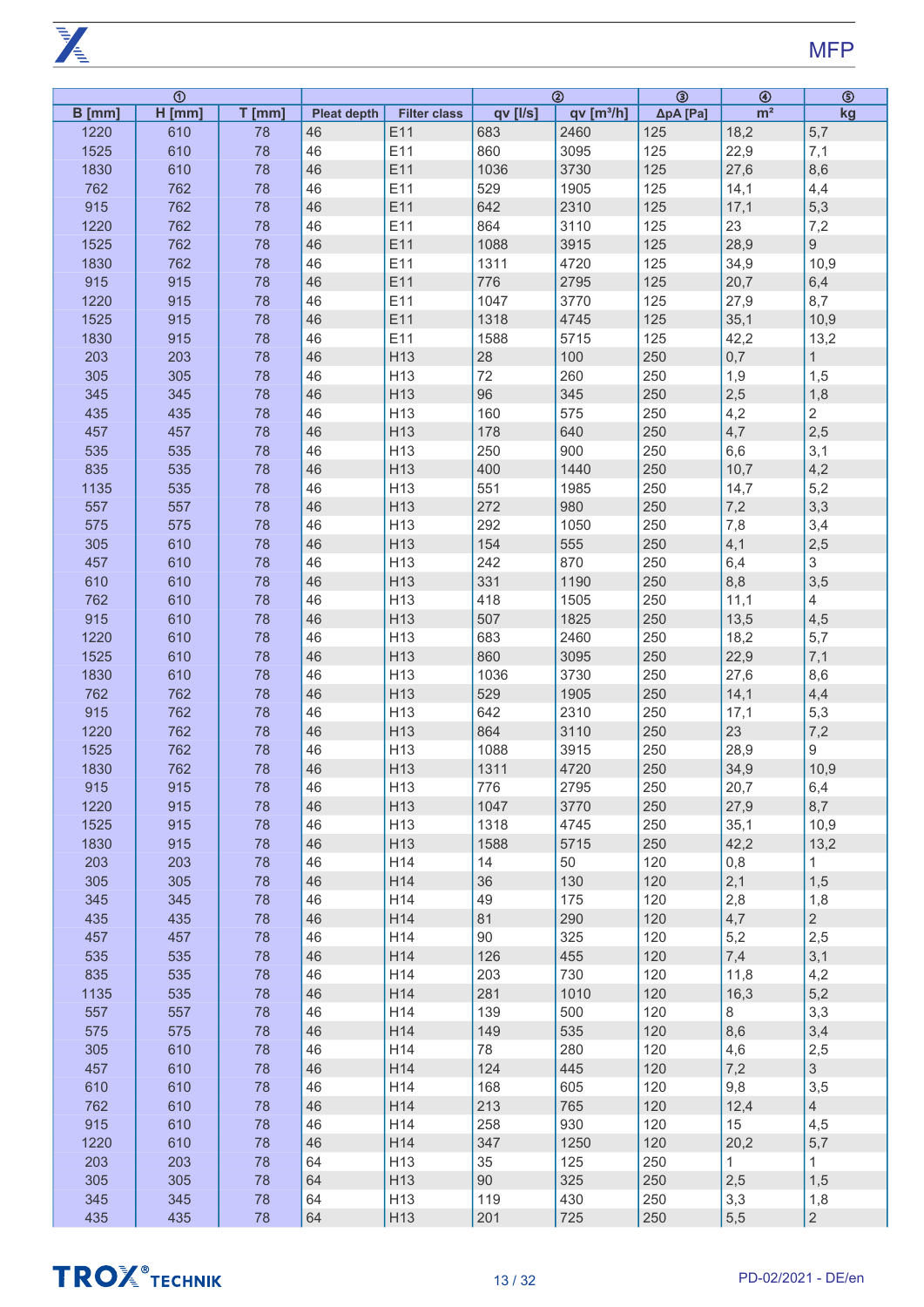$\overline{K}$ 

|          | $\overline{\odot}$ |          |                    |                     |          | $\overline{\circledcirc}$ | $\overline{\circledcirc}$ | $\overline{\circledast}$ | $\overline{\circledcirc}$ |
|----------|--------------------|----------|--------------------|---------------------|----------|---------------------------|---------------------------|--------------------------|---------------------------|
| $B$ [mm] | $H$ [mm]           | $T$ [mm] | <b>Pleat depth</b> | <b>Filter class</b> | qv [l/s] | qv [m <sup>3</sup> /h]    | ΔpA [Pa]                  | m <sup>2</sup>           | kg                        |
| 457      | 457                | 78       | 64                 | H <sub>13</sub>     | 224      | 805                       | 250                       | 6,2                      | 2,5                       |
| 535      | 535                | 78       | 64                 | H <sub>13</sub>     | 314      | 1130                      | 250                       | 8,7                      | 3,1                       |
| 835      | 535                | 78       | 64                 | H <sub>13</sub>     | 504      | 1815                      | 250                       | 14                       | 4,2                       |
| 1135     | 535                | 78       | 64                 | H13                 | 694      | 2500                      | 250                       | 19,2                     | 5,2                       |
| 557      | 557                | 78       | 64                 | H13                 | 343      | 1235                      | 250                       | 9,5                      | 3,3                       |
| 575      | 575                | 78       | 64                 | H13                 | 367      | 1320                      | 250                       | 10,2                     | 3,4                       |
| 305      | 610                | 78       | 64                 | H <sub>13</sub>     | 194      | 700                       | 250                       | 5,4                      | 2,5                       |
| 457      | 610                | 78       | 64                 | H13                 | 306      | 1100                      | 250                       | 8,4                      | 3                         |
| 610      | 610                | 78       | 64                 | H <sub>13</sub>     | 417      | 1500                      | 250                       | 11,5                     | 3,5                       |
| 762      | 610                | 78       | 64                 | H13                 | 528      | 1900                      | 250                       | 14,6                     | $\overline{4}$            |
| 915      | 610                | 78       | 64                 | H13                 | 639      | 2300                      | 250                       | 17,7                     | 4,5                       |
| 1220     | 610                | 78       | 64                 | H <sub>13</sub>     | 861      | 3100                      | 250                       | 23,8                     | 5,7                       |
| 1525     | 610                | 78       | 64                 | H13                 | 1083     | 3900                      | 250                       | 29,9                     | 7,2                       |
| 1830     | 610                | 78       | 64                 | H <sub>13</sub>     | 1306     | 4700                      | 250                       | 36,1                     | 8,7                       |
| 762      | 762                | 78       | 64                 | H13                 | 668      | 2405                      | 250                       | 18,5                     | 4,5                       |
| 915      | 762                | 78       | 64                 | H <sub>13</sub>     | 808      | 2910                      | 250                       | 22,3                     | 5,4                       |
| 1220     | 762                | 78       | 64                 | H <sub>13</sub>     | 1090     | 3925                      | 250                       | 30,1                     | 7,3                       |
| 1525     | 762                | 78       | 64                 | H <sub>13</sub>     | 1371     | 4935                      | 250                       | 37,9                     | 9,1                       |
| 1830     | 762                | 78       | 64                 | H13                 | 1653     | 5950                      | 250                       | 45,6                     | 11                        |
| 915      | 915                | 78       | 64                 | H <sub>13</sub>     | 979      | 3525                      | 250                       | 27,1                     | 6,5                       |
| 1220     | 915                | 78       | 64                 | H13                 | 1319     | 4750                      | 250                       | 36,4                     | 8,8                       |
| 1525     | 915                | 78       | 64                 | H <sub>13</sub>     | 1661     | 5980                      | 250                       | 45,8                     | 11                        |
| 1830     | 915                | 78       | 64                 | H <sub>13</sub>     | 2001     | 7205                      | 250                       | 55,2                     | 13,3                      |
| 203      | 203                | 78       | 64                 | H14                 | 18       | 65                        | 120                       | 1,1                      | $\overline{1}$            |
| 305      | 305                | 78       | 64                 | H14                 | 46       | 165                       | 120                       | 2,8                      | 1,5                       |
| 345      | 345                | 78       | 64                 | H <sub>14</sub>     | 60       | 215                       | 120                       | 3,7                      | 1,8                       |
| 435      | 435                | 78       | 64                 | H14                 | 101      | 365                       | 120                       | 6,2                      | $\overline{2}$            |
| 457      | 457                | 78       | 64                 | H <sub>14</sub>     | 113      | 405                       | 120                       | 6,9                      | 2,5                       |
| 535      | 535                | 78       | 64                 | H14                 | 158      | 570                       | 120                       | 9,7                      | 3,1                       |
| 835      | 535                | 78       | 64                 | H14                 | 251      | 905                       | 120                       | 15,6                     | 4,2                       |
| 1135     | 535                | 78       | 64                 | H14                 | 350      | 1260                      | 120                       | 21,4                     | 5,2                       |
| 557      | 557                | 78       | 64                 | H14                 | 172      | 620                       | 120                       | 10,6                     | 3,3                       |
| 575      | 575                | 78       | 64                 | H14                 | 185      | 665                       | 120                       | 11,3                     | 3,4                       |
| 305      | 610                | 78       | 64                 | H14                 | 97       | 350                       | 120                       | 6                        | 2,5                       |
| 457      | 610                | 78       | 64                 | H14                 | 154      | 555                       | 120                       | 9,4                      | 3                         |
| 610      | 610                | 78       | 64                 | H14                 | 210      | 755                       | 120                       | 12,9                     | 3,5                       |
| 762      | 610                | 78       | 64                 | H14                 | 265      | 955                       | 120                       | 16,3                     | $\overline{4}$            |
| 915      | 610                | 78       | 64                 | H14                 | 322      | 1160                      | 120                       | 19,7                     | 4,5                       |
| 1220     | 610                | 78       | 64                 | H14                 | 433      | 1560                      | 120                       | 26,6                     | 5,7                       |

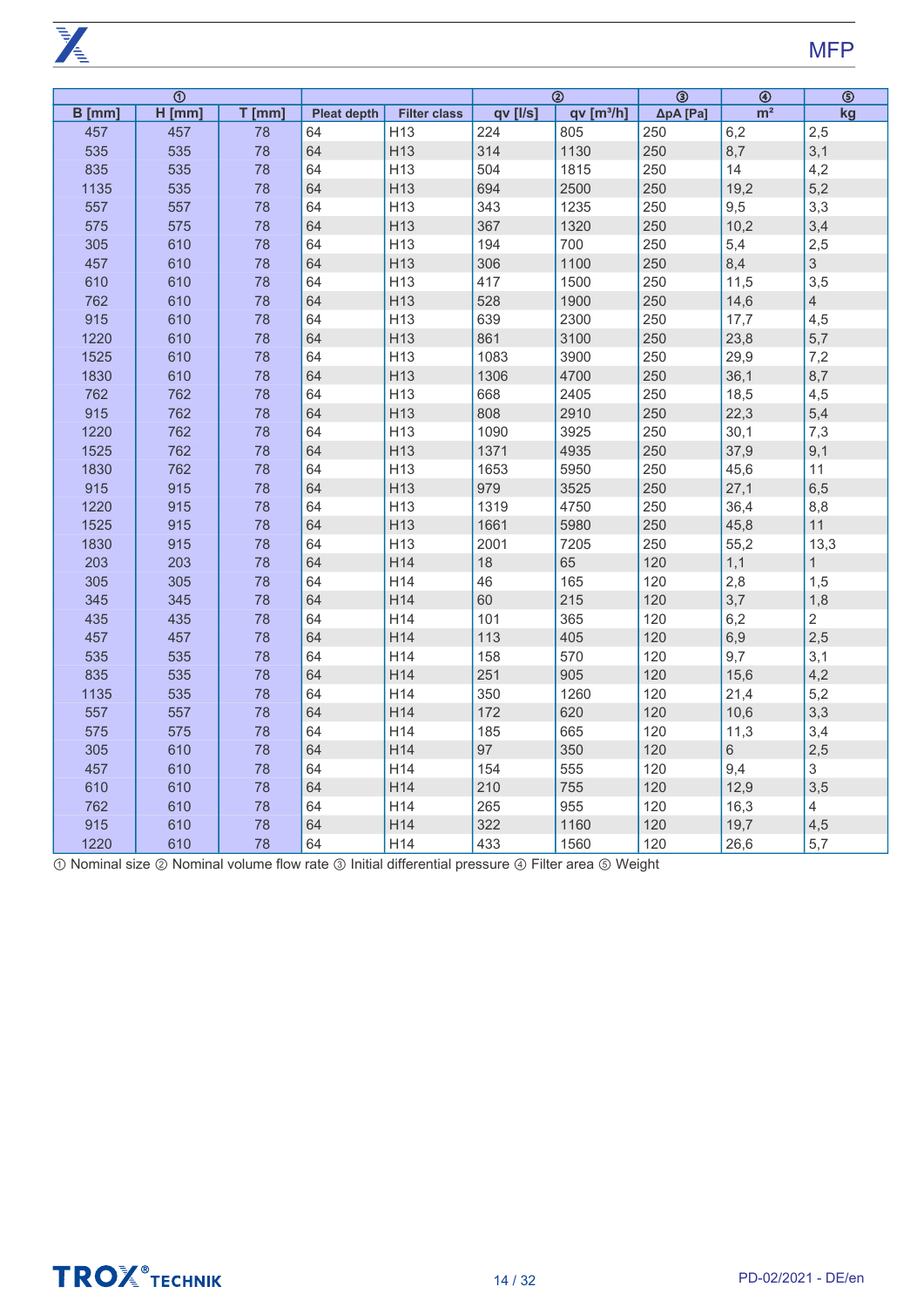

# **MFP-...-MDF**







# **Product specific data MFP-MDF**

Standard construction: As standard, Mini Pleat filter panels with a frame made of MDF are fitted with a flat seal on the upstream side. Filter classes H13 and H14 with leakage test. Optional test groove seal on the upstream side (for filter classes H13 and H14), flat section or continuous seal, or optional protection grid, arrangement as required. All weights are net, without packaging.

|        | ⊕        |          |                    |                     |          | ➁                      | ③        | ⊕              | $\circledS$     |
|--------|----------|----------|--------------------|---------------------|----------|------------------------|----------|----------------|-----------------|
| B [mm] | $H$ [mm] | $T$ [mm] | <b>Pleat depth</b> | <b>Filter class</b> | qv [l/s] | qv [m <sup>3</sup> /h] | ΔpA [Pa] | m <sup>2</sup> | kg              |
| 203    | 203      | 150      | 46                 | E11                 | 28       | 100                    | 125      | 0,7            | $\mathbf{1}$    |
| 305    | 305      | 150      | 46                 | E11                 | 72       | 260                    | 125      | 1,9            | 3,3             |
| 345    | 345      | 150      | 46                 | E11                 | 96       | 345                    | 125      | 2,5            | 4,2             |
| 435    | 435      | 150      | 46                 | E11                 | 160      | 575                    | 125      | 4,2            | 4,8             |
| 457    | 457      | 150      | 46                 | E11                 | 178      | 640                    | 125      | 4,7            | 5,3             |
| 535    | 535      | 150      | 46                 | E11                 | 250      | 900                    | 125      | 6,6            | 6,7             |
| 575    | 575      | 150      | 46                 | E11                 | 292      | 1050                   | 125      | 7,8            | 7 <sup>1</sup>  |
| 305    | 610      | 150      | 46                 | E11                 | 154      | 555                    | 125      | 4,1            | 4,8             |
| 457    | 610      | 150      | 46                 | E11                 | 242      | 870                    | 125      | 6,4            | 6,2             |
| 610    | 610      | 150      | 46                 | E11                 | 331      | 1190                   | 125      | 8,8            | 7,5             |
| 762    | 610      | 150      | 46                 | E11                 | 418      | 1505                   | 125      | 11,1           | 8,8             |
| 915    | 610      | 150      | 46                 | E11                 | 507      | 1825                   | 125      | 13,5           | 10 <sup>1</sup> |
| 1220   | 610      | 150      | 46                 | E11                 | 683      | 2460                   | 125      | 18,2           | 12,7            |
| 1525   | 610      | 150      | 46                 | E11                 | 860      | 3095                   | 125      | 0,7            | 1               |
| 1830   | 610      | 150      | 46                 | E11                 | 1036     | 3730                   | 125      | 1,9            | 3,3             |
| 762    | 762      | 150      | 46                 | E11                 | 529      | 1905                   | 125      | 2,5            | 4,2             |
| 915    | 762      | 150      | 46                 | E11                 | 642      | 2310                   | 125      | 4,2            | 4,8             |
| 1220   | 762      | 150      | 46                 | E11                 | 864      | 3110                   | 125      | 23             | 16              |
| 1525   | 762      | 150      | 46                 | E11                 | 1088     | 3915                   | 125      | 6,6            | 6,7             |
| 1830   | 762      | 150      | 46                 | E11                 | 1311     | 4720                   | 125      | 7,8            | $\overline{7}$  |
| 915    | 915      | 150      | 46                 | E11                 | 776      | 2795                   | 125      | 4,1            | 4,8             |
| 1220   | 915      | 150      | 46                 | E11                 | 1047     | 3770                   | 125      | 6,4            | 6,2             |
| 1525   | 915      | 150      | 46                 | E11                 | 1318     | 4745                   | 125      | 8,8            | 7,5             |
| 1830   | 915      | 150      | 46                 | E11                 | 1588     | 5715                   | 125      | 11,1           | 8,8             |
| 203    | 203      | 150      | 46                 | H <sub>13</sub>     | 28       | 100                    | 250      | 0,7            | 1               |
| 305    | 305      | 150      | 46                 | H13                 | 72       | 260                    | 250      | 1,9            | 3,3             |
| 345    | 345      | 150      | 46                 | H <sub>13</sub>     | 96       | 345                    | 250      | 2,5            | 4,2             |
| 435    | 435      | 150      | 46                 | H <sub>13</sub>     | 160      | 575                    | 250      | 4,2            | 4,8             |
| 457    | 457      | 150      | 46                 | H13                 | 178      | 640                    | 250      | 4,7            | 5,3             |
| 535    | 535      | 150      | 46                 | H13                 | 250      | 900                    | 250      | 6,6            | 6,7             |
| 575    | 575      | 150      | 46                 | H <sub>13</sub>     | 292      | 1050                   | 250      | 7,8            | $\overline{7}$  |
| 305    | 610      | 150      | 46                 | H <sub>13</sub>     | 154      | 555                    | 250      | 4,1            | 4,8             |
| 457    | 610      | 150      | 46                 | H <sub>13</sub>     | 242      | 870                    | 250      | 6,4            | 6,2             |
| 610    | 610      | 150      | 46                 | H13                 | 331      | 1190                   | 250      | 8,8            | 7,5             |
| 762    | 610      | 150      | 46                 | H <sub>13</sub>     | 418      | 1505                   | 250      | 11,1           | 8,8             |
| 915    | 610      | 150      | 46                 | H <sub>13</sub>     | 507      | 1825                   | 250      | 13,5           | 10 <sup>°</sup> |
| 1220   | 610      | 150      | 46                 | H <sub>13</sub>     | 683      | 2460                   | 250      | 18,2           | 12,7            |
| 1525   | 610      | 150      | 46                 | H13                 | 860      | 3095                   | 250      | 22,9           | 15,9            |

# **TROX** TECHNIK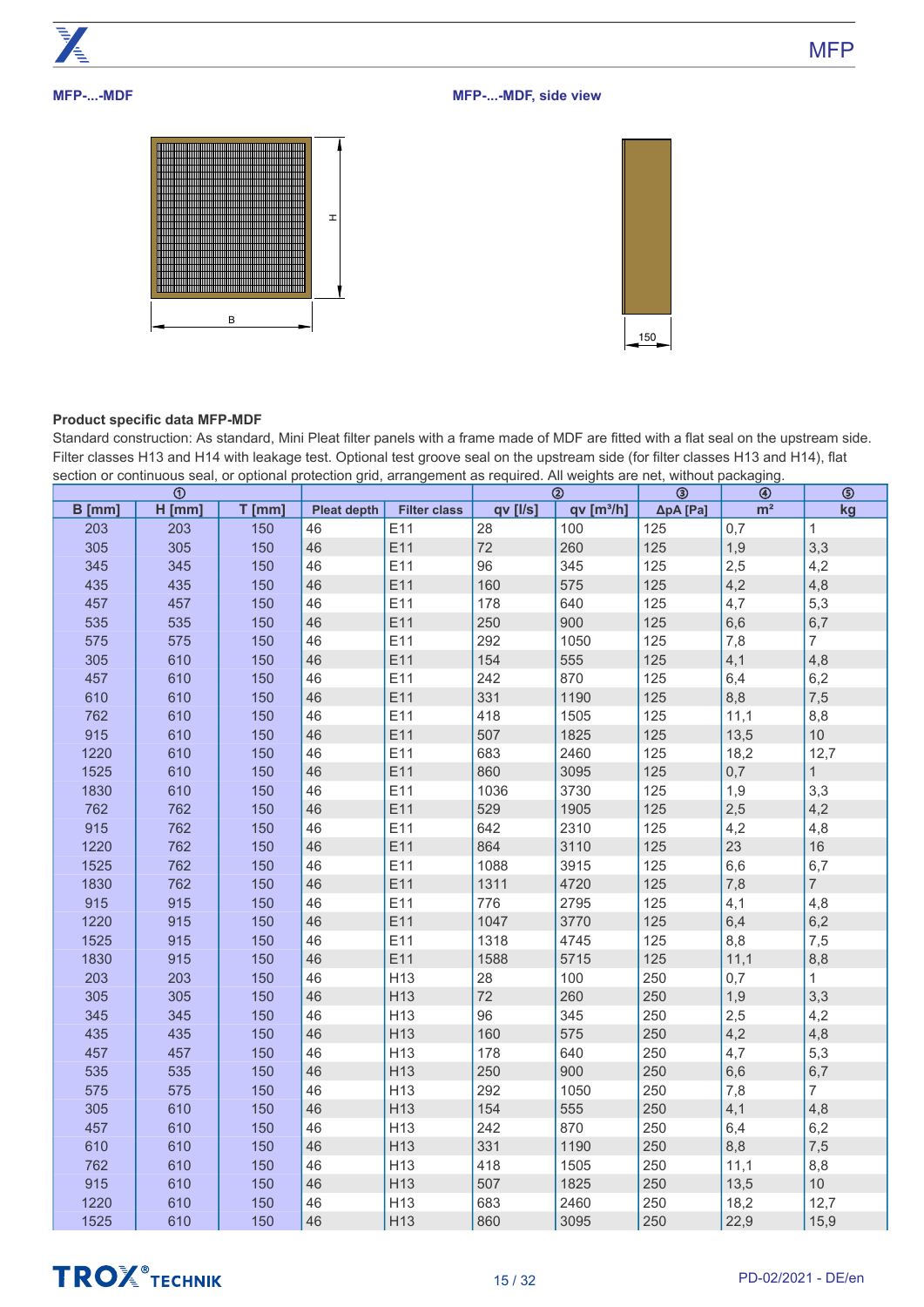**PARTIES** 

|        | $\overline{\odot}$ |          |                    |                     |          | $\overline{a}$       | $\overline{\circledcirc}$ | $\circledast$  | $\overline{\circledcirc}$ |
|--------|--------------------|----------|--------------------|---------------------|----------|----------------------|---------------------------|----------------|---------------------------|
| B [mm] | $H$ [mm]           | $T$ [mm] | <b>Pleat depth</b> | <b>Filter class</b> | qv [l/s] | qv[ <sup>3</sup> /h] | ΔpA [Pa]                  | m <sup>2</sup> | kg                        |
| 1830   | 610                | 150      | 46                 | H <sub>13</sub>     | 1036     | 3730                 | 250                       | 27,6           | 19,2                      |
| 762    | 762                | 150      | 46                 | H <sub>13</sub>     | 529      | 1905                 | 250                       | 14,1           | 9,8                       |
| 915    | 762                | 150      | 46                 | H <sub>13</sub>     | 642      | 2310                 | 250                       | 17,1           | 11,9                      |
| 1220   | 762                | 150      | 46                 | H13                 | 864      | 3110                 | 250                       | 23             | 16                        |
|        |                    |          |                    |                     |          |                      |                           |                |                           |
| 1525   | 762                | 150      | 46                 | H13                 | 1088     | 3915                 | 250                       | 28,9           | 20,2                      |
| 1830   | 762                | 150      | 46                 | H13                 | 1311     | 4720                 | 250                       | 34,9           | 24,3                      |
| 915    | 915                | 150      | 46                 | H13                 | 776      | 2795                 | 250                       | 20,7           | 14,4                      |
| 1220   | 915                | 150      | 46                 | H13                 | 1047     | 3770                 | 250                       | 27,9           | 19,4                      |
| 1525   | 915                | 150      | 46                 | H <sub>13</sub>     | 1318     | 4745                 | 250                       | 35,1           | 24,4                      |
| 1830   | 915                | 150      | 46                 | H13                 | 1588     | 5715                 | 250                       | 42,2           | 29,5                      |
| 203    | 203                | 150      | 64                 | H <sub>13</sub>     | 35       | 125                  | 250                       | $\mathbf{1}$   | 1,2                       |
| 305    | 305                | 150      | 64                 | H13                 | 90       | 325                  | 250                       | 2,5            | 3,4                       |
| 345    | 345                | 150      | 64                 | H <sub>13</sub>     | 119      | 430                  | 250                       | 3,3            | 4,3                       |
|        |                    |          | 64                 |                     |          |                      |                           |                | 5                         |
| 435    | 435                | 150      |                    | H13                 | 201      | 725                  | 250                       | 5,5            |                           |
| 457    | 457                | 150      | 64                 | H <sub>13</sub>     | 224      | 805                  | 250                       | 6,2            | 5,6                       |
| 535    | 535                | 150      | 64                 | H13                 | 314      | 1130                 | 250                       | 8,7            | 7,4                       |
| 575    | 575                | 150      | 64                 | H <sub>13</sub>     | 367      | 1320                 | 250                       | 10,2           | 7,6                       |
| 305    | 610                | 150      | 64                 | H13                 | 194      | 700                  | 250                       | 5,4            | 5,2                       |
| 457    | 610                | 150      | 64                 | H13                 | 306      | 1100                 | 250                       | 8,4            | 6,1                       |
| 610    | 610                | 150      | 64                 | H13                 | 417      | 1500                 | 250                       | 11,5           | 8,1                       |
| 762    | 610                | 150      | 64                 | H13                 | 528      | 1900                 | 250                       | 14,6           | 9,6                       |
| 915    | 610                | 150      | 64                 | H13                 | 639      | 2300                 | 250                       | 17,7           | 11                        |
|        |                    |          | 64                 |                     |          |                      |                           |                |                           |
| 1220   | 610                | 150      |                    | H13                 | 861      | 3100                 | 250                       | 23,8           | 14                        |
| 1525   | 610                | 150      | 64                 | H13                 | 1083     | 3900                 | 250                       | 29,9           | 17,6                      |
| 1830   | 610                | 150      | 64                 | H13                 | 1306     | 4700                 | 250                       | 36,1           | 21,2                      |
| 762    | 762                | 150      | 64                 | H <sub>13</sub>     | 668      | 2405                 | 250                       | 18,5           | 10,8                      |
| 915    | 762                | 150      | 64                 | H13                 | 808      | 2910                 | 250                       | 22,3           | 13,1                      |
| 1220   | 762                | 150      | 64                 | H <sub>13</sub>     | 1090     | 3925                 | 250                       | 30,1           | 17,7                      |
| 1525   | 762                | 150      | 64                 | H13                 | 1371     | 4935                 | 250                       | 37,9           | 22,2                      |
| 1830   | 762                | 150      | 64                 | H <sub>13</sub>     | 1653     | 5950                 | 250                       | 45,6           | 26,8                      |
| 915    | 915                | 150      | 64                 | H13                 | 979      | 3525                 | 250                       | 27,1           | 15,9                      |
| 1220   | 915                | 150      | 64                 | H <sub>13</sub>     | 1319     | 4750                 | 250                       | 36,4           | 21,4                      |
|        |                    | 150      | 64                 | H13                 |          |                      | 250                       |                |                           |
| 1525   | 915                |          |                    |                     | 1661     | 5980                 |                           | 45,8           | 27                        |
| 1830   | 915                | 150      | 64                 | H <sub>13</sub>     | 2001     | 7205                 | 250                       | 55,2           | 32,5                      |
| 203    | 203                | 150      | 120                | H13                 | 49       | 175                  | 250                       | 1,5            | 1,5                       |
| 305    | 305                | 150      | 120                | H13                 | 128      | 460                  | 250                       | 3,9            | 3,6                       |
| 345    | 345                | 150      | 120                | H13                 | 168      | 605                  | 250                       | 5,2            | 4,6                       |
| 435    | 435                | 150      | 120                | H13                 | 281      | 1010                 | 250                       | 8,7            | 5,2                       |
| 457    | 457                | 150      | 120                | H <sub>13</sub>     | 313      | 1125                 | 250                       | 9,6            | 5,8                       |
| 535    | 535                | 150      | 120                | H13                 | 440      | 1585                 | 250                       | 13,6           | 7,2                       |
| 575    | 575                | 150      | 120                | H <sub>13</sub>     | 514      | 1850                 | 250                       | 15,9           | 8,2                       |
| 305    | 610                | 150      | 120                | H13                 | 272      | 980                  | 250                       | 8,4            | 5,6                       |
| 457    | 610                | 150      | 120                | H <sub>13</sub>     | 428      | 1540                 | 250                       | 13,2           | 6,5                       |
|        |                    |          |                    | H13                 | 583      | 2100                 | 250                       | 18             |                           |
| 610    | 610                | 150      | 120                |                     |          |                      |                           |                | 8,6                       |
| 762    | 610                | 150      | 120                | H <sub>13</sub>     | 739      | 2660                 | 250                       | 22,8           | 10,1                      |
| 915    | 610                | 150      | 120                | H13                 | 894      | 3220                 | 250                       | 27,6           | 11,5                      |
| 1220   | 610                | 150      | 120                | H <sub>13</sub>     | 1206     | 4340                 | 250                       | 37,2           | 14,5                      |
| 203    | 203                | 150      | 120                | H14                 | 26       | 95                   | 140                       | 1,5            | 1,5                       |
| 305    | 305                | 150      | 120                | H14                 | 69       | 250                  | 140                       | 3,9            | 3,6                       |
| 345    | 345                | 150      | 120                | H14                 | 92       | 330                  | 140                       | 5,2            | 4,6                       |
| 435    | 435                | 150      | 120                | H14                 | 154      | 555                  | 140                       | 8,7            | 5,2                       |
| 457    | 457                | 150      | 120                | H14                 | 171      | 615                  | 140                       | 9,6            | 5,8                       |
| 535    | 535                | 150      | 120                | H14                 | 242      | 870                  | 140                       | 13,6           | 7,2                       |
|        |                    |          |                    |                     |          |                      |                           |                |                           |
| 575    | 575                | 150      | 120                | H14                 | 282      | 1015                 | 140                       | 15,9           | 8,2                       |
| 305    | 610                | 150      | 120                | H14                 | 149      | 535                  | 140                       | 8,4            | 5,6                       |
| 457    | 610                | 150      | 120                | H14                 | 233      | 840                  | 140                       | 13,2           | 6,5                       |
| 610    | 610                | 150      | 120                | H14                 | 319      | 1150                 | 140                       | 18             | 8,6                       |
| 762    | 610                | 150      | 120                | H14                 | 404      | 1455                 | 140                       | 22,8           | 10,1                      |
| 915    | 610                | 150      | 120                | H14                 | 490      | 1765                 | 140                       | 27,6           | 11,5                      |

# **TROX**<sup>®</sup>TECHNIK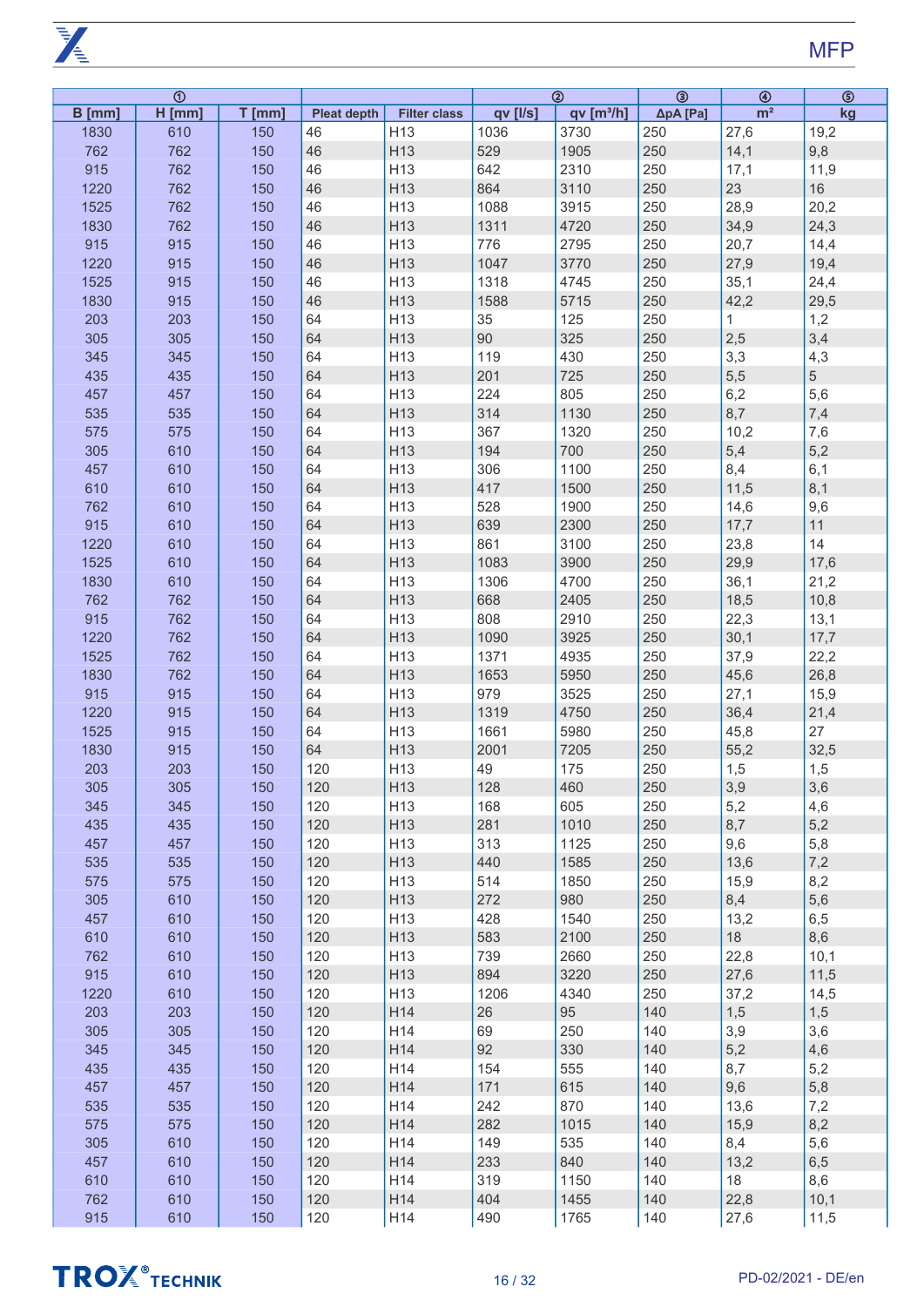

# MFP

|               | 0      |          |             |                     |                 | $\bf(2)$                           | Θ        | $\mathbf{G}$  |                               |
|---------------|--------|----------|-------------|---------------------|-----------------|------------------------------------|----------|---------------|-------------------------------|
| <b>B</b> [mm] | ' [mm] | $T$ [mm] | Pleat depth | <b>Filter class</b> | <b>gv</b> [I/s] | $\left[\frac{m^3}{h}\right]$<br>av | ΔpA [Pa] | m             | $\overline{\phantom{a}}$<br>W |
| 1220          | 610    | 150      | 120         | H <sub>14</sub>     | 660             | 2375                               | 140      | 27.O<br>ے, ان | 14,5                          |

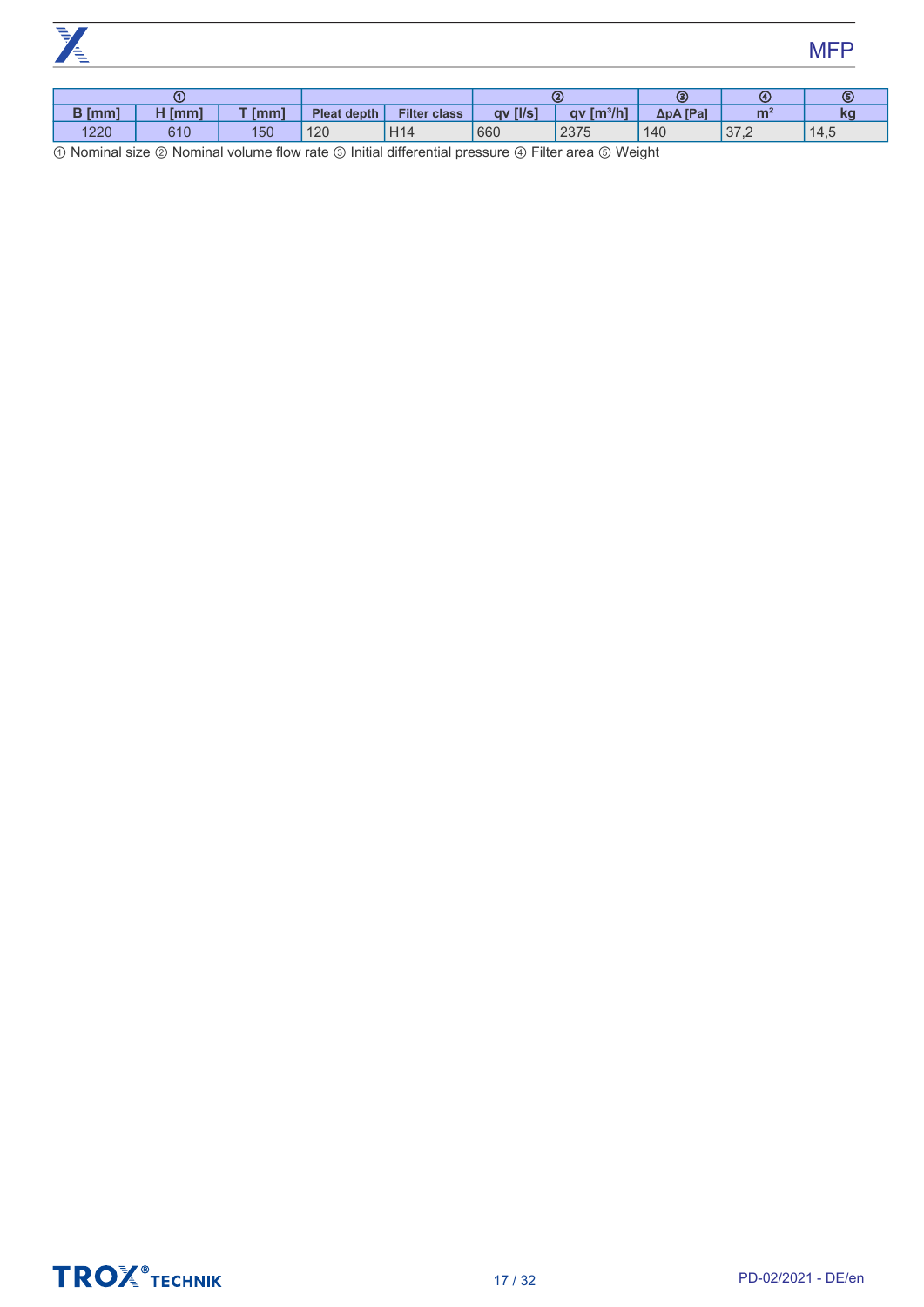

**MFP-...-MDF**

# **MFP-...-MDF, side view**





# **Product specific data MFP-MDF**

Standard construction: As standard, Mini Pleat filter panels with a frame made of MDF are fitted with a flat seal on the upstream side. Filter classes H13 and H14 with leakage test. Optional test groove seal on the upstream side (for filter classes H13 and H14), flat section or continuous seal, or optional protection grid, arrangement as required. All weights are net, without packaging.

|        | ⊕        |        |                    |                     |          | $^{\circ}$           | ☺        | ◉              | ®    |
|--------|----------|--------|--------------------|---------------------|----------|----------------------|----------|----------------|------|
| B [mm] | $H$ [mm] | T [mm] | <b>Pleat depth</b> | <b>Filter class</b> | qv [l/s] | qv[ <sup>3</sup> /h] | ΔpA [Pa] | m <sup>2</sup> | kg   |
| 305    | 305      | 292    | 150                | E11                 | 128      | 460                  | 125      | 4,5            | 6,3  |
| 457    | 457      | 292    | 150                | E11                 | 314      | 1130                 | 125      | 11             | 10   |
| 305    | 610      | 292    | 150                | E11                 | 272      | 980                  | 125      | $9,6$          | 9    |
| 457    | 610      | 292    | 150                | E11                 | 428      | 1540                 | 125      | 15             | 10,5 |
| 610    | 610      | 292    | 150                | E11                 | 583      | 2100                 | 125      | 20,5           | 14   |
| 762    | 610      | 292    | 150                | E11                 | 739      | 2660                 | 125      | 26             | 17   |
| 915    | 610      | 292    | 150                | E11                 | 875      | 3150                 | 125      | 30,8           | 20,4 |
| 1220   | 610      | 292    | 150                | E11                 | 1186     | 4270                 | 125      | 41,8           | 27,2 |
| 305    | 305      | 292    | 120                | H <sub>13</sub>     | 128      | 460                  | 250      | 3,9            | 6,3  |
| 457    | 457      | 292    | 120                | H <sub>13</sub>     | 314      | 1130                 | 250      | $9,6$          | 10   |
| 305    | 610      | 292    | 120                | H <sub>13</sub>     | 272      | 980                  | 250      | 8,4            | 9    |
| 457    | 610      | 292    | 120                | H <sub>13</sub>     | 428      | 1540                 | 250      | 13,2           | 10,5 |
| 610    | 610      | 292    | 120                | H <sub>13</sub>     | 583      | 2100                 | 250      | 18             | 14   |
| 762    | 610      | 292    | 120                | H <sub>13</sub>     | 739      | 2660                 | 250      | 22,8           | 17   |
| 915    | 610      | 292    | 120                | H <sub>13</sub>     | 875      | 3150                 | 250      | 27             | 20,4 |
| 1220   | 610      | 292    | 120                | H <sub>13</sub>     | 1186     | 4270                 | 250      | 36,6           | 27,2 |
| 305    | 305      | 292    | 180                | H <sub>13</sub>     | 151      | 545                  | 250      | 4,8            | 6,5  |
| 457    | 457      | 292    | 180                | H <sub>13</sub>     | 372      | 1340                 | 250      | 12             | 10,5 |
| 305    | 610      | 292    | 180                | H <sub>13</sub>     | 324      | 1165                 | 250      | 10,4           | 9,5  |
| 457    | 610      | 292    | 180                | H <sub>13</sub>     | 508      | 1830                 | 250      | 16,3           | 11,5 |
| 610    | 610      | 292    | 180                | H <sub>13</sub>     | 694      | 2500                 | 250      | 22,3           | 15   |
| 762    | 610      | 292    | 180                | H <sub>13</sub>     | 879      | 3165                 | 250      | 28,2           | 18,5 |
| 915    | 610      | 292    | 180                | H <sub>13</sub>     | 1042     | 3750                 | 250      | 33,5           | 22,2 |
| 1220   | 610      | 292    | 180                | H <sub>13</sub>     | 1413     | 5085                 | 250      | 45,3           | 29,6 |
| 305    | 305      | 292    | 180                | H14                 | 90       | 325                  | 140      | 4,8            | 6,5  |
| 457    | 457      | 292    | 180                | H14                 | 224      | 805                  | 140      | 12             | 10,5 |
| 305    | 610      | 292    | 180                | H14                 | 194      | 700                  | 140      | 10,4           | 9,5  |
| 457    | 610      | 292    | 180                | H14                 | 306      | 1100                 | 140      | 16,3           | 11,5 |
| 610    | 610      | 292    | 180                | H14                 | 417      | 1500                 | 140      | 22,3           | 15   |
| 762    | 610      | 292    | 180                | H14                 | 528      | 1900                 | 140      | 28,2           | 18,5 |
| 915    | 610      | 292    | 180                | H14                 | 625      | 2250                 | 140      | 33,5           | 22,2 |
| 1220   | 610      | 292    | 180                | H14                 | 847      | 3050                 | 140      |                | 29,6 |

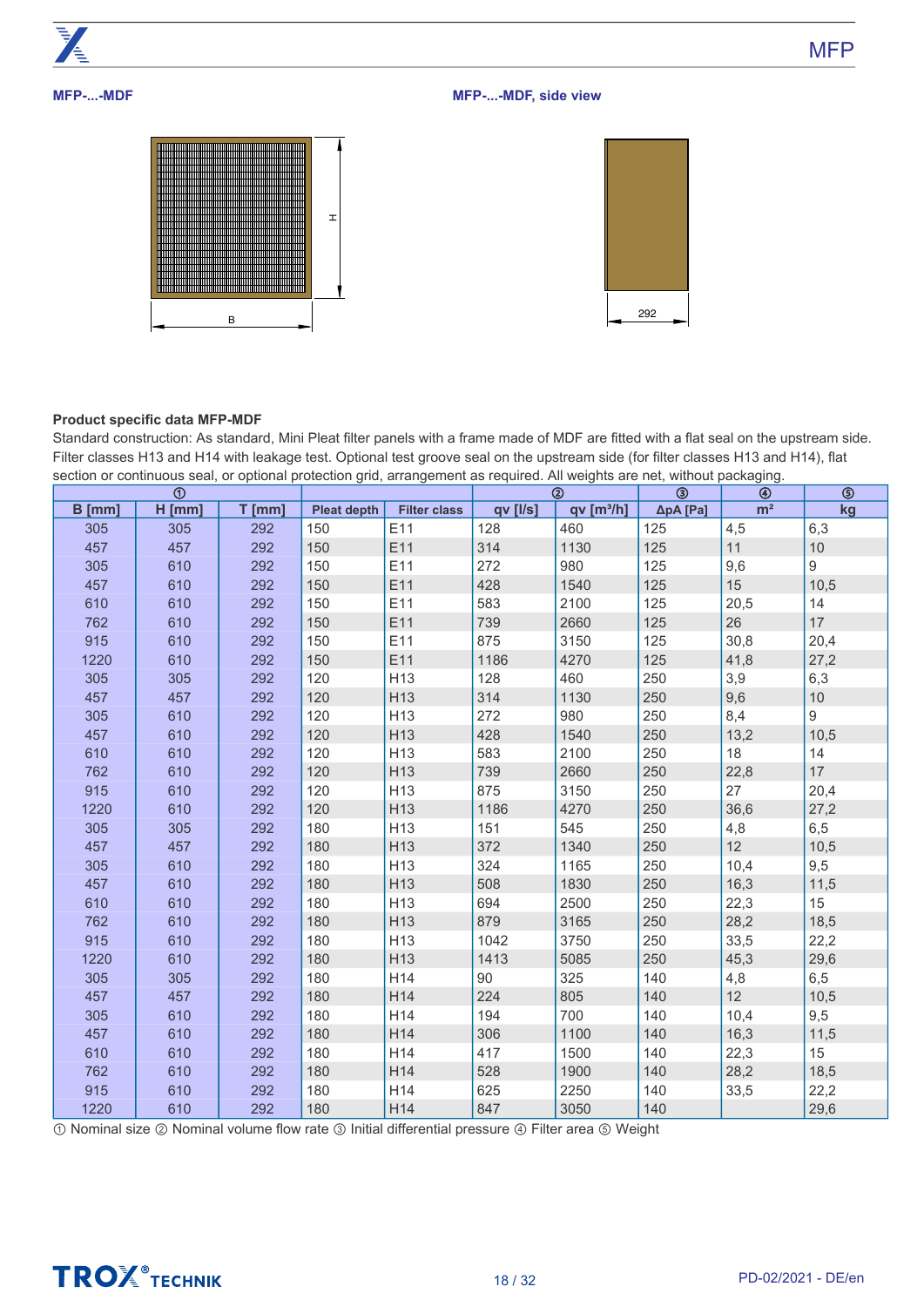

# **Product specific data MFP-GAL/STA**

Delivery version: Mini Pleat filter plates with frame made of galvanized sheet steel or stainless steel as standard with flat profile seal on the upstream side and with handle (prefilter for duct particle filter, KSFS series). All weights are net, without the packaging.

|          | $^{\circ}$ |        |                    |                     |                | ➁                      | ③                 | ⊕              | ⑤   |
|----------|------------|--------|--------------------|---------------------|----------------|------------------------|-------------------|----------------|-----|
| $B$ [mm] | $H$ [mm]   | T [mm] | <b>Pleat depth</b> | <b>Filter class</b> | $qv$ [ $I/s$ ] | qv [m <sup>3</sup> /h] | $\Delta p$ A [Pa] | m <sup>2</sup> | kg  |
| 305      | 610        | 60     | 50                 | ePM10 55 % 389      |                | 1400                   | 90                | 4,5            | 2,5 |
| 610      | 610        | 60     | 50                 | ePM10 55 % 833      |                | 3000                   | 90                | 9,1            | 3,3 |
| 762      | 610        | 60     | 50                 | ePM10 55 % 1056     |                | 3800                   | 90                | 11,4           | 3,8 |
| 305      | 610        | 60     | 50                 | ePM1 65%            | 389            | 1400                   | 110               | 4,5            | 2,5 |
| 610      | 610        | 60     | 50                 | ePM1 65%            | 833            | 3000                   | 110               | 9,1            | 3,3 |
| 762      | 610        | 60     | 50                 | ePM1 65%            | 1056           | 3800                   | 110               | 11,4           | 3,8 |
| 305      | 610        | 60     | 50                 | ePM1 90 %           | 389            | 1400                   | 150               | 4,5            | 2,5 |
| 610      | 610        | 60     | 50                 | ePM1 90 %           | 833            | 3000                   | 150               | 9,1            | 3,3 |
| 762      | 610        | 60     | 50                 | ePM1 90 %           | 1056           | 3800                   | 150               | 11,4           | 3,8 |

① Nominal size ② Nominal volume flow rate ③ Initial differential pressure ④ Filter area ⑤ Weight



**MFP**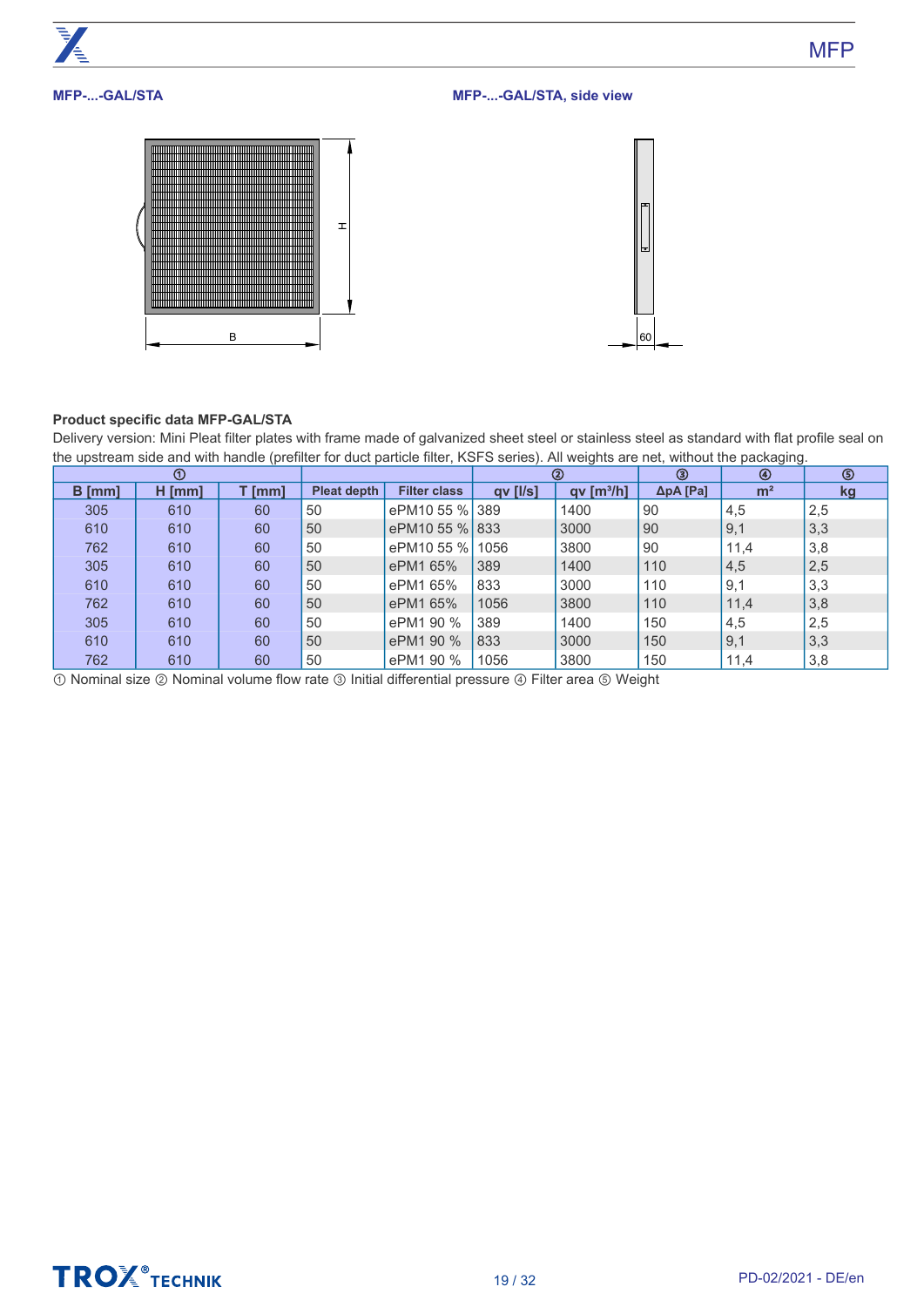# **MFP-...-GAL/STA**

# **MFP-...-GAL/STA, side view**





# **Product specific data MFP-GAL/STA**

Standard construction: As standard, Mini Pleat filter panels with a frame made of galvanised sheet steel or stainless steel are fitted with a flat seal on the upstream side. Filter classes H13 and H14 with leakage test. Optional test groove seal on the upstream side (for filter classes H13 and H14), flat section or continuous seal, or optional protection grid, arrangement as required. All weights are net, without packaging.

|        | $\odot$  |          |                    |                     |          | $^{\circledR}$       | $\overline{\circledcirc}$ | $\circledast$  | $\overline{\circledcirc}$ |
|--------|----------|----------|--------------------|---------------------|----------|----------------------|---------------------------|----------------|---------------------------|
| B [mm] | $H$ [mm] | $T$ [mm] | <b>Pleat depth</b> | <b>Filter class</b> | qv [l/s] | qv[ <sup>3</sup> /h] | ΔpA [Pa]                  | m <sup>2</sup> | kg                        |
| 305    | 305      | 150      | 50                 | E11                 | 79       | 285                  | 125                       | 2,4            | 3,4                       |
| 345    | 345      | 150      | 50                 | E11                 | 104      | 375                  | 125                       | 3,1            | 4,4                       |
| 435    | 435      | 150      | 50                 | E11                 | 174      | 625                  | 125                       | 5              | 4,9                       |
| 457    | 457      | 150      | 50                 | E11                 | 194      | 700                  | 125                       | 5,5            | 5,4                       |
| 535    | 535      | 150      | 50                 | E11                 | 272      | 980                  | 125                       | 7,6            | 6,6                       |
| 575    | 575      | 150      | 50                 | E11                 | 318      | 1145                 | 125                       | 8,7            | 7,1                       |
| 305    | 610      | 150      | 50                 | E11                 | 168      | 605                  | 125                       | 4,9            | 4,9                       |
| 457    | 610      | 150      | 50                 | E11                 | 264      | 950                  | 125                       | 7,4            | 5,7                       |
| 610    | 610      | 150      | 50                 | E11                 | 361      | 1300                 | 125                       | 9,8            | 7,6                       |
| 762    | 610      | 150      | 50                 | E11                 | 457      | 1645                 | 125                       | 12,3           | 9                         |
| 915    | 610      | 150      | 50                 | E11                 | 554      | 1995                 | 125                       | 14,8           | 10,5                      |
| 1220   | 610      | 150      | 50                 | E11                 | 746      | 2685                 | 125                       | 19,7           | 13                        |
| 305    | 305      | 150      | 50                 | H <sub>13</sub>     | 79       | 285                  | 250                       | 2,4            | 3,4                       |
| 345    | 345      | 150      | 50                 | H <sub>13</sub>     | 104      | 375                  | 250                       | 3,1            | 4,4                       |
| 435    | 435      | 150      | 50                 | H <sub>13</sub>     | 174      | 625                  | 250                       | 5              | 4,9                       |
| 457    | 457      | 150      | 50                 | H <sub>13</sub>     | 194      | 700                  | 250                       | 5,5            | 5,4                       |
| 535    | 535      | 150      | 50                 | H13                 | 272      | 980                  | 250                       | 7,6            | 6,6                       |
| 575    | 575      | 150      | 50                 | H13                 | 318      | 1145                 | 250                       | 8,7            | 7,1                       |
| 305    | 610      | 150      | 50                 | H13                 | 168      | 605                  | 250                       | 4,9            | 4,9                       |
| 457    | 610      | 150      | 50                 | H13                 | 264      | 950                  | 250                       | 7,4            | 5,7                       |
| 610    | 610      | 150      | 50                 | H13                 | 361      | 1300                 | 250                       | 9,8            | 7,6                       |
| 762    | 610      | 150      | 50                 | H <sub>13</sub>     | 457      | 1645                 | 250                       | 12,3           | $\overline{9}$            |
| 915    | 610      | 150      | 50                 | H <sub>13</sub>     | 554      | 1995                 | 250                       | 14,8           | 10,5                      |
| 1220   | 610      | 150      | 50                 | H <sub>13</sub>     | 746      | 2685                 | 250                       | 19,7           | 13                        |
| 305    | 305      | 150      | 68                 | H <sub>13</sub>     | 100      | 360                  | 250                       | 3,2            | 3,5                       |
| 345    | 345      | 150      | 68                 | H <sub>13</sub>     | 132      | 475                  | 250                       | 4,1            | 4,5                       |
| 435    | 435      | 150      | 68                 | H <sub>13</sub>     | 221      | 795                  | 250                       | 6,5            | 5,2                       |
| 457    | 457      | 150      | 68                 | H <sub>13</sub>     | 246      | 885                  | 250                       | 7,2            | 5,7                       |
| 535    | 535      | 150      | 68                 | H <sub>13</sub>     | 346      | 1245                 | 250                       | 9,9            | 6,8                       |
| 575    | 575      | 150      | 68                 | H13                 | 404      | 1455                 | 250                       | 11,4           | 7,7                       |
| 305    | 610      | 150      | 68                 | H <sub>13</sub>     | 214      | 770                  | 250                       | 6,4            | 5,3                       |
| 457    | 610      | 150      | 68                 | H13                 | 336      | 1210                 | 250                       | 9,6            | 6,2                       |
| 610    | 610      | 150      | 68                 | H <sub>13</sub>     | 458      | 1650                 | 250                       | 12,9           | 8,2                       |
| 762    | 610      | 150      | 68                 | H13                 | 581      | 2090                 | 250                       | 16,1           | 9,7                       |
| 915    | 610      | 150      | 68                 | H <sub>13</sub>     | 703      | 2530                 | 250                       | 19,4           | 11,2                      |
| 1220   | 610      | 150      | 68                 | H <sub>13</sub>     | 947      | 3410                 | 250                       | 25,9           | 14,2                      |
| 305    | 305      | 150      | 120                | H <sub>13</sub>     | 140      | 505                  | 250                       | 4,9            | 3,7                       |

# **TROX** TECHNIK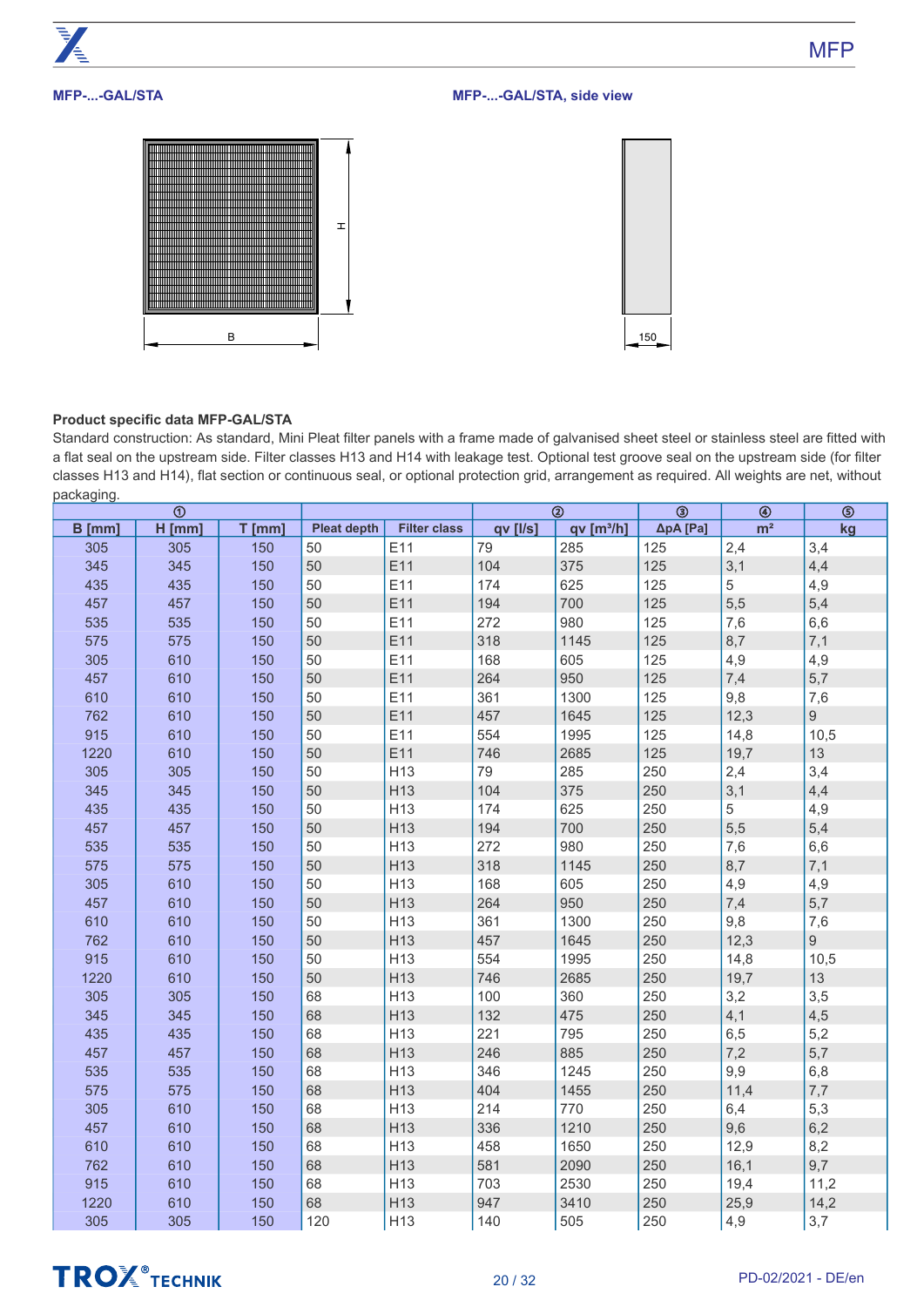**PASSED** 

|        | $^{\circ}$ |          |                    |                     |          | $^{\circledR}$       | $\circledcirc$ | $\circledast$  | $\circledS$ |
|--------|------------|----------|--------------------|---------------------|----------|----------------------|----------------|----------------|-------------|
| B [mm] | $H$ [mm]   | $T$ [mm] | <b>Pleat depth</b> | <b>Filter class</b> | qv [l/s] | qv[ <sup>3</sup> /h] | ΔpA [Pa]       | m <sup>2</sup> | kg          |
| 345    | 345        | 150      | 120                | H <sub>13</sub>     | 185      | 665                  | 250            | 6,3            | 4,7         |
| 435    | 435        | 150      | 120                | H <sub>13</sub>     | 310      | 1115                 | 250            | 10,2           | 5,3         |
| 457    | 457        | 150      | 120                | H <sub>13</sub>     | 344      | 1240                 | 250            | 11,2           | 5,9         |
| 535    | 535        | 150      | 120                | H <sub>13</sub>     | 485      | 1745                 | 250            | 15,4           | 7,3         |
| 575    | 575        | 150      | 120                | H <sub>13</sub>     | 565      | 2035                 | 250            | 17,9           | 8,3         |
| 305    | 610        | 150      | 120                | H <sub>13</sub>     | 494      | 1080                 | 250            | 10             | 5,7         |
| 457    | 610        | 150      | 120                | H <sub>13</sub>     | 469      | 1690                 | 250            | 15,1           | 6,6         |
| 610    | 610        | 150      | 120                | H <sub>13</sub>     | 642      | 2310                 | 250            | 20,1           | 8,8         |
| 762    | 610        | 150      | 120                | H <sub>13</sub>     | 813      | 2925                 | 250            | 25,2           | 10,3        |
| 915    | 610        | 150      | 120                | H13                 | 983      | 3540                 | 250            | 30,3           | 11,9        |
| 1220   | 610        | 150      | 120                | H <sub>13</sub>     | 1326     | 4775                 | 250            | 40,4           | 14,4        |
| 305    | 305        | 150      | 120                | H14                 | 76       | 275                  | 140            | 4,9            | 3,7         |
| 345    | 345        | 150      | 120                | H14                 | 101      | 365                  | 140            | 6,3            | 4,7         |
| 435    | 435        | 150      | 120                | H14                 | 169      | 610                  | 140            | 10,2           | 5,3         |
| 457    | 457        | 150      | 120                | H14                 | 189      | 680                  | 140            | 11,2           | 5,9         |
| 535    | 535        | 150      | 120                | H14                 | 265      | 955                  | 140            | 15,4           | 7,3         |
| 575    | 575        | 150      | 120                | H14                 | 310      | 1115                 | 140            | 17,9           | 8,3         |
| 305    | 610        | 150      | 120                | H14                 | 164      | 590                  | 140            | 10             | 5,7         |
| 457    | 610        | 150      | 120                | H14                 | 257      | 925                  | 140            | 15,1           | 6,6         |
| 610    | 610        | 150      | 120                | H14                 | 351      | 1265                 | 140            | 20,1           | 8,8         |
| 762    | 610        | 150      | 120                | H14                 | 444      | 1600                 | 140            | 25,2           | 10,3        |
| 915    | 610        | 150      | 120                | H14                 | 539      | 1940                 | 140            | 30,3           | 11,9        |
| 1220   | 610        | 150      | 120                | H14                 | 726      | 2615                 | 140            | 40,4           | 14,4        |

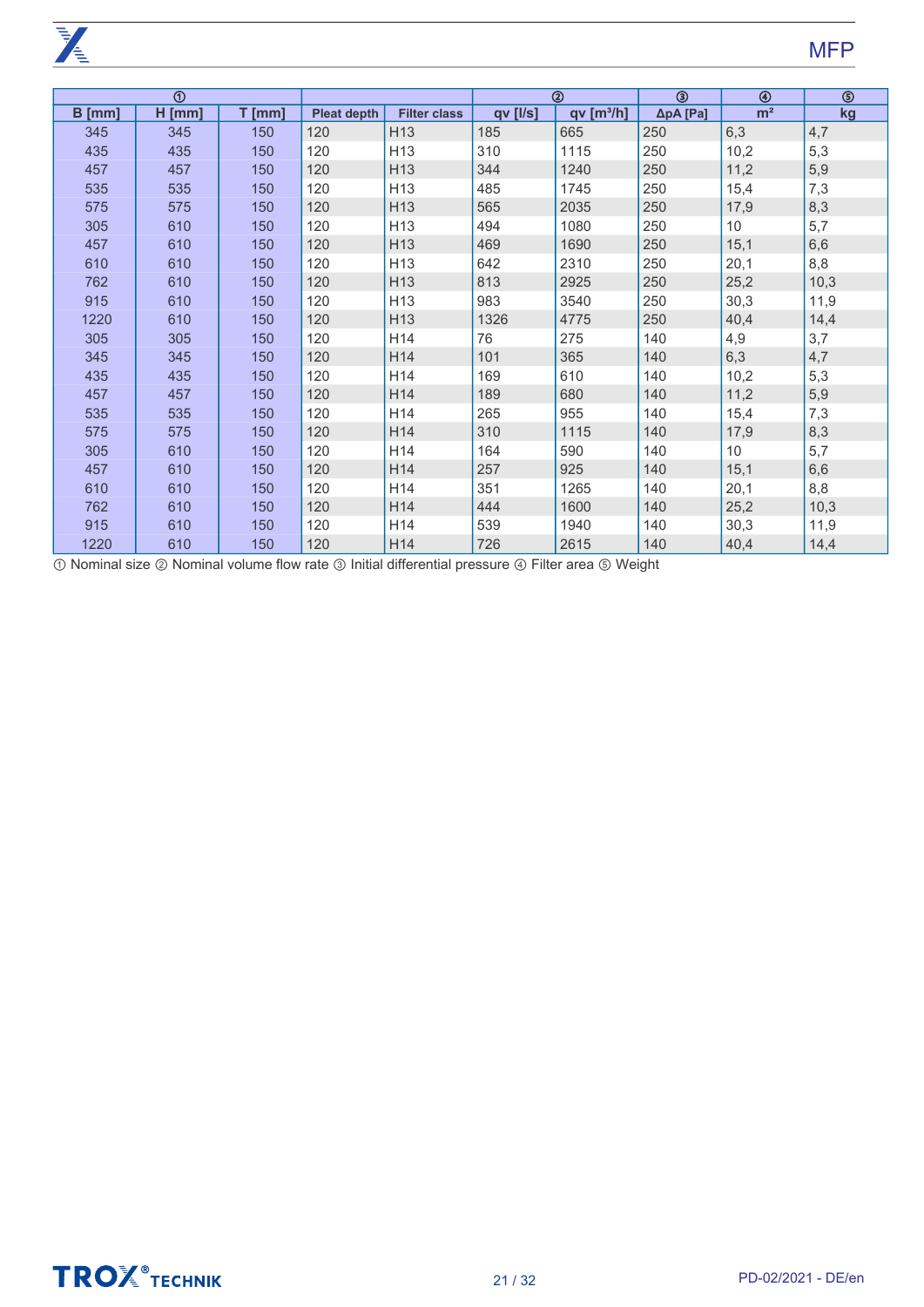# **MFP-...-GAL/STA**

# **MFP-...-GAL/STA, side view**





# **Product specific data MFP-GAL/STA**

Standard construction: As standard, Mini Pleat filter panels with a frame made of galvanised sheet steel or stainless steel are fitted with a flat seal on the upstream side. Filter classes H13 and H14 with leakage test. Optional test groove seal on the upstream side (for filter classes H13 and H14), flat section or continuous seal, or optional protection grid, arrangement as required. All weights are net, without packaging.

|          | $^{\circ}$ |          |                    |                     |                | ②                     | ☺                 | ◉              | ᠖              |
|----------|------------|----------|--------------------|---------------------|----------------|-----------------------|-------------------|----------------|----------------|
| $B$ [mm] | $H$ [mm]   | $T$ [mm] | <b>Pleat depth</b> | <b>Filter class</b> | $qv$ [ $I/s$ ] | qv[m <sup>3</sup> /h] | $\Delta p$ A [Pa] | m <sup>2</sup> | kg             |
| 305      | 305        | 292      | 150                | E11                 | 140            | 505                   | 125               | 5,6            | 6,8            |
| 457      | 457        | 292      | 150                | E11                 | 344            | 1240                  | 125               | 12,8           | 10,5           |
| 305      | 610        | 292      | 150                | E11                 | 300            | 1080                  | 125               | 11,4           | 9,5            |
| 457      | 610        | 292      | 150                | E11                 | 469            | 1690                  | 125               | 17,2           | 11,5           |
| 610      | 610        | 292      | 150                | E11                 | 642            | 2310                  | 125               | 23             | 15             |
| 762      | 610        | 292      | 150                | E11                 | 813            | 2925                  | 125               | 28,7           | 18,5           |
| 305      | 305        | 292      | 120                | H <sub>13</sub>     | 140            | 505                   | 250               | 4,9            | 6,8            |
| 457      | 457        | 292      | 120                | H <sub>13</sub>     | 344            | 1240                  | 250               | 11,2           | 10,5           |
| 305      | 610        | 292      | 120                | H <sub>13</sub>     | 300            | 1080                  | 250               | 10             | 9,5            |
| 457      | 610        | 292      | 120                | H <sub>13</sub>     | 469            | 1690                  | 250               | 15,1           | 11,5           |
| 610      | 610        | 292      | 120                | H13                 | 642            | 2310                  | 250               | 20,1           | 15             |
| 762      | 610        | 292      | 120                | H <sub>13</sub>     | 813            | 2925                  | 250               | 25,2           | 18,5           |
| 305      | 305        | 292      | 180                | H <sub>13</sub>     | 167            | 600                   | 250               | 6,1            | 7              |
| 457      | 457        | 292      | 180                | H <sub>13</sub>     | 410            | 1475                  | 250               | 13,9           | 11             |
| 305      | 610        | 292      | 180                | H <sub>13</sub>     | 357            | 1285                  | 250               | 12,4           | 10             |
| 457      | 610        | 292      | 180                | H <sub>13</sub>     | 560            | 2015                  | 250               | 18,7           | 12,5           |
| 610      | 610        | 292      | 180                | H <sub>13</sub>     | 764            | 2750                  | 250               | 25             | 16             |
| 762      | 610        | 292      | 180                | H <sub>13</sub>     | 967            | 3480                  | 250               | 31,2           | 20             |
| 305      | 305        | 292      | 180                | H14                 | 100            | 360                   | 140               | 6,1            | $\overline{7}$ |
| 457      | 457        | 292      | 180                | H14                 | 246            | 885                   | 140               | 13,9           | 11             |
| 305      | 610        | 292      | 180                | H14                 | 214            | 770                   | 140               | 12,4           | 10             |
| 457      | 610        | 292      | 180                | H14                 | 336            | 1210                  | 140               | 18,7           | 12,5           |
| 610      | 610        | 292      | 180                | H14                 | 458            | 1650                  | 140               | 25             | 16             |
| 762      | 610        | 292      | 180                | H14                 | 581            | 2090                  | 140               | 31,2           | 20             |

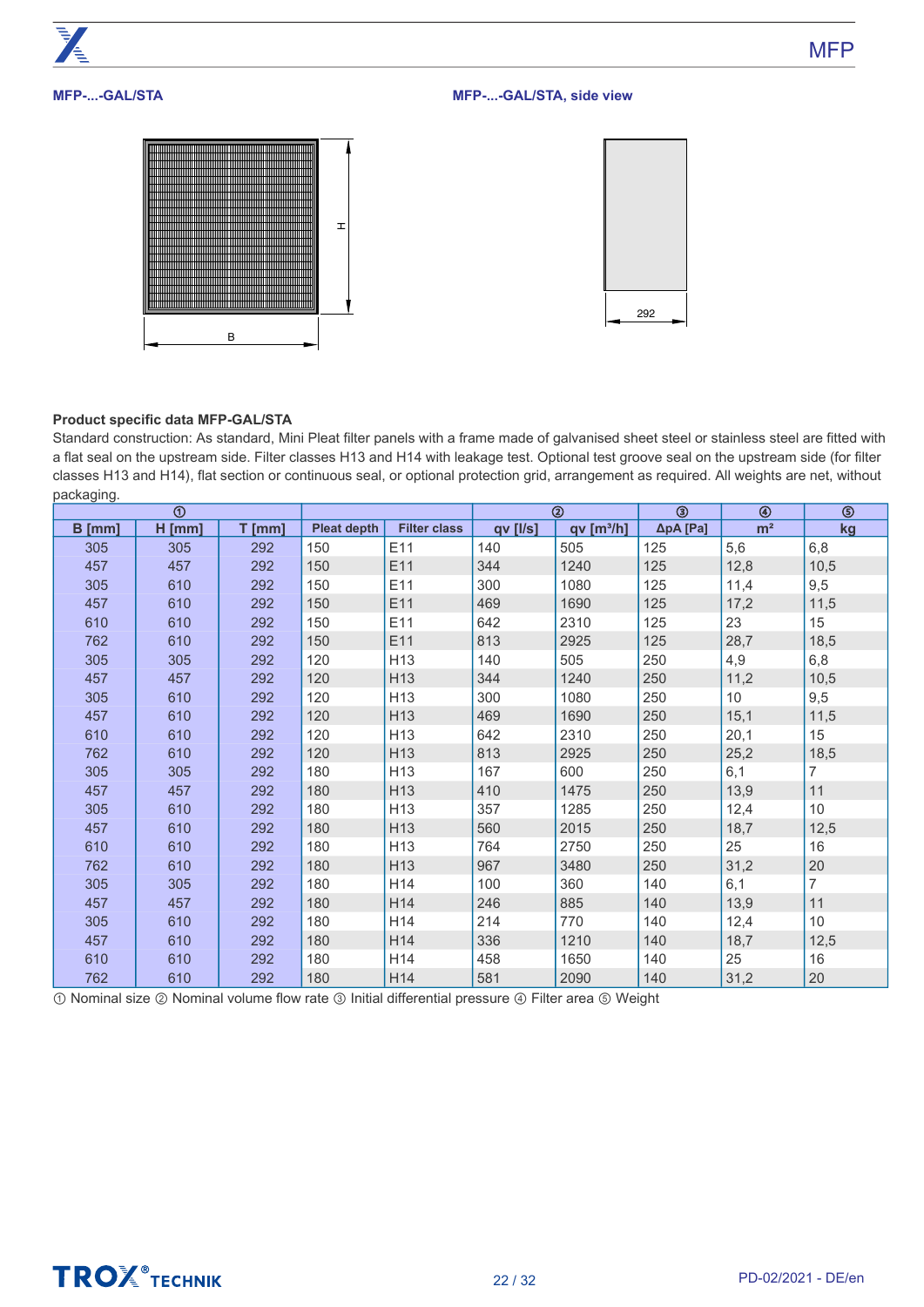

# **Product specific data MFP-ALN**

Standard construction: As standard, Mini Pleat filter panels with a frame made of extruded aluminium sections are fitted with a flat seal on the upstream side and a protection grid on the downstream side. Filter class H13 with leakage test. All weights are net, without packaging.

|          | $^{\circ}$ |        |                    |                     |          | ➁                      | ◉                 | ◉              | $\circledcirc$ |
|----------|------------|--------|--------------------|---------------------|----------|------------------------|-------------------|----------------|----------------|
| $B$ [mm] | $H$ [mm]   | T [mm] | <b>Pleat depth</b> | <b>Filter class</b> | qv [l/s] | qv [m <sup>3</sup> /h] | $\Delta p$ A [Pa] | m <sup>2</sup> | kg             |
| 610      | 610        | 30     | 20                 | E <sub>11</sub>     | 149      | 535                    | 125               | 5,1            | 2,8            |
| 762      | 610        | 30     | 20                 | E <sub>11</sub>     | 189      | 680                    | 125               | 6,4            | 3,2            |
| 915      | 610        | 30     | 20                 | E <sub>11</sub>     | 228      | 820                    | 125               | 7,7            | 3,8            |
| 1220     | 610        | 30     | 20                 | E <sub>11</sub>     | 308      | 1110                   | 125               | 10,3           | 5              |
| 610      | 610        | 30     | 20                 | H <sub>13</sub>     | 149      | 535                    | 250               | 5,1            | 2,8            |
| 762      | 610        | 30     | 20                 | H <sub>13</sub>     | 189      | 680                    | 250               | 6,4            | 3,2            |
| 915      | 610        | 30     | 20                 | H <sub>13</sub>     | 228      | 820                    | 250               | 7,7            | 3,8            |
| 1220     | 610        | 30     | 20                 | H <sub>13</sub>     | 308      | 1110                   | 250               | 10,3           | 5              |

① Nominal size ② Nominal volume flow rate ③ Initial differential pressure ④ Filter area ⑤ Weight



**MFP**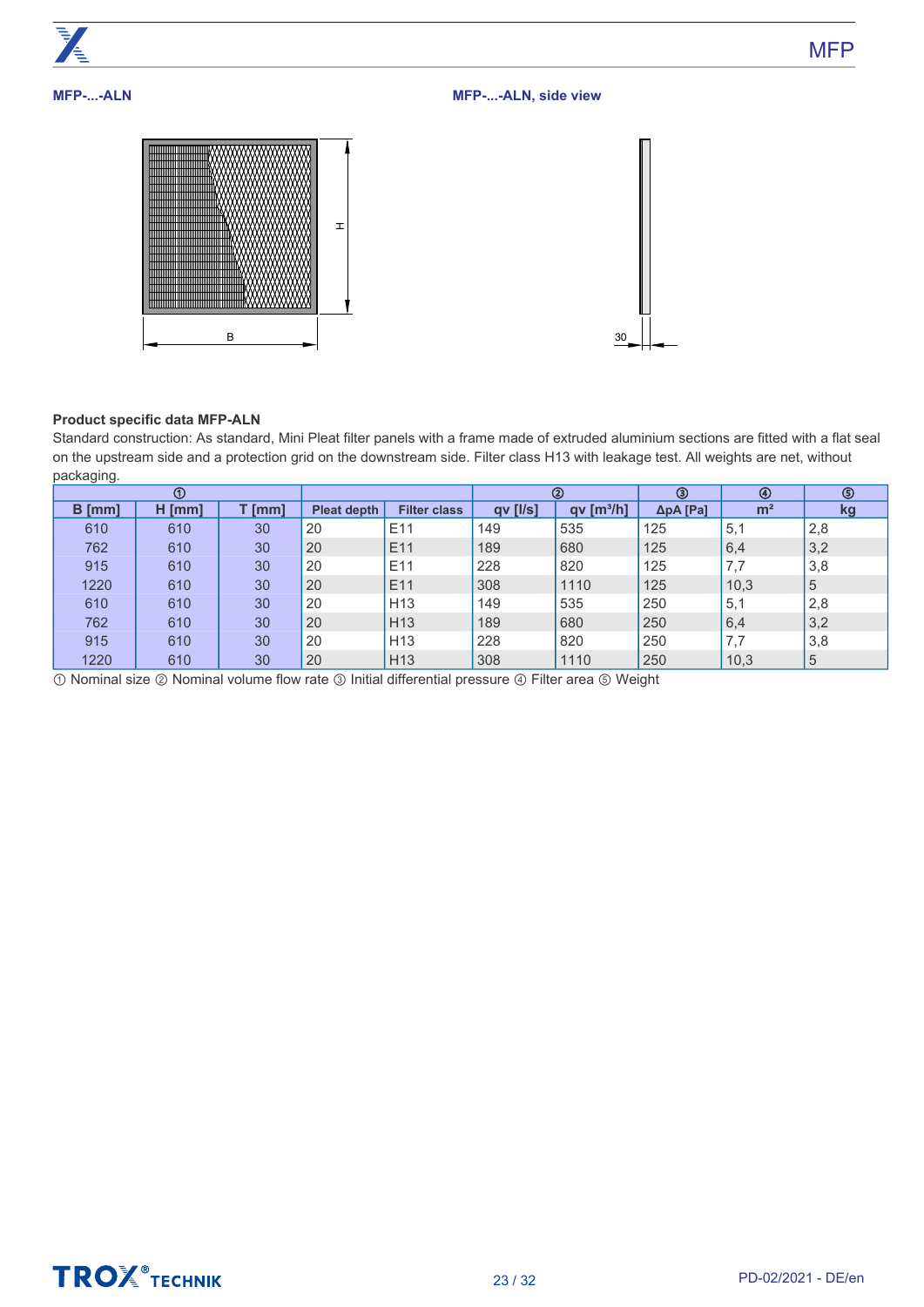

# **MFP-...-ALZ**

**MFP-...-ALZ, side view**





# **Product specific data MFP-ALZ**

Delivery version: Mini Pleat filter plates with frame made of extruded aluminum profile with flat profile seal on the upstream side as standard. Optionally with endless seal or handle protection, arrangement as required. All weights are net, without the packaging.

|          | $^\circledR$ |          |                    |                     |          | $^{\circledR}$         | ③                 | ⊛              | ⑤           |
|----------|--------------|----------|--------------------|---------------------|----------|------------------------|-------------------|----------------|-------------|
| $B$ [mm] | $H$ [mm]     | $T$ [mm] | <b>Pleat depth</b> | <b>Filter class</b> | qv [l/s] | qv [m <sup>3</sup> /h] | $\Delta p$ A [Pa] | m <sup>2</sup> | kg          |
| 305      | 305          | 78       | 50                 | ePM10 55%           | 182      | 655                    | 90                | 2,2            | 1,5         |
| 345      | 345          | 78       | 50                 | ePM10 55%           | 240      | 865                    | 90                | 8,1            | 1,8         |
| 435      | 435          | 78       | 50                 | ePM10 55%           | 401      | 1445                   | 90                | 4,5            | 2,3         |
| 457      | 457          | 78       | 50                 | ePM10 55%           | 447      | 1610                   | 90                | 9,2            | 2,5         |
| 535      | 535          | 78       | 50                 | ePM10 55%           | 629      | 2265                   | 90                | $\overline{7}$ | 3,3         |
| 575      | 575          | 78       | 50                 | ePM10 55%           | 735      | 2645                   | 90                | 8,1            | 3,4         |
| 305      | 610          | 78       | 50                 | ePM10 55%           | 389      | 1400                   | 90                | 4,5            | 2,5         |
| 610      | 610          | 78       | 50                 | ePM10 55%           | 833      | 3000                   | 90                | 9,2            | 3,5         |
| 305      | 305          | 78       | 50                 | ePM1 65%            | 182      | 655                    | 110               | 2,2            | 1,5         |
| 345      | 345          | 78       | 50                 | ePM1 65%            | 240      | 865                    | 110               | 2,9            | 1,8         |
| 435      | 435          | 78       | 50                 | ePM1 65%            | 401      | 1445                   | 110               | 5,1            | 2,5         |
| 457      | 457          | 78       | 50                 | ePM1 65%            | 447      | 1610                   | 110               | $\overline{7}$ | $\mathsf 3$ |
| 535      | 535          | 78       | 50                 | ePM1 65%            | 629      | 2265                   | 110               | $\overline{7}$ | 3,3         |
| 575      | 575          | 78       | 50                 | ePM1 65%            | 735      | 2645                   | 110               | 8,1            | 3,4         |
| 305      | 610          | 78       | 50                 | ePM1 65%            | 389      | 1400                   | 110               | 4,5            | 2,5         |
| 610      | 610          | 78       | 50                 | ePM1 65%            | 833      | 3000                   | 110               | 9,2            | 3,5         |
| 305      | 305          | 78       | 50                 | ePM1 90%            | 182      | 655                    | 150               | 2,2            | 1,5         |
| 345      | 345          | 78       | 50                 | ePM1 90%            | 240      | 865                    | 150               | 2,9            | 1,8         |
| 435      | 435          | 78       | 50                 | ePM1 90%            | 401      | 1445                   | 150               | 4,6            | 2,3         |
| 457      | 457          | 78       | 50                 | ePM1 90%            | 447      | 1610                   | 150               | 5,1            | 2,5         |
| 535      | 535          | 78       | 50                 | ePM1 90%            | 629      | 2265                   | 150               | $\overline{7}$ | 3,3         |
| 575      | 575          | 78       | 50                 | ePM1 90%            | 735      | 2645                   | 150               | 8,1            | 3,4         |
| 305      | 610          | 78       | 50                 | ePM1 90%            | 389      | 1400                   | 150               | 4,5            | 2,5         |
| 610      | 610          | 78       | 50                 | ePM1 90%            | 833      | 3000                   | 150               | 9,2            | 3,5         |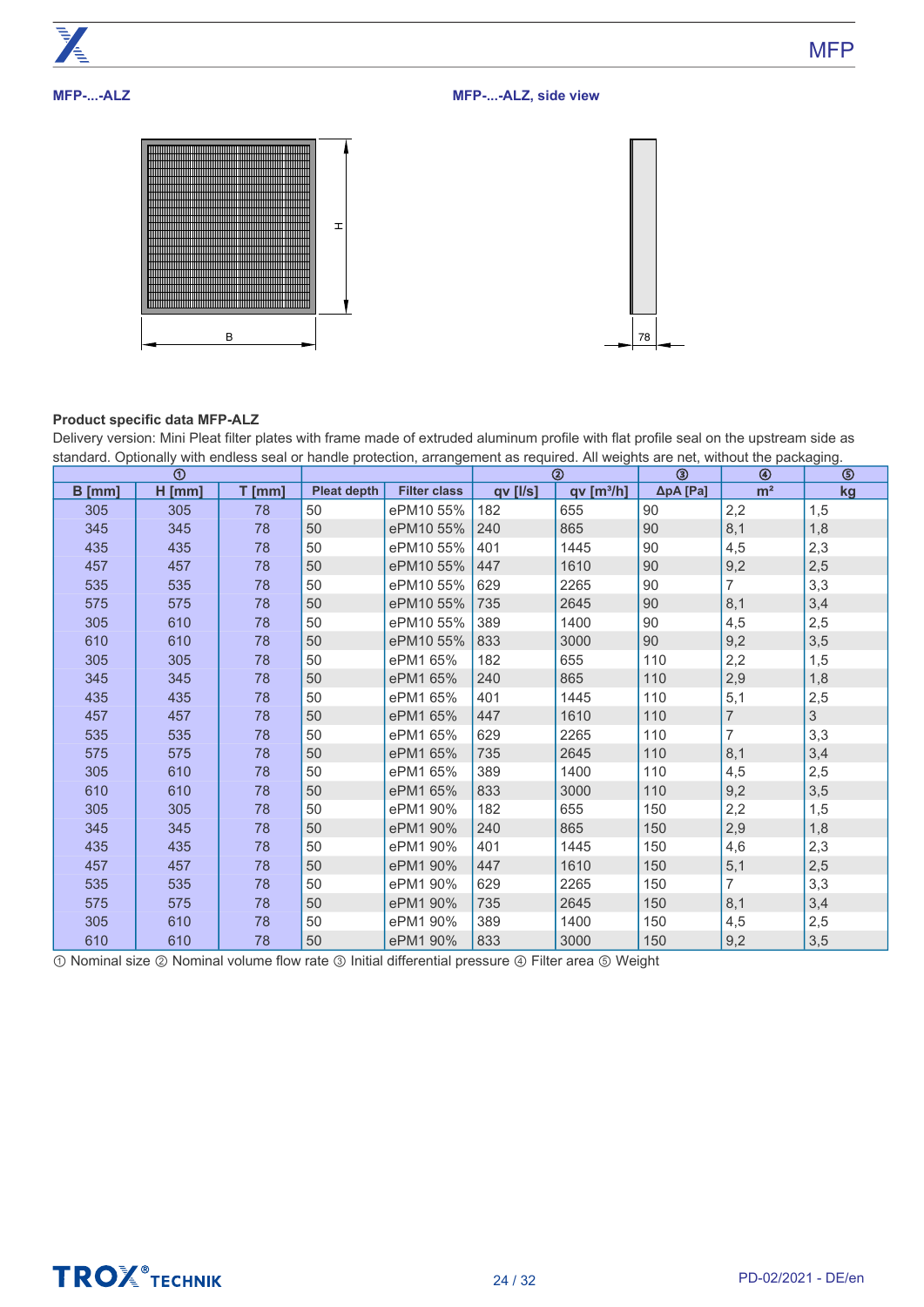

# **MFP-...-ALZ, side view**





# **Product specific data MFP-ALZ**

As standard, Mini Pleat filter panels with a frame made of extruded aluminium sections are fitted with a flat seal on the upstream side. Filter classes H13, H14 with leakage test. Optional test groove seal on the upstream side (for filter classes H13, H14), continuous seal, or protection grid (arrangement as required). All weights are net, without the packaging.

|        | $\odot$  |          |                    |                     |          | $^{\circledR}$       | $\circledcirc$ | $\circledast$  | $\overline{\circ}$ |
|--------|----------|----------|--------------------|---------------------|----------|----------------------|----------------|----------------|--------------------|
| B [mm] | $H$ [mm] | $T$ [mm] | <b>Pleat depth</b> | <b>Filter class</b> | qv [l/s] | qv[ <sup>3</sup> /h] | ΔpA [Pa]       | m <sup>2</sup> | kg                 |
| 305    | 305      | 78       | 50                 | E11                 | 72       | 260                  | 125            | 2,4            | 1,5                |
| 345    | 345      | 78       | 50                 | E11                 | 96       | 345                  | 125            | 3,1            | 1,8                |
| 435    | 435      | 78       | 50                 | E11                 | 160      | 575                  | 125            | 5              | 2,3                |
| 457    | 457      | 78       | 50                 | E11                 | 178      | 640                  | 125            | 5,5            | 2,5                |
| 535    | 535      | 78       | 50                 | E11                 | 250      | 900                  | 125            | 7,6            | 3,3                |
| 835    | 535      | 78       | 50                 | E11                 | 400      | 1440                 | 125            | 11,9           | 4,2                |
| 1135   | 535      | 78       | 50                 | E11                 | 551      | 1985                 | 125            | 16,2           | 5,2                |
| 557    | 557      | 78       | 50                 | E11                 | 272      | 980                  | 125            | 8,2            | 3,3                |
| 575    | 575      | 78       | 50                 | E11                 | 292      | 1050                 | 125            | 8,8            | 3,4                |
| 305    | 610      | 78       | 50                 | E11                 | 154      | 555                  | 125            | 4,9            | 2,5                |
| 457    | 610      | 78       | 50                 | E11                 | 242      | 870                  | 125            | 7,4            | $\mathfrak{S}$     |
| 610    | 610      | 78       | 50                 | E11                 | 331      | 1190                 | 125            | 9,9            | 3,5                |
| 762    | 610      | 78       | 50                 | E11                 | 418      | 1505                 | 125            | 12,4           | $\overline{4}$     |
| 915    | 610      | 78       | 50                 | E11                 | 507      | 1825                 | 125            | 14,9           | 4,5                |
| 1220   | 610      | 78       | 50                 | E11                 | 683      | 2460                 | 125            | 19,8           | 5,7                |
| 1525   | 610      | 78       | 50                 | E11                 | 861      | 3100                 | 125            | 24,7           | 7,1                |
| 1830   | 610      | 78       | 50                 | E11                 | 1038     | 3735                 | 125            | 29,7           | 8,6                |
| 762    | 762      | 78       | 50                 | E11                 | 531      | 1910                 | 125            | 15,2           | 4,4                |
| 915    | 762      | 78       | 50                 | E11                 | 643      | 2315                 | 125            | 18,4           | 5,3                |
| 1220   | 762      | 78       | 50                 | E11                 | 867      | 3120                 | 125            | 24,8           | 7,2                |
| 1525   | 762      | 78       | 50                 | E11                 | 1090     | 3925                 | 125            | 31,2           | 9                  |
| 1830   | 762      | 78       | 50                 | E11                 | 1315     | 4735                 | 125            | 37,7           | 10,9               |
| 915    | 915      | 78       | 50                 | E11                 | 779      | 2805                 | 125            | 22,3           | 6,4                |
| 1220   | 915      | 78       | 50                 | E11                 | 1050     | 3780                 | 125            | 30,1           | 8,7                |
| 1525   | 915      | 78       | 50                 | E11                 | 1322     | 4760                 | 125            | 37,9           | 11                 |
| 1830   | 915      | 78       | 50                 | E11                 | 1593     | 5735                 | 125            | 45,6           | 13,2               |
| 305    | 305      | 78       | 50                 | H <sub>13</sub>     | 72       | 260                  | 250            | 2,4            | 1,5                |
| 345    | 345      | 78       | 50                 | H13                 | 96       | 345                  | 250            | 3,1            | 1,8                |
| 435    | 435      | 78       | 50                 | H <sub>13</sub>     | 160      | 575                  | 250            | 5              | 2,3                |
| 457    | 457      | 78       | 50                 | H13                 | 178      | 640                  | 250            | 5,5            | 2,5                |
| 535    | 535      | 78       | 50                 | H <sub>13</sub>     | 250      | 900                  | 250            | 7,6            | 3,3                |
| 835    | 535      | 78       | 50                 | H <sub>13</sub>     | 400      | 1440                 | 250            | 11,9           | 4,2                |
| 1135   | 535      | 78       | 50                 | H13                 | 551      | 1985                 | 250            | 16,2           | 5,2                |
| 557    | 557      | 78       | 50                 | H <sub>13</sub>     | 272      | 980                  | 250            | 8,2            | 3,3                |
| 575    | 575      | 78       | 50                 | H13                 | 292      | 1050                 | 250            | 8,8            | 3,4                |
| 305    | 610      | 78       | 50                 | H13                 | 154      | 555                  | 250            | 4,9            | 2,5                |
| 457    | 610      | 78       | 50                 | H13                 | 242      | 870                  | 250            | 7,4            | 3                  |
| 610    | 610      | 78       | 50                 | H13                 | 331      | 1190                 | 250            | 9,9            | 3,5                |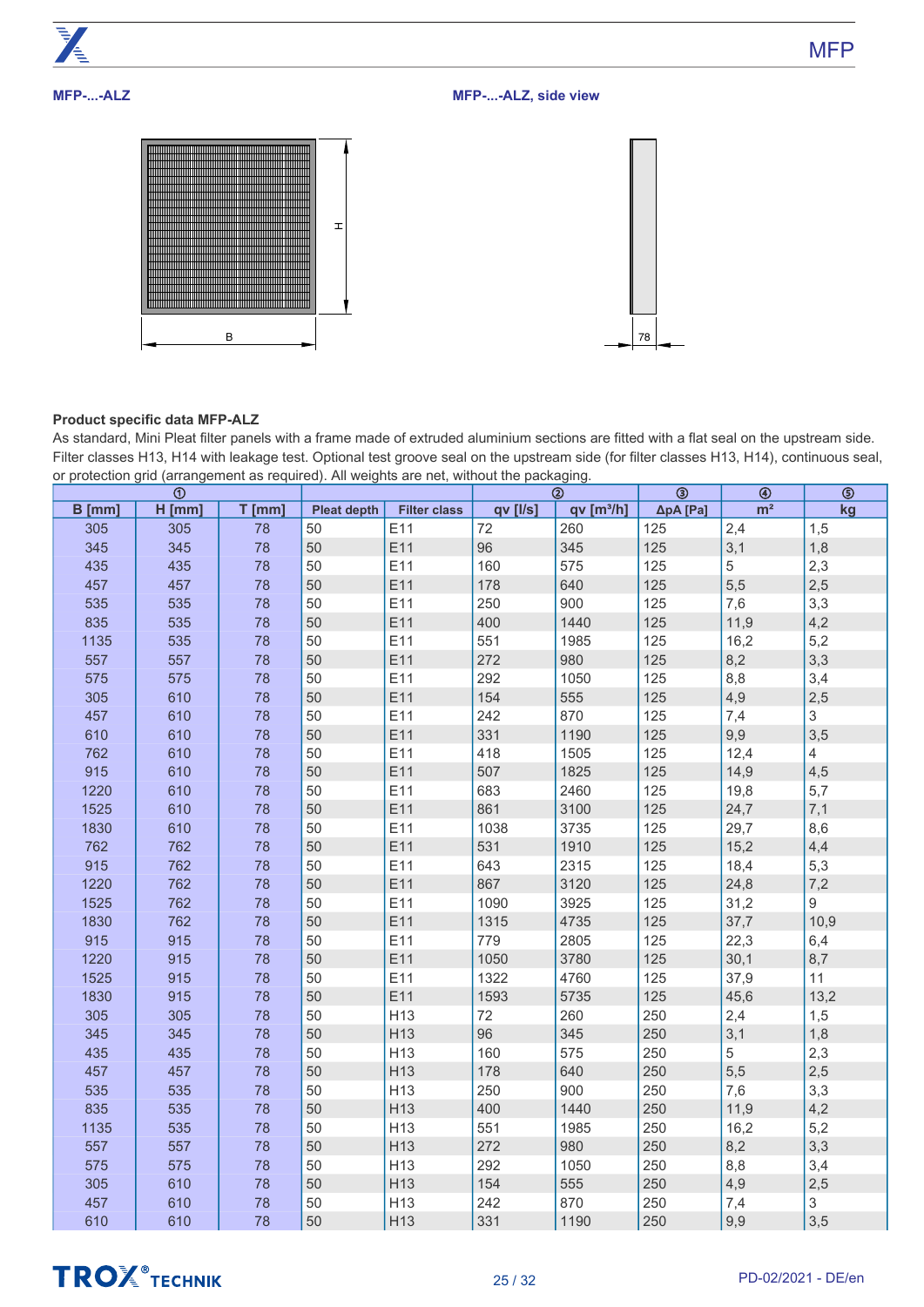$\frac{1}{\sqrt{\frac{1}{2}}}$ 

|               | $\overline{\circledcirc}$ |          |                    |                     |          | $^{\circledR}$       | $\overline{\circledcirc}$ | $\circledast$  | $\overline{\circledcirc}$ |
|---------------|---------------------------|----------|--------------------|---------------------|----------|----------------------|---------------------------|----------------|---------------------------|
| <b>B</b> [mm] | $H$ [mm]                  | $T$ [mm] | <b>Pleat depth</b> | <b>Filter class</b> | qv [l/s] | qv[ <sup>3</sup> /h] | $\Delta p$ A [Pa]         | m <sup>2</sup> | kg                        |
| 762           | 610                       | 78       | 50                 | H <sub>13</sub>     | 418      | 1505                 | 250                       | 12,4           | 4                         |
| 915           | 610                       | 78       | 50                 | H <sub>13</sub>     | 507      | 1825                 | 250                       | 14,9           | 4,5                       |
| 1220          | 610                       | 78       | 50                 | H <sub>13</sub>     | 683      | 2460                 | 250                       | 19,8           | 5,7                       |
| 1525          | 610                       | 78       | 50                 | H13                 | 861      | 3100                 | 250                       | 24,7           | 7,1                       |
| 1830          | 610                       | 78       | 50                 | H <sub>13</sub>     | 1038     | 3735                 | 250                       | 29,7           | 8,6                       |
| 762           | 762                       | 78       | 50                 | H <sub>13</sub>     | 531      | 1910                 | 250                       | 15,2           | 4,4                       |
| 915           | 762                       | 78       | 50                 | H <sub>13</sub>     | 643      | 2315                 | 250                       | 18,4           | 5,3                       |
| 1220          | 762                       | 78       | 50                 | H <sub>13</sub>     | 867      | 3120                 | 250                       | 24,8           | 7,2                       |
| 1525          | 762                       | 78       | 50                 | H <sub>13</sub>     | 1090     | 3925                 | 250                       | 31,2           | 9                         |
| 1830          | 762                       | 78       | 50                 | H <sub>13</sub>     | 1315     | 4735                 | 250                       | 37,7           | 10,9                      |
| 915           | 915                       | 78       | 50                 | H <sub>13</sub>     | 779      | 2805                 | 250                       | 22,3           | 6,4                       |
| 1220          | 915                       | 78       | 50                 | H <sub>13</sub>     | 1050     | 3780                 | 250                       | 30,1           | 8,7                       |
| 1525          | 915                       | 78       | 50                 | H <sub>13</sub>     | 1322     | 4760                 | 250                       | 37,9           | 11                        |
| 1830          | 915                       | 78       | 50                 | H <sub>13</sub>     | 1593     | 5735                 | 250                       | 45,6           | 13,2                      |
| 305           | 305                       | 78       | 50                 | H14                 | 36       | 130                  | 120                       | 2,7            | 1,5                       |
| 345           | 345                       | 78       | 50                 | H14                 | 49       | 175                  | 120                       | 3,5            | 1,8                       |
| 435           | 435                       | 78       | 50                 | H14                 | 81       | 290                  | 120                       | 5,5            | 2,3                       |
| 457           | 457                       | 78       | 50                 | H14                 | 90       | 325                  | 120                       | 6,1            | 2,5                       |
| 535           | 535                       | 78       | 50                 | H14                 | 126      | 455                  | 120                       | 8,4            | 3                         |
| 835           | 535                       | 78       | 50                 | H14                 | 203      | 730                  | 120                       | 13,2           | 4,2                       |
| 1135          | 535                       | 78       | 50                 | H14                 | 281      | 1010                 | 120                       | 17,9           | 5,2                       |
| 557           | 557                       | 78       | 50                 | H14                 | 139      | 500                  | 120                       | 9,1            | 3,3                       |
| 575           | 575                       | 78       | 50                 | H14                 | 149      | 535                  | 120                       | 9,7            | 3,4                       |
| 305           | 610                       | 78       | 50                 | H14                 | 78       | 280                  | 120                       | 5,5            | 2,5                       |
| 457           | 610                       | 78       | 50                 | H14                 | 124      | 445                  | 120                       | 8,2            | 3                         |
| 610           | 610                       | 78       | 50                 | H14                 | 168      | 605                  | 120                       | 11             | 3,5                       |
| 762           | 610                       | 78       | 50                 | H14                 | 213      | 765                  | 120                       | 13,7           | 4                         |
| 915           | 610                       | 78       | 50                 | H14                 | 258      | 930                  | 120                       | 16,5           | 4,5                       |
| 1220          | 610                       | 78       | 50                 | H14                 | 342      | 1230                 | 120                       | 22             | 5,7                       |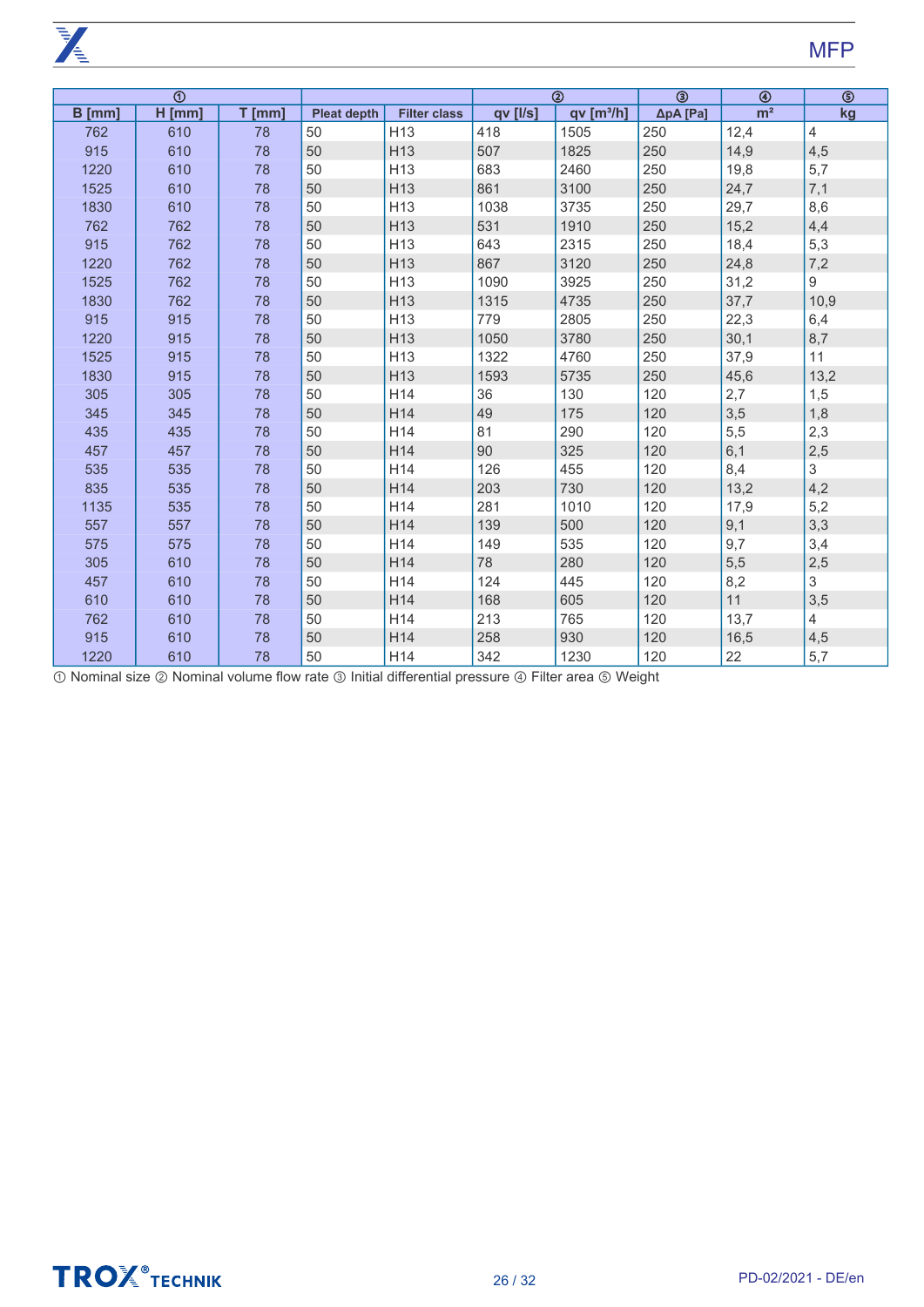

# **MFP-...-ALY, side view**





# **Product specific data MFP-ALY**

As standard, Mini Pleat filter panels with a frame made of extruded aluminium sections are fitted with a flat seal on the upstream side. Filter classes H13, H14 with leakage test. Optional test groove seal on the upstream side (for filter classes H13, H14), continuous seal, or protection grid (arrangement as required). All weights are net, without the packaging.

|          | $^{\circ}$ |          |                    |                     |          | $^{\circledR}$       | $\circledcirc$ | $\circledast$  | $\overline{\circ}$ |
|----------|------------|----------|--------------------|---------------------|----------|----------------------|----------------|----------------|--------------------|
| $B$ [mm] | $H$ [mm]   | $T$ [mm] | <b>Pleat depth</b> | <b>Filter class</b> | qv [l/s] | qv[ <sup>3</sup> /h] | ΔpA [Pa]       | m <sup>2</sup> | kg                 |
| 305      | 305        | 150      | 50                 | E11                 | 72       | 260                  | 125            | 2,1            | 3,4                |
| 345      | 345        | 150      | 50                 | E11                 | 96       | 345                  | 125            | 2,8            | 4,4                |
| 435      | 435        | 150      | 50                 | E11                 | 160      | 575                  | 125            | 4,5            | 4,9                |
| 457      | 457        | 150      | 50                 | E11                 | 178      | 640                  | 125            | $\overline{5}$ | 5,4                |
| 535      | 535        | 150      | 50                 | E11                 | 250      | 900                  | 125            | $\overline{7}$ | 6,2                |
| 575      | 575        | 150      | 50                 | E11                 | 292      | 1050                 | 125            | 8,2            | 7,1                |
| 305      | 610        | 150      | 50                 | E11                 | 154      | 555                  | 125            | 4,4            | 4,9                |
| 457      | 610        | 150      | 50                 | E11                 | 242      | 870                  | 125            | 6,8            | 5,7                |
| 610      | 610        | 150      | 50                 | E11                 | 331      | 1190                 | 125            | 9,2            | 7,6                |
| 762      | 610        | 150      | 50                 | E11                 | 418      | 1505                 | 125            | 11,6           | $9\phantom{.0}$    |
| 915      | 610        | 150      | 50                 | E11                 | 507      | 1825                 | 125            | 14             | 10,5               |
| 1220     | 610        | 150      | 50                 | E11                 | 683      | 2460                 | 125            | 18,9           | 13                 |
| 305      | 305        | 150      | 50                 | H <sub>13</sub>     | 72       | 260                  | 250            | 2,1            | 3,4                |
| 345      | 345        | 150      | 50                 | H <sub>13</sub>     | 96       | 345                  | 250            | 2,8            | 4,4                |
| 435      | 435        | 150      | 50                 | H <sub>13</sub>     | 160      | 575                  | 250            | 4,5            | 4,9                |
| 457      | 457        | 150      | 50                 | H13                 | 178      | 640                  | 250            | 5              | 5,4                |
| 535      | 535        | 150      | 50                 | H13                 | 250      | 900                  | 250            | $\overline{7}$ | 6,2                |
| 575      | 575        | 150      | 50                 | H <sub>13</sub>     | 292      | 1050                 | 250            | 8,2            | 7,1                |
| 305      | 610        | 150      | 50                 | H <sub>13</sub>     | 154      | 555                  | 250            | 4,4            | 4,9                |
| 457      | 610        | 150      | 50                 | H <sub>13</sub>     | 242      | 870                  | 250            | 6,8            | 5,7                |
| 610      | 610        | 150      | 50                 | H <sub>13</sub>     | 331      | 1190                 | 250            | 9,2            | 7,6                |
| 762      | 610        | 150      | 50                 | H <sub>13</sub>     | 418      | 1505                 | 250            | 11,6           | 9                  |
| 915      | 610        | 150      | 50                 | H <sub>13</sub>     | 507      | 1825                 | 250            | 14             | 10,5               |
| 1220     | 610        | 150      | 50                 | H <sub>13</sub>     | 683      | 2460                 | 250            | 18,9           | 13                 |
| 305      | 305        | 150      | 68                 | H <sub>13</sub>     | 90       | 325                  | 250            | 2,8            | 3,5                |
| 345      | 345        | 150      | 68                 | H13                 | 119      | 430                  | 250            | 3,6            | 4,5                |
| 435      | 435        | 150      | 68                 | H <sub>13</sub>     | 201      | 725                  | 250            | 5,9            | 5,2                |
| 457      | 457        | 150      | 68                 | H13                 | 224      | 805                  | 250            | 6,6            | 5,7                |
| 535      | 535        | 150      | 68                 | H13                 | 314      | 1130                 | 250            | 9,2            | 6,7                |
| 575      | 575        | 150      | 68                 | H <sub>13</sub>     | 367      | 1320                 | 250            | 10,7           | 7,7                |
| 305      | 610        | 150      | 68                 | H13                 | 194      | 700                  | 250            | 5,8            | 5,3                |
| 457      | 610        | 150      | 68                 | H13                 | 306      | 1100                 | 250            | 8,9            | 6,1                |
| 610      | 610        | 150      | 68                 | H13                 | 417      | 1500                 | 250            | 12,1           | 8,2                |
| 762      | 610        | 150      | 68                 | H13                 | 528      | 1900                 | 250            | 15,2           | 9,7                |
| 915      | 610        | 150      | 68                 | H <sub>13</sub>     | 639      | 2300                 | 250            | 18,4           | 11,2               |
| 1220     | 610        | 150      | 68                 | H13                 | 861      | 3100                 | 250            | 24,7           | 14,2               |
| 305      | 305        | 150      | 120                | H13                 | 128      | 460                  | 250            | 4,3            | 3,7                |
| 345      | 345        | 150      | 120                | H13                 | 168      | 605                  | 250            | 5,7            | 4,7                |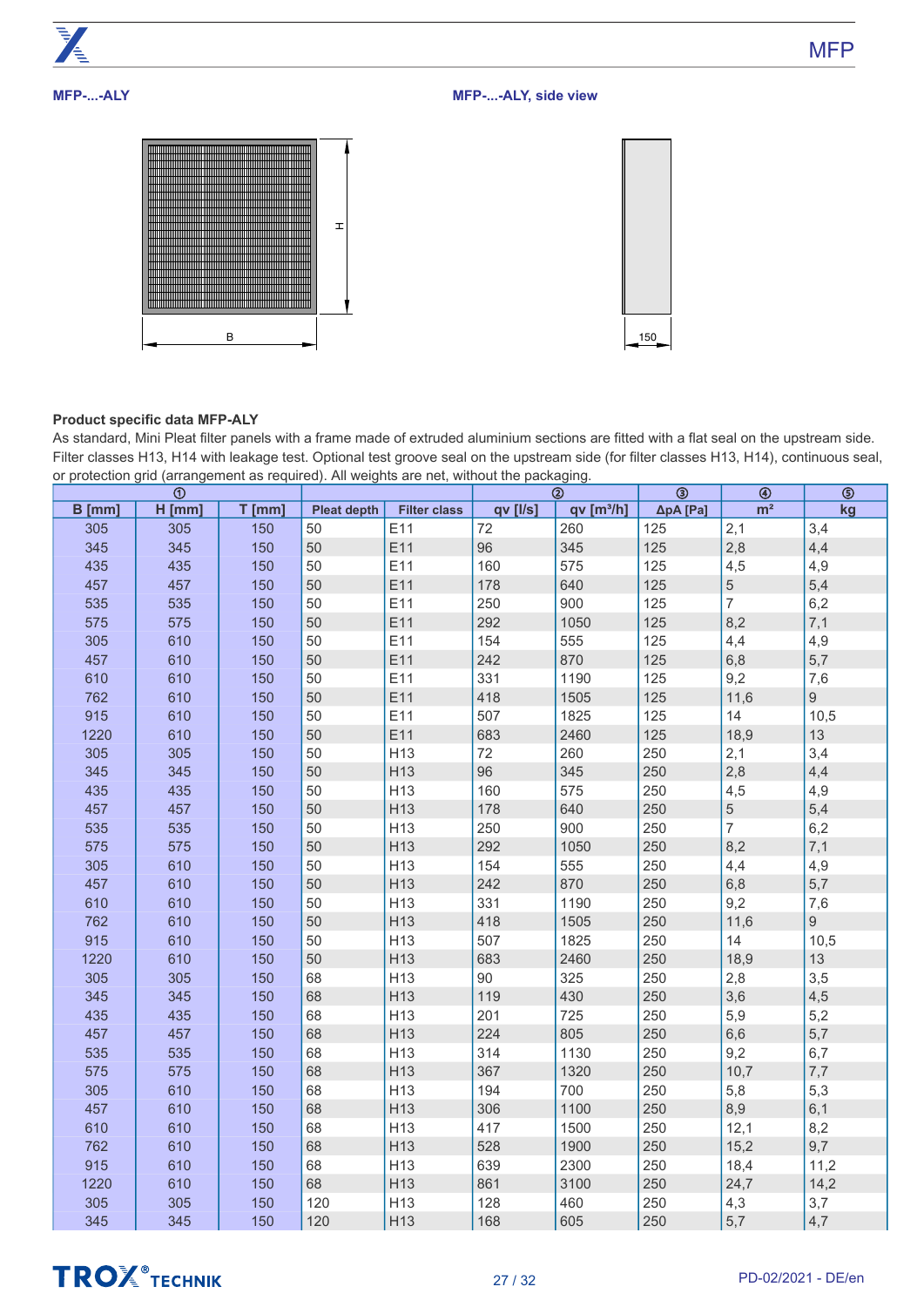**PARTIES** 

|          | $^{\circ}$ |          |                    |                     |                 | $^{\circledR}$       | ③        | $\circledast$  | $\circledS$ |
|----------|------------|----------|--------------------|---------------------|-----------------|----------------------|----------|----------------|-------------|
| $B$ [mm] | $H$ [mm]   | $T$ [mm] | <b>Pleat depth</b> | <b>Filter class</b> | <b>qv</b> [l/s] | qv[ <sup>3</sup> /h] | ΔpA [Pa] | m <sup>2</sup> | kg          |
| 435      | 435        | 150      | 120                | H <sub>13</sub>     | 281             | 1010                 | 250      | 9,3            | 5,3         |
| 457      | 457        | 150      | 120                | H <sub>13</sub>     | 313             | 1125                 | 250      | 10,3           | 5,9         |
| 535      | 535        | 150      | 120                | H <sub>13</sub>     | 440             | 1585                 | 250      | 14,4           | 7,3         |
| 575      | 575        | 150      | 120                | H13                 | 514             | 1850                 | 250      | 16,7           | 8,3         |
| 305      | 610        | 150      | 120                | H13                 | 272             | 980                  | 250      | 9,1            | 5,7         |
| 457      | 610        | 150      | 120                | H <sub>13</sub>     | 428             | 1540                 | 250      | 14             | 6,6         |
| 610      | 610        | 150      | 120                | H <sub>13</sub>     | 583             | 2100                 | 250      | 18,9           | 8,8         |
| 762      | 610        | 150      | 120                | H <sub>13</sub>     | 739             | 2660                 | 250      | 23,8           | 10,5        |
| 915      | 610        | 150      | 120                | H <sub>13</sub>     | 894             | 3220                 | 250      | 28,7           | 12,2        |
| 1220     | 610        | 150      | 120                | H <sub>13</sub>     | 1206            | 4340                 | 250      | 38,6           | 15,4        |
| 305      | 305        | 150      | 120                | H14                 | 69              | 250                  | 140      | 4,3            | 3,7         |
| 345      | 345        | 150      | 120                | H14                 | 92              | 330                  | 140      | 5,7            | 4,7         |
| 435      | 435        | 150      | 120                | H14                 | 154             | 555                  | 140      | 9,3            | 5,3         |
| 457      | 457        | 150      | 120                | H14                 | 171             | 615                  | 140      | 10,3           | 5,9         |
| 535      | 535        | 150      | 120                | H <sub>14</sub>     | 242             | 870                  | 140      | 14,4           | 7,3         |
| 575      | 575        | 150      | 120                | H14                 | 282             | 1015                 | 140      | 16,7           | 8,3         |
| 305      | 610        | 150      | 120                | H14                 | 149             | 535                  | 140      | 9,1            | 5,7         |
| 457      | 610        | 150      | 120                | H14                 | 233             | 840                  | 140      | 14             | 6,6         |
| 610      | 610        | 150      | 120                | H14                 | 319             | 1150                 | 140      | 18,9           | 8,8         |
| 762      | 610        | 150      | 120                | H <sub>14</sub>     | 404             | 1455                 | 140      | 23,8           | 10,5        |
| 915      | 610        | 150      | 120                | H14                 | 490             | 1765                 | 140      | 28,7           | 12,2        |
| 1220     | 610        | 150      | 120                | H <sub>14</sub>     | 660             | 2375                 | 140      | 38,6           | 15,4        |

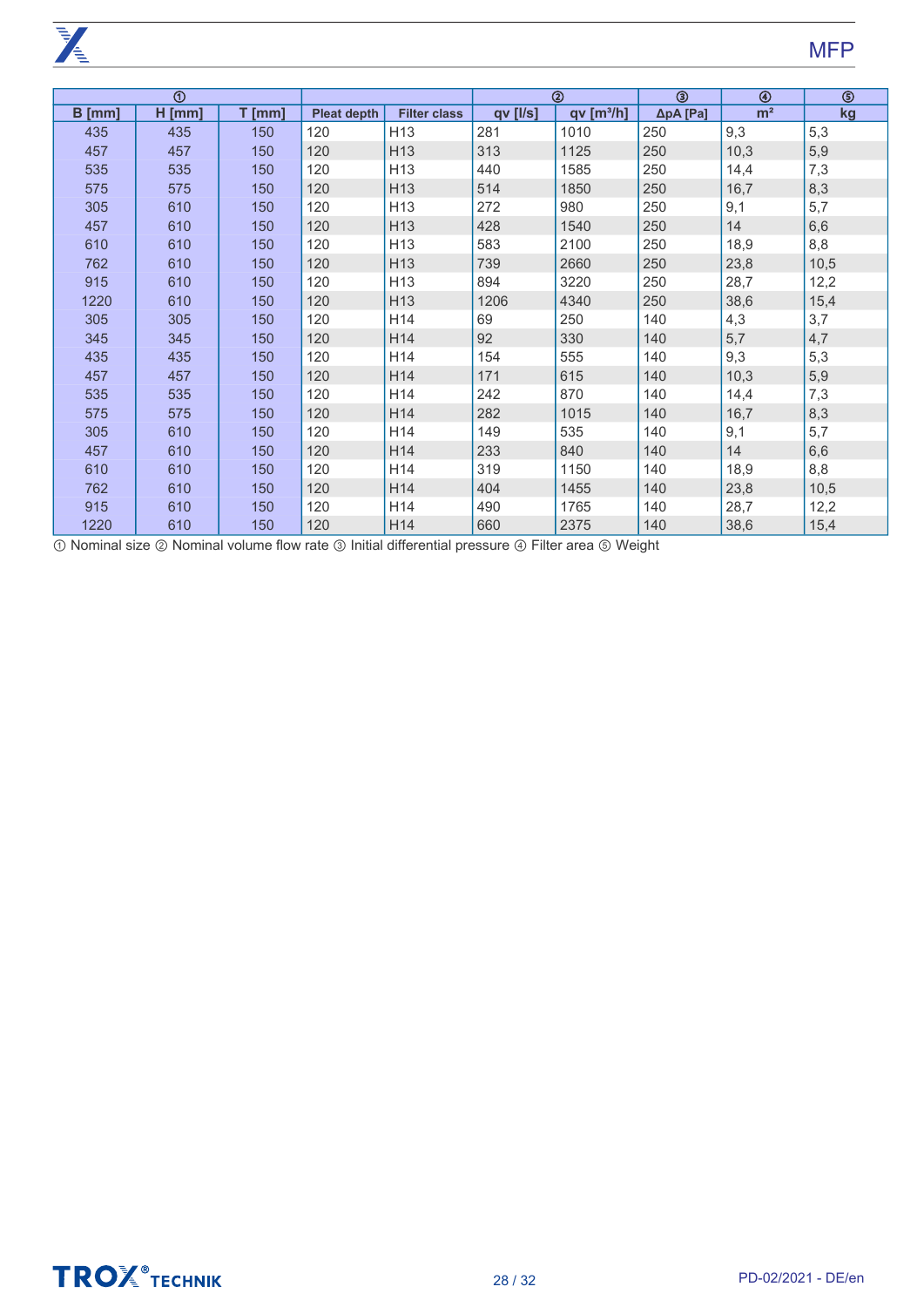

**MFP-...-ALU, side view**





**Detail of MFP-...-ALU**



# **Product specific data MFP-ALU**

As standard, Mini Pleat filter panels with a frame made of extruded aluminium sections are fitted with a fluid seal on the upstream side. Filter classes H13, H14 with leakage test. Optional protection grid, fitting as required. All weights are net, without packaging.

| $^\copyright$ |          |        |                    |                     | $^{\circledR}$ |                       |                   | ④              | ⑤   |
|---------------|----------|--------|--------------------|---------------------|----------------|-----------------------|-------------------|----------------|-----|
| $B$ [mm]      | $H$ [mm] | T [mm] | <b>Pleat depth</b> | <b>Filter class</b> | $qv$ [ $I/s$ ] | qv[m <sup>3</sup> /h] | $\Delta p$ A [Pa] | m <sup>2</sup> | kg  |
| 305           | 305      | 91     | 50                 | H <sub>13</sub>     | 72             | 260                   | 250               | 2,4            | 1,5 |
| 345           | 345      | 91     | 50                 | H <sub>13</sub>     | 96             | 345                   | 250               | 3,1            | 1,8 |
| 435           | 435      | 91     | 50                 | H <sub>13</sub>     | 160            | 575                   | 250               | 5              | 2,3 |
| 457           | 457      | 91     | 50                 | H <sub>13</sub>     | 178            | 640                   | 250               | 5,5            | 2,5 |
| 535           | 535      | 91     | 50                 | H <sub>13</sub>     | 250            | 900                   | 250               | 7,6            | 3,1 |
| 835           | 535      | 91     | 50                 | H <sub>13</sub>     | 400            | 1440                  | 250               | 11,9           | 4,2 |
| 1135          | 535      | 91     | 50                 | H <sub>13</sub>     | 551            | 1985                  | 250               | 16,2           | 5,2 |
| 575           | 575      | 91     | 50                 | H <sub>13</sub>     | 292            | 1050                  | 250               | 8,8            | 3,4 |
| 610           | 610      | 91     | 50                 | H <sub>13</sub>     | 331            | 1190                  | 250               | 9,9            | 3,5 |
| 305           | 305      | 91     | 50                 | H14                 | 36             | 130                   | 120               | 2,7            | 1,5 |
| 345           | 345      | 91     | 50                 | H <sub>14</sub>     | 49             | 175                   | 120               | 3,5            | 1,8 |
| 435           | 435      | 91     | 50                 | H <sub>14</sub>     | 81             | 290                   | 120               | 5,5            | 2,3 |
| 457           | 457      | 91     | 50                 | H <sub>14</sub>     | 90             | 325                   | 120               | 6,1            | 2,5 |
| 535           | 535      | 91     | 50                 | H14                 | 126            | 455                   | 120               | 8,4            | 3,1 |
| 835           | 535      | 91     | 50                 | H <sub>14</sub>     | 203            | 730                   | 120               | 13,2           | 4,2 |
| 1135          | 535      | 91     | 50                 | H <sub>14</sub>     | 281            | 1010                  | 120               | 17,9           | 5,2 |
| 575           | 575      | 91     | 50                 | H14                 | 149            | 535                   | 120               | 9,7            | 3,4 |
| 610           | 610      | 91     | 50                 | H14                 | 168            | 605                   | 120               | 11             | 3,5 |

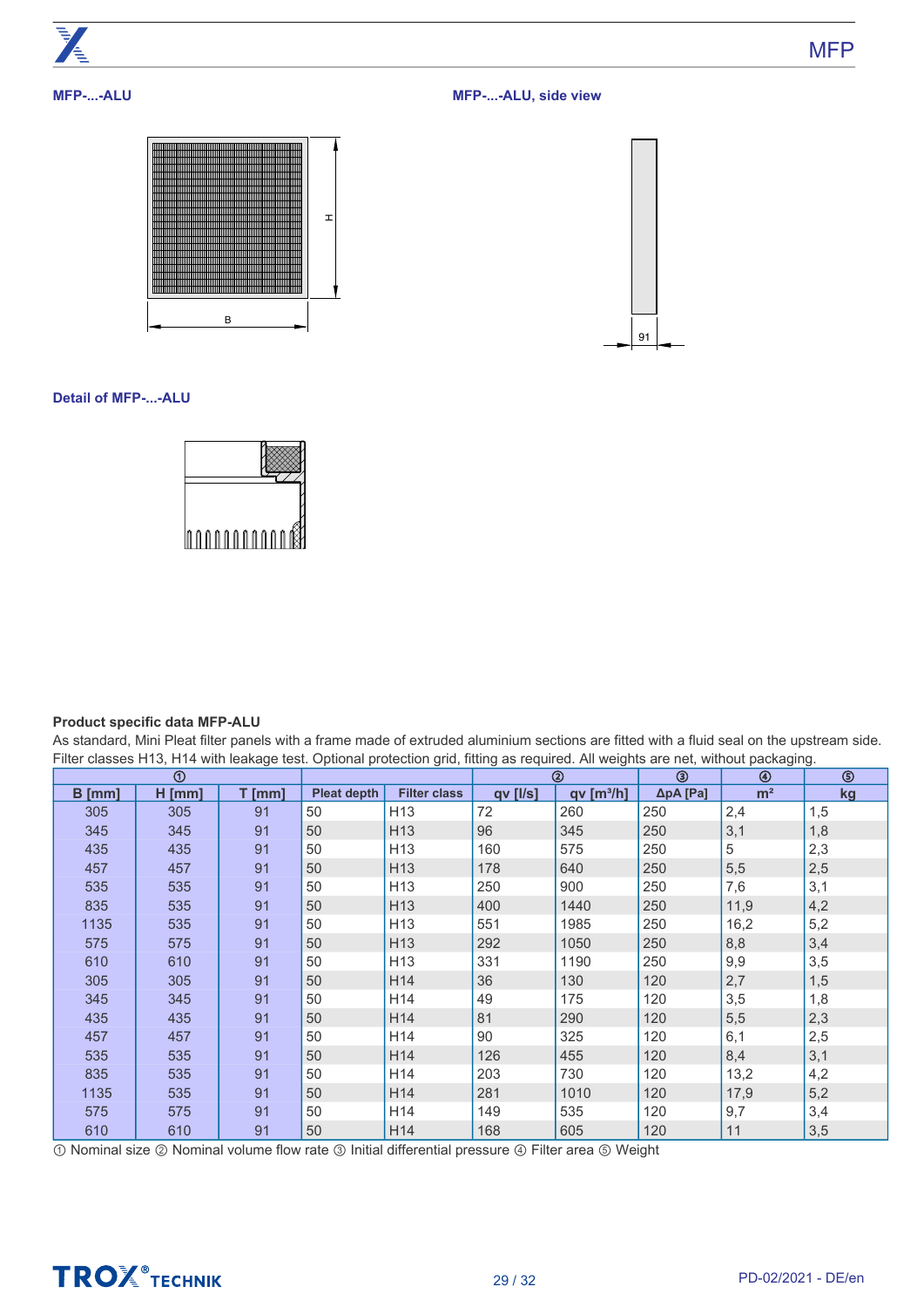

# **MFP-...-ALV**

**MFP-...-ALV, side view**





**Detail of MFP-...-ALV**



# **Product specific data MFP-ALV**

As standard, Mini Pleat filter panels with a frame made of extruded aluminium sections are fitted with a fluid seal on the upstream side and a protection grid on the downstream side. Filter classes H13 and H14 with leakage test. Optional protection grid on both sides. All weights are net, without packaging.

| $^{\circ}$ |          |          |                    |                     | ➁        |                      | ◉                 | $\circledcirc$ | ⑤              |
|------------|----------|----------|--------------------|---------------------|----------|----------------------|-------------------|----------------|----------------|
| $B$ [mm]   | $H$ [mm] | $T$ [mm] | <b>Pleat depth</b> | <b>Filter class</b> | qv [l/s] | qv[ <sup>3</sup> /h] | $\Delta p$ A [Pa] | m <sup>2</sup> | <u>kg</u>      |
| 295        | 295      | 85       | 50                 | E11                 | 67       | 240                  | 125               | 2,3            | 2,5            |
| 395        | 395      | 85       | 50                 | E11                 | 128      | 460                  | 125               | 4,1            | 4              |
| 495        | 495      | 85       | 50                 | E11                 | 211      | 760                  | 125               | 6,5            | 5              |
| 520        | 520      | 85       | 50                 | E11                 | 235      | 845                  | 125               | 7,2            | 5,5            |
| 295        | 295      | 85       | 50                 | H <sub>13</sub>     | 67       | 240                  | 250               | 2,3            | 2,5            |
| 395        | 395      | 85       | 50                 | H <sub>13</sub>     | 128      | 460                  | 250               | 4,1            | 4              |
| 495        | 495      | 85       | 50                 | H <sub>13</sub>     | 211      | 760                  | 250               | 6,5            | 5              |
| 520        | 520      | 85       | 50                 | H <sub>13</sub>     | 235      | 845                  | 250               | 7,2            | 5,5            |
| 295        | 295      | 85       | 68                 | H <sub>14</sub>     | 42       | 150                  | 120               | 3,3            | 2,5            |
| 395        | 395      | 85       | 68                 | H <sub>14</sub>     | 81       | 290                  | 120               | 6              | $\overline{4}$ |
| 495        | 495      | 85       | 68                 | H <sub>14</sub>     | 133      | 480                  | 120               | 9,5            | 5              |
| 520        | 520      | 85       | 68                 | H <sub>14</sub>     | 147      | 530                  | 120               | 10,5           | 5,5            |

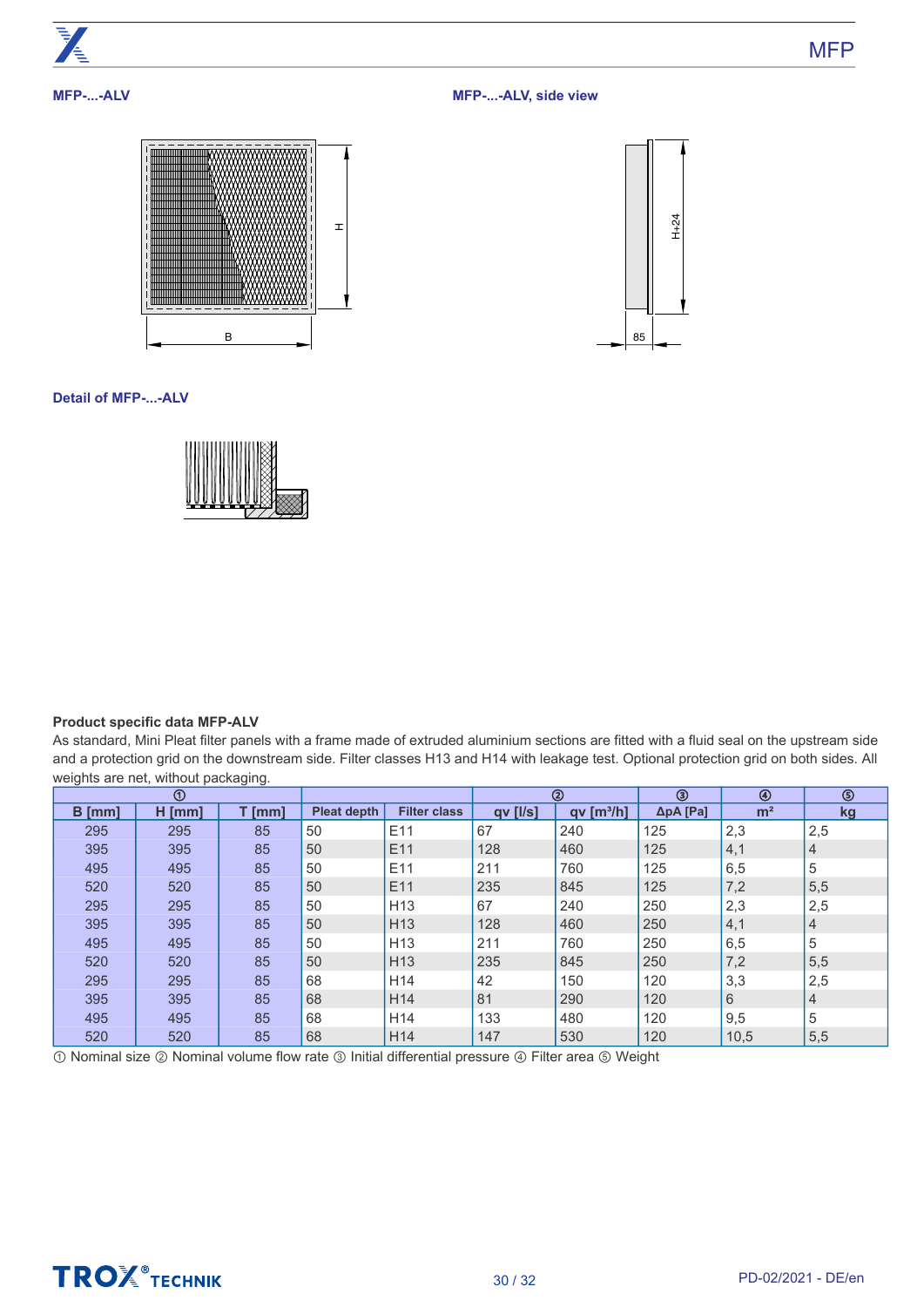

# Product details

# <span id="page-30-0"></span>**Protection grid option**



# **Upstream side Downstream side**



# **Both ends**